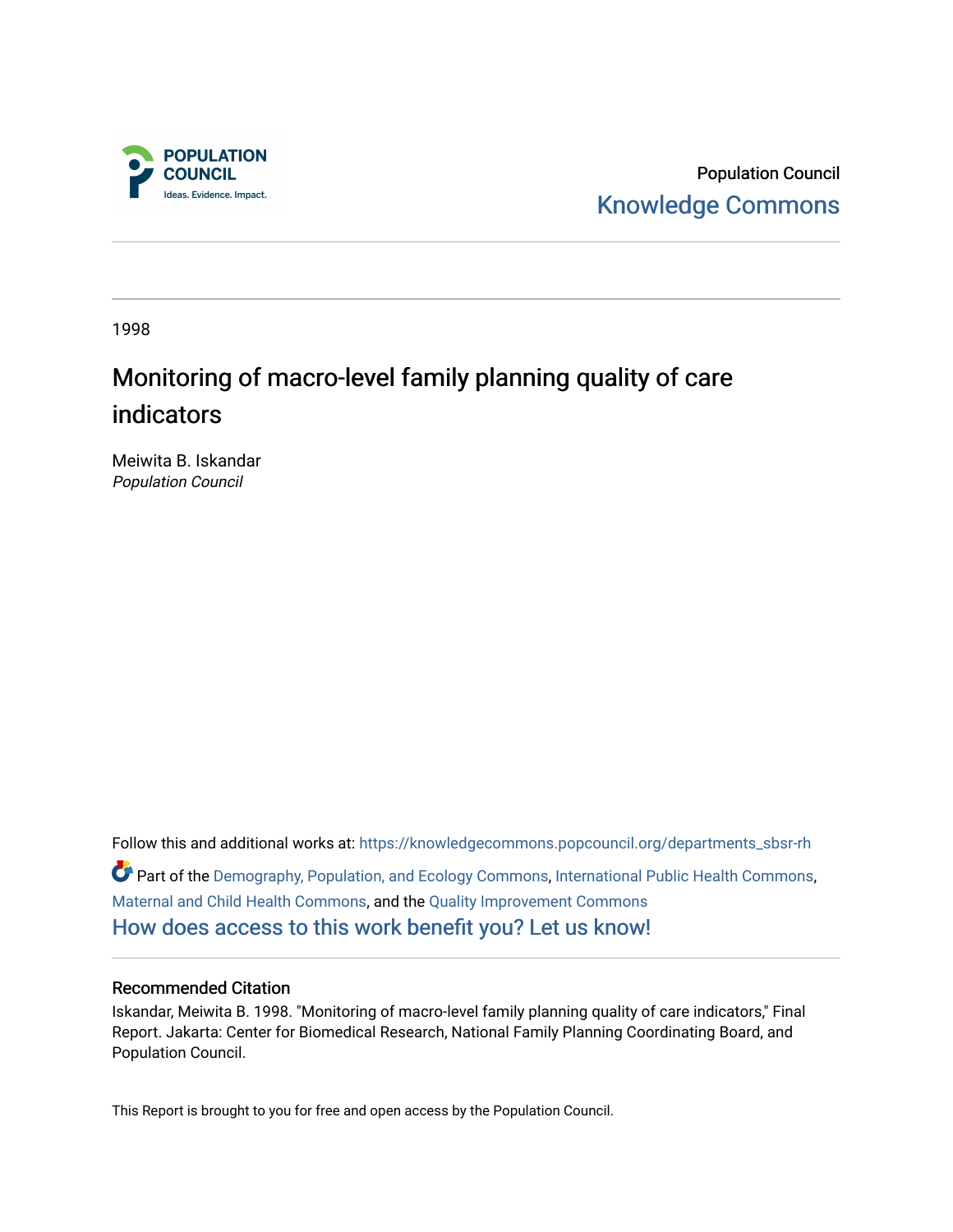## **MONITORING OF MACRO-LEVEL FAMILY PLANNING QUALITY OF CARE INDICATORS** *April 1994 - January 1998*

## **CENTER FOR BIOMEDICAL RESEARCH THE NATIONAL FAMILY PLANNING COORDINATING BOARD**

## **THE POPULATION COUNCIL**

PC In-house Project #03831

## **ASIA & NEAR EAST OPERATIONS RESEARCH AND TECHNICAL ASSISTANCE PROJECT**

MAY, 1998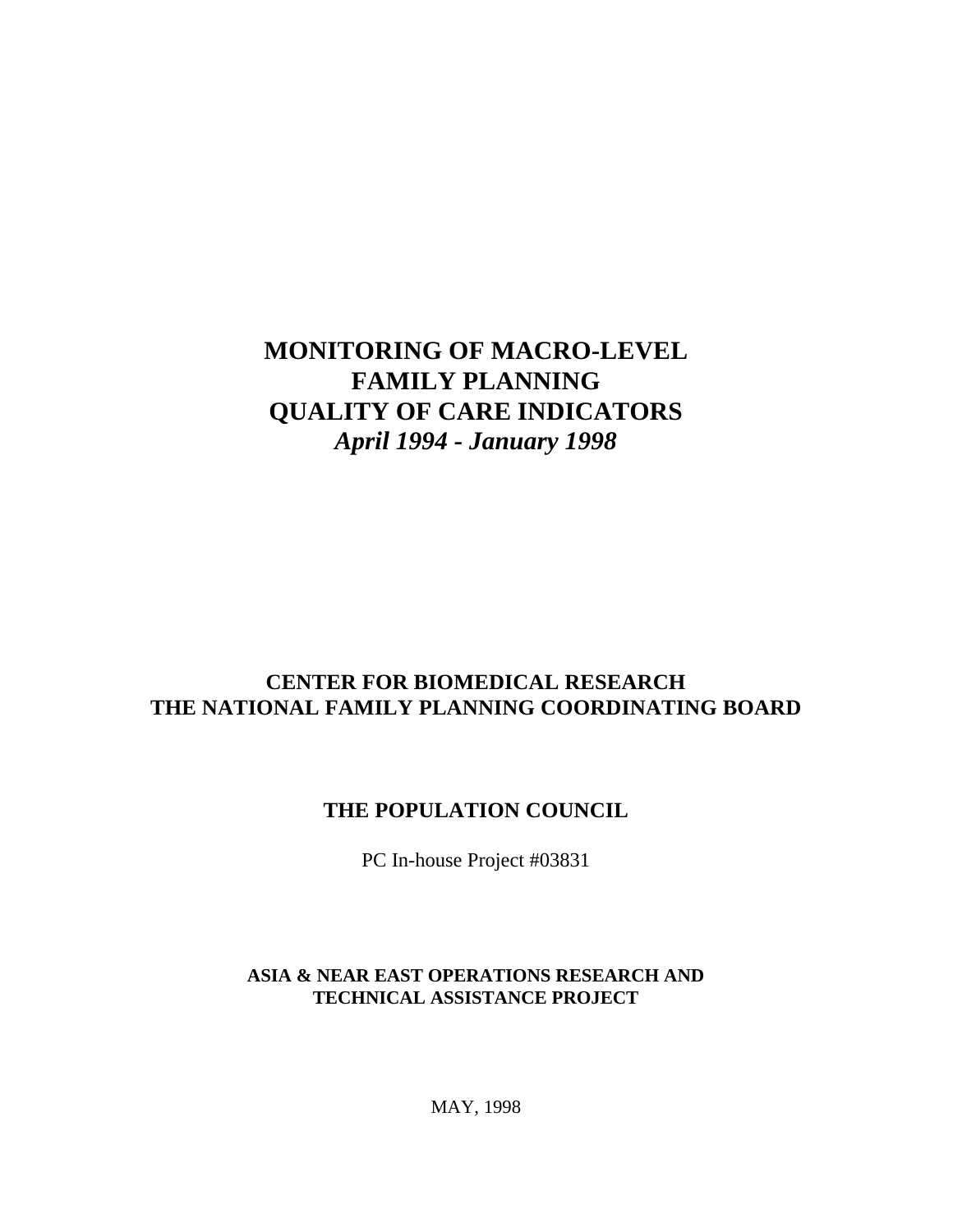The analysis reported here was conducted by the Center for Biomedical Research, National Family Planning Coordinating Board in collaboration with the Bureau of Reporting and Statistics, within the framework of Monitoring Macro-level Family Planning Quality of Care Indicators. The activities are technically and financially supported by the United States Agency for International Development (USAID) through The Population Council Jakarta. Meiwita B. Iskandar coordinated the preparation of this document based on the idea initiated by Valerie J. Hull. Data processing, analysis and presentation were conducted by Nurlela Susilawati and Purwa K. Sucahya. English translation and editing was done by Jane Patten. The analysis benefited from the critical comments of Jack Molyneaux, Terence H. Hull and Jayanti M. Tuladhar.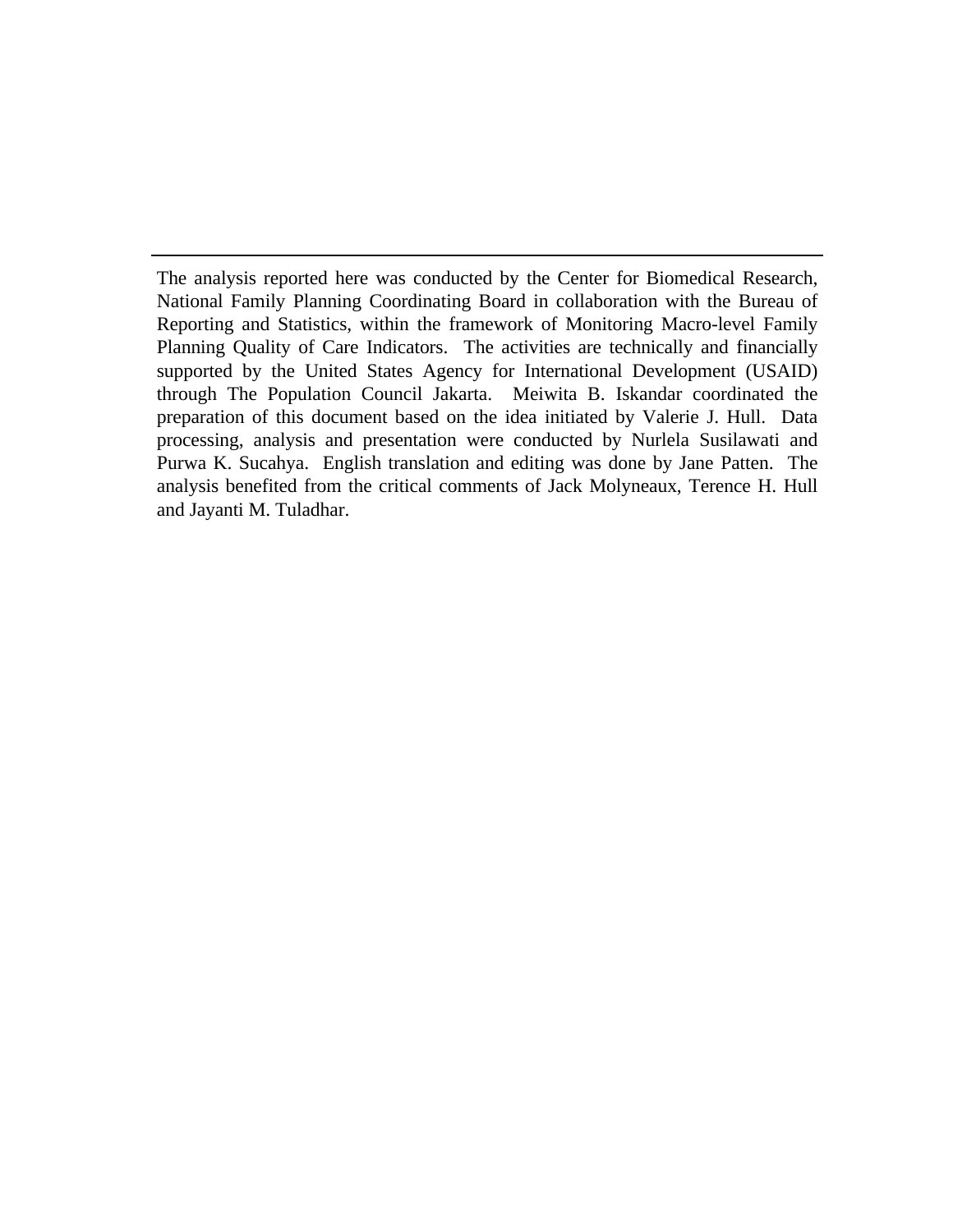# **TABLE OF CONTENTS**

| I.   |      |                                                               |  |
|------|------|---------------------------------------------------------------|--|
|      | 1.1. |                                                               |  |
|      | 1.2. |                                                               |  |
| II.  |      |                                                               |  |
|      | 2.1. |                                                               |  |
|      | 2.2. |                                                               |  |
|      | 2.3. |                                                               |  |
| III. |      | <b>REGULARITY OF NEW ACCEPTOR RECRUITMENT manufacturers</b> 5 |  |
|      | 3.1. |                                                               |  |
|      | 3.2. |                                                               |  |
| IV.  |      | <b>COMPLICATION RATIOS FROM NEW ACCEPTORS &amp;</b>           |  |
|      |      |                                                               |  |
| VI.  |      |                                                               |  |
|      |      |                                                               |  |
|      |      |                                                               |  |
| IX.  |      |                                                               |  |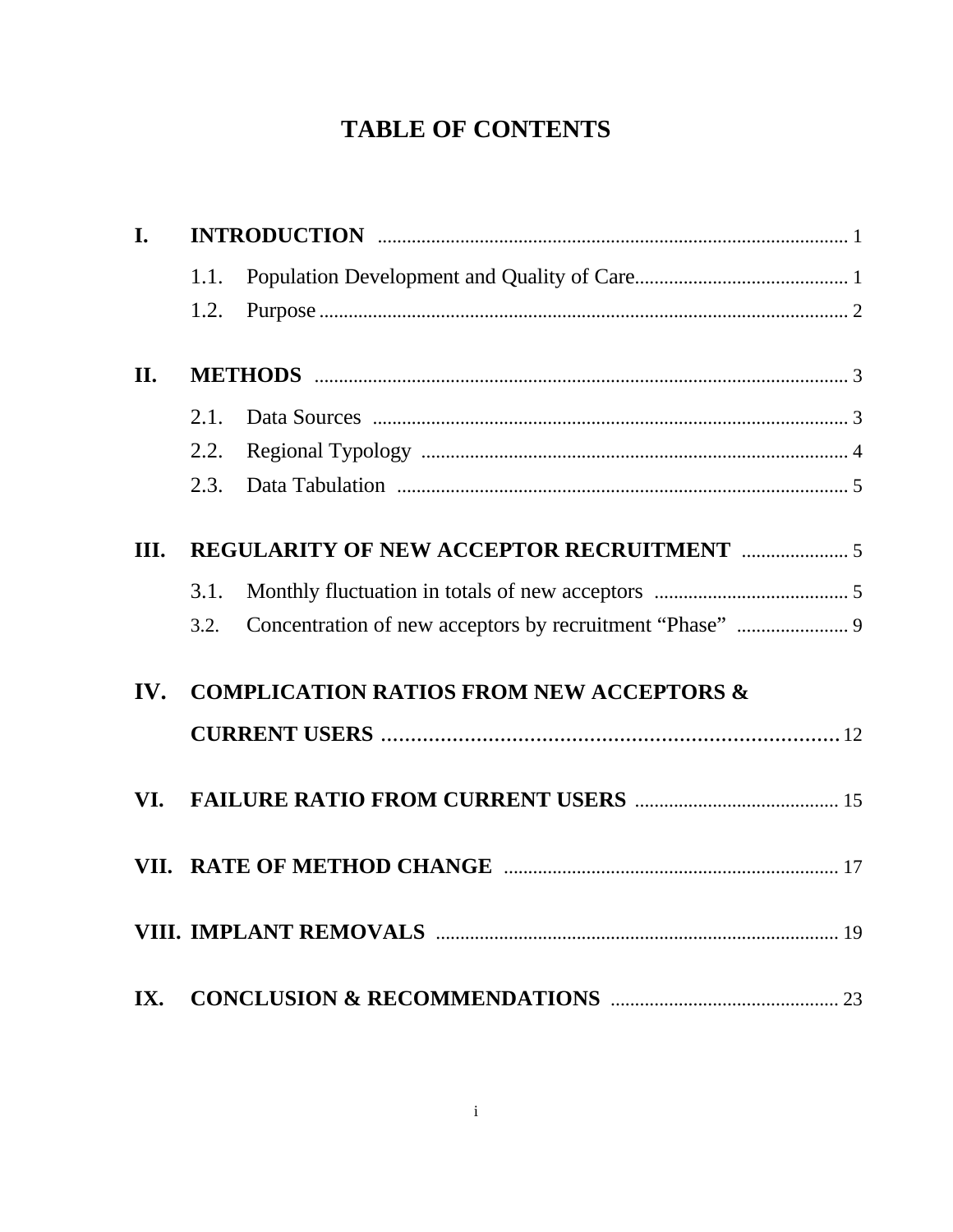## **APPENDICS**

Appendix A.Alternative Indicators

| A.1. Total new acceptors by type of method (long-term & short-term)  26    |
|----------------------------------------------------------------------------|
| A.2. Proportion of new acceptors classified as "MUPAR" (Young &            |
|                                                                            |
|                                                                            |
|                                                                            |
| Appendix D. Recorded Number of Current Users, April 1994 - January 1998 33 |
| Appendix E. Recorded Number of New Acceptors, April 1994 - January 1998 35 |
|                                                                            |

|--|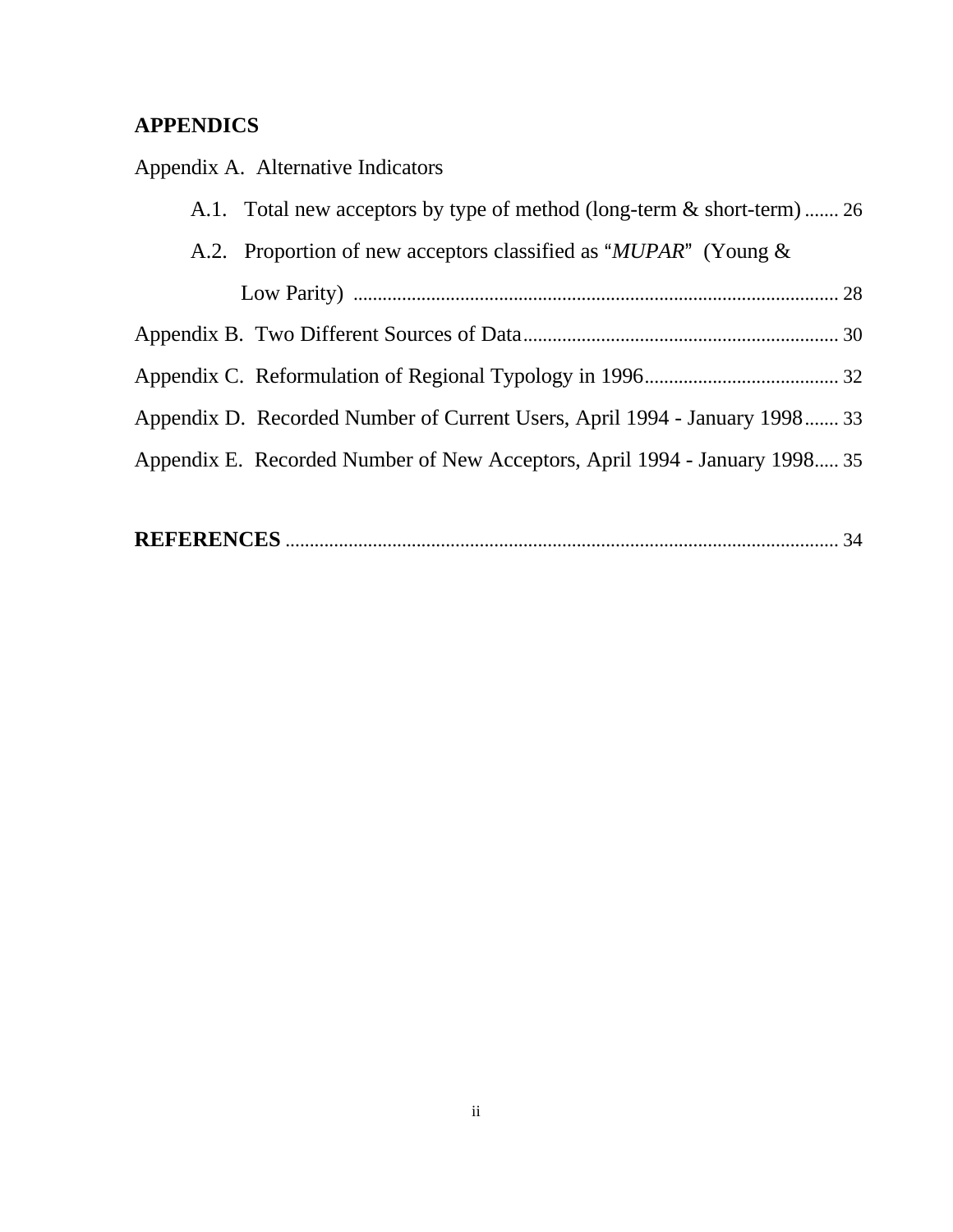## **I. INTRODUCTION**

#### **1.1. Population Development and Quality of Care**

The success of population development in Indonesia can be seen partly from Indonesia's success in reducing the rate of population growth during the first "Longterm Development Plan" (1969-1994). The rate of population growth has declined from 2.32% (1971-1980) to 1.98% (1980-1990) and then to 1.66% (1990-1995) (Inter-censal survey/*SUPAS,* 1995). The continued slowing of population growth in this country of 202 million people is expected to bring expanded opportunities for economic development, improved quality of life for Indonesians, as well as the quality of social services, education and health.

Fertility and fertility control are two dominant issues in population policy, despite the importance of mortality as a determinant of population growth. Fertility measurement is more complicated than mortality because fertility (and fertility control) involves two persons, whereas death involves only one. Women control their fertility for various reasons, from wanting to delay pregnancy or space births, to not wanting any more children, and family planning programs must fulfill the need to control fertility in all reproductive life stages, which span nearly 35 years, from menarche to menopause. This includes reproductive needs of adolescents, unmarried women and women over 40, as these groups are most vulnerable to unwanted and high risk pregnancy.

The success of family planning programs in Indonesia cannot be judged solely on the reduction of population growth, but should also be judged in terms of quality of care they provide and the extent to which they are successful in helping women as individuals achieve their reproductive goals. To date, family planning programs are left with the responsibility to offer a variety of safe, effective, acceptable, affordable contraceptive methods to help women prevent both unwanted pregnancies and STDs.

Quality of care, or QOC, as stated by Hull (1996), is defined as "the way clients are treated by the system, or the actual process of care-giving, and by a focus on the client's or user's perspectives of service." In the preparation for adoption of the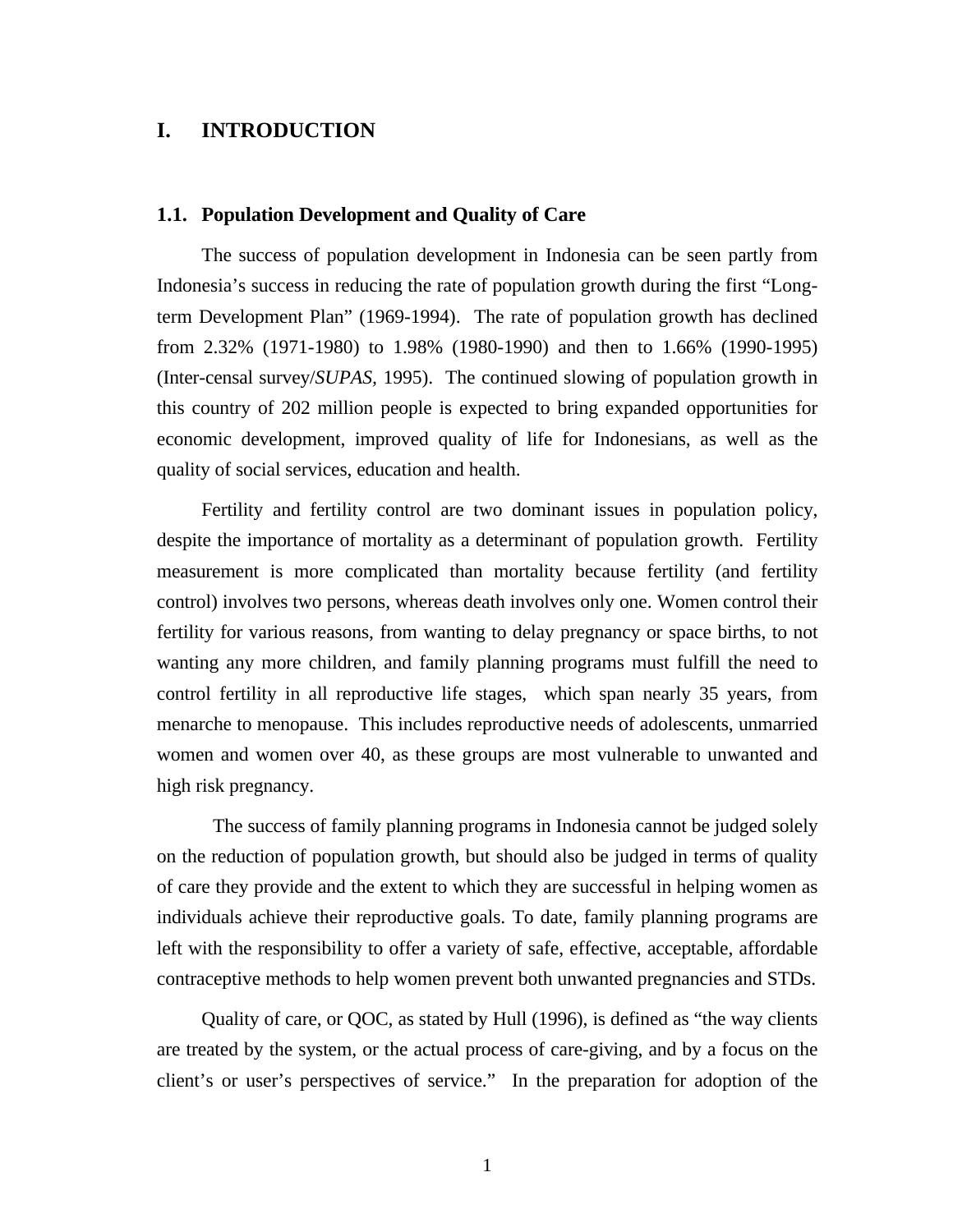platform of the International Conference on Population and Development (ICPD, Cairo 1994), the policy of the Indonesian National Family Planning Coordinating Board (NFPCB or *BKKBN*) has already acknowledged the need for improved quality of care and continuous quality improvement in order to increase satisfaction among clients and the community in general (Iskandar and Dharmaputra, 1996:3).

Goals for reproductive health and well-being are realized when clients of reproductive age can carry out their reproductive function and process, without facing unplanned or unwanted pregnancy or reproductive health problems or illness (Jain & Bruce, 1993:20; Mensch, Arends-Kuenning, Jain and Garate, 1995:4). Individuals' and couples' reproductive intentions are broadly influenced by three social and cultural factors: (1) religion, (2) male child preference, and (3) the status of women (Singarimbun, 1997). Age, socio-economic status, desired family size, and concerns about contraceptive complications and side effects, can influence women's contraceptive use and choice of methods (Barnett, 1995:14).

#### **1.2. Purpose**

At the national level, there is a need to monitor the quality of contraceptive services to ensure efficient use of scarce government resources and to evaluate the extent to which the Indonesian family planning program has provided information and services of adequate quality. One method of approaching this task is by making effective use of government family planning statistics reports which publish data collected and tabulated by the Bureau of Reporting and Statistics *(Biro Pelaporan dan Statistik, or BILAP)* of the NFPCB*.*

In this review, the value of five selected macro-level quality of care indicators is discussed to highlight their potential usefulness to central level program planners and managers in their efforts to improve quality of family planning care. The five indicators selected for use by the Indonesian FP program, are:

- 1. Regularity of new acceptor recruitment, as reflected by analysis of Coefficient of Variation (CoV), and geographic region.
- 2. Complication Ratios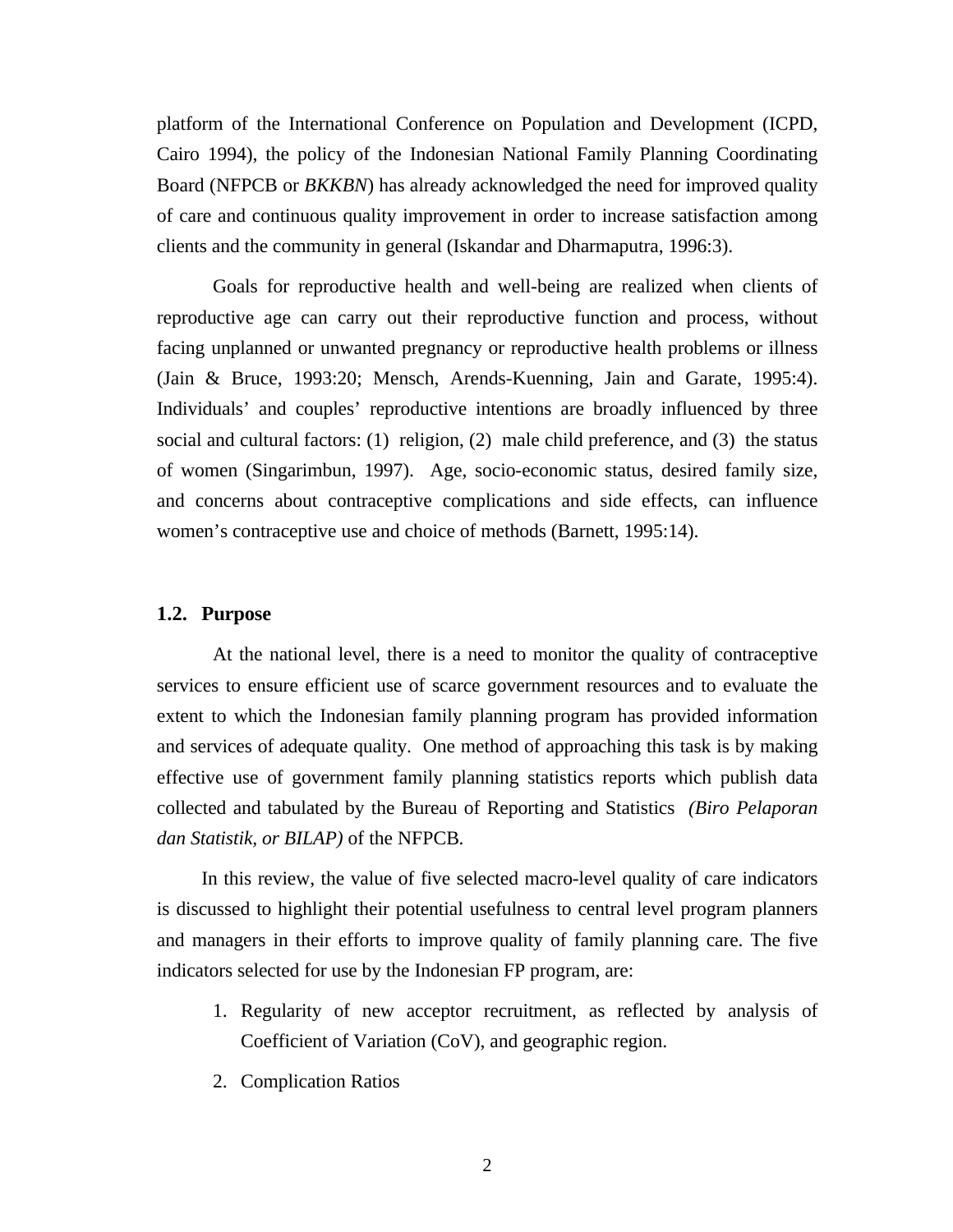- 3. Failure Ratios
- 4. Percentage of acceptors who switch methods
- 5. Reported implant removals compared to estimated removals needed

(Additional potentially useful indicators, based on the type of family planning method, age and parity, are presented in Appendix A.).

### **II. METHODS**

#### **2.1. Data Sources**

Two monthly publications from NFPCB *BILAP* provide the necessary variables for calculation of the selected indicators at the macro level. These are: (1) the monthly feedback reports on the coverage of family planning clinics *(Laporan Bulanan Umpanbalik Hasil Pelayanan Klinik KB),* and (2) the monthly feedback reports on the family welfare community-based registration *(Laporan Bulanan Umpanbalik Pembinaan Keluarga Sejahtera).* Both reports collect data two or three months before the report is published (for example, the November 1996 edition only reported data up until August 1996). Data down-loaded from the NFPCB's Central Computer *(PUKOM)* were also used to supplement and cross-check data published in the above reports (see Appendix B).

The following variables have been selected from the two monthly reports:

- 1. Total numbers of new acceptors, stratified by *MUPAR* vs. Non-*MUPAR* (i.e. age and parity of acceptors) (publication codes are: KPW3 & KPW4)
- 2. Total numbers of acceptors who have switched methods (KPW7)
- 3. Total number of complications by method (KPW9)
- 4. Total method failures and Implant removals (KPW12)
- 5. Levels of new FP acceptors recruited, compared to the target for fulfillment of community needs, by time period (KPW15)
- 6. Total number of current contraceptive users (DPW12)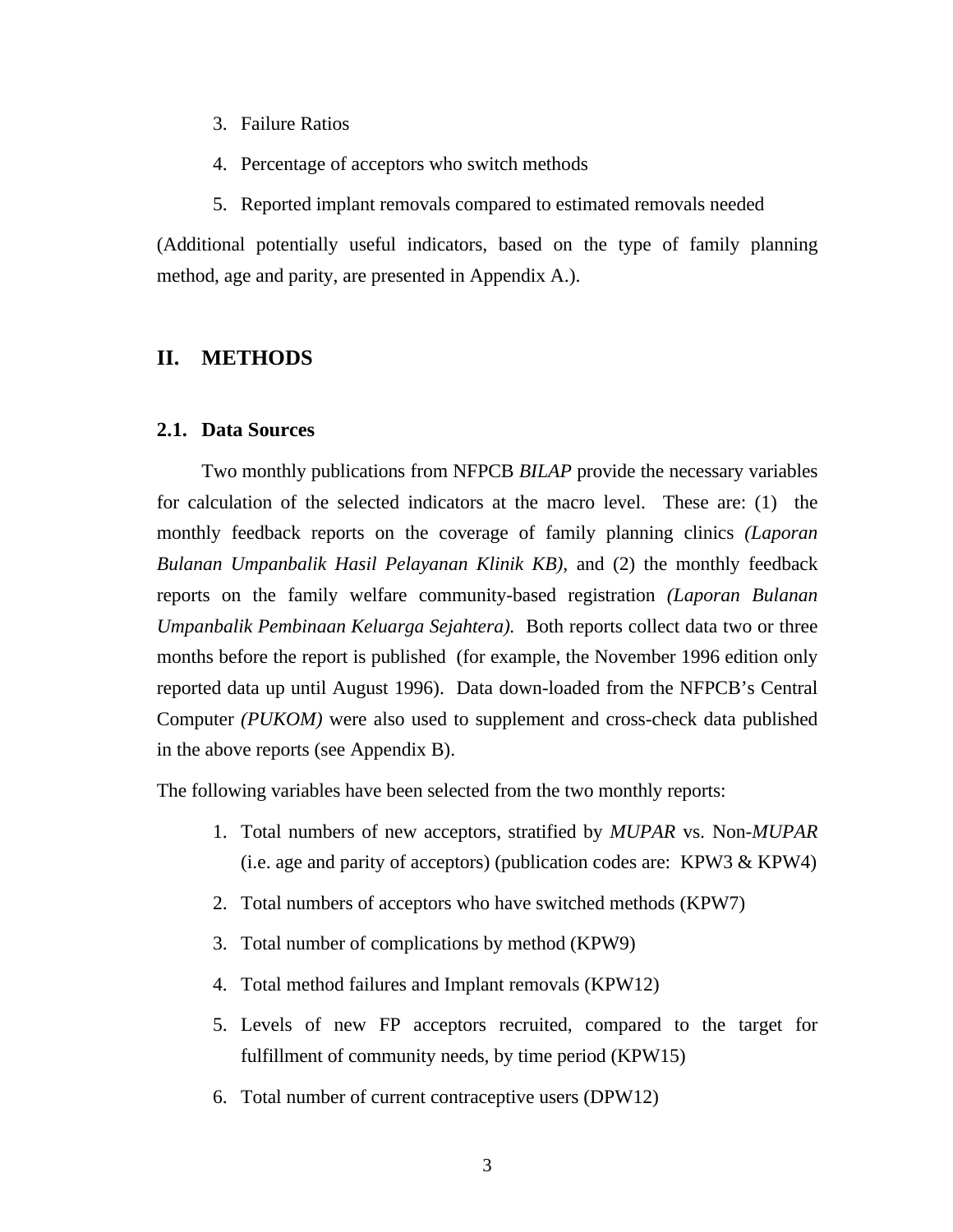#### **2.2. Regional Typology**

In 1994, taking into account differences in development at the local, provincial and national levels, the national FP program adopted a strategy for streamlining the operational target segments of the population by grouping the 27 provinces into four types of target areas based on similarity of features among regencies, municipalities, district and villages (such as existing conditions and other, strengths and weaknesses related to family planning program). Region I consists of provinces classified as having an established and successful program, while Region IV provinces are those which need further programmatic development. It is hoped that priorities for intervention activities and allocation of resources can be tailored to the "Typology" category of that area (NFPCB, 1996:3).

| <b>Region</b>   | Number of<br><b>Provinces</b> | <b>Provinces</b>                                        |  |  |  |  |  |
|-----------------|-------------------------------|---------------------------------------------------------|--|--|--|--|--|
| Region I        | 6                             | DI Yogyakarta, East Java, Bali, Central Java, North     |  |  |  |  |  |
| <b>Advanced</b> |                               | Sulawesi, DKI Jakarta                                   |  |  |  |  |  |
| Region II       | 5                             | Bengkulu, South Sumatra, Jambi, West Java, West Sumatra |  |  |  |  |  |
| Good            |                               |                                                         |  |  |  |  |  |
| Region III      | 9                             | West Nusa Tenggara, East Kalimantan, Riau, Lampung,     |  |  |  |  |  |
| Fair            |                               | North Sumatra, Central Sulawesi, Central Kalimantan,    |  |  |  |  |  |
|                 |                               | South Kalimantan, South Sulawesi                        |  |  |  |  |  |
| Region IV       |                               | Maluku, East Nusa Tenggara, Irian Jaya, South East      |  |  |  |  |  |
| Poor            |                               | Sulawesi, West Kalimantan, DI Aceh, East Timor          |  |  |  |  |  |

**Table 2.2** Regional Typology, Original 1994 Formulation

Source: *Pokok-pokok Pikiran Penggarapan Wilayah (Typology) Gerakan KB Nasional*. Jakarta: NFPCB, 1994.

This typology formulation was adjusted in 1996, but the data tabulation for the period of time studied in this paper (up until January 1998) was done using the original 1994 formulation. Thus all data in this paper are according to the typology in Table 2.2 above. (See Appendix C for an explanation of the changes that were made in 1996, which may be used in future data analyses).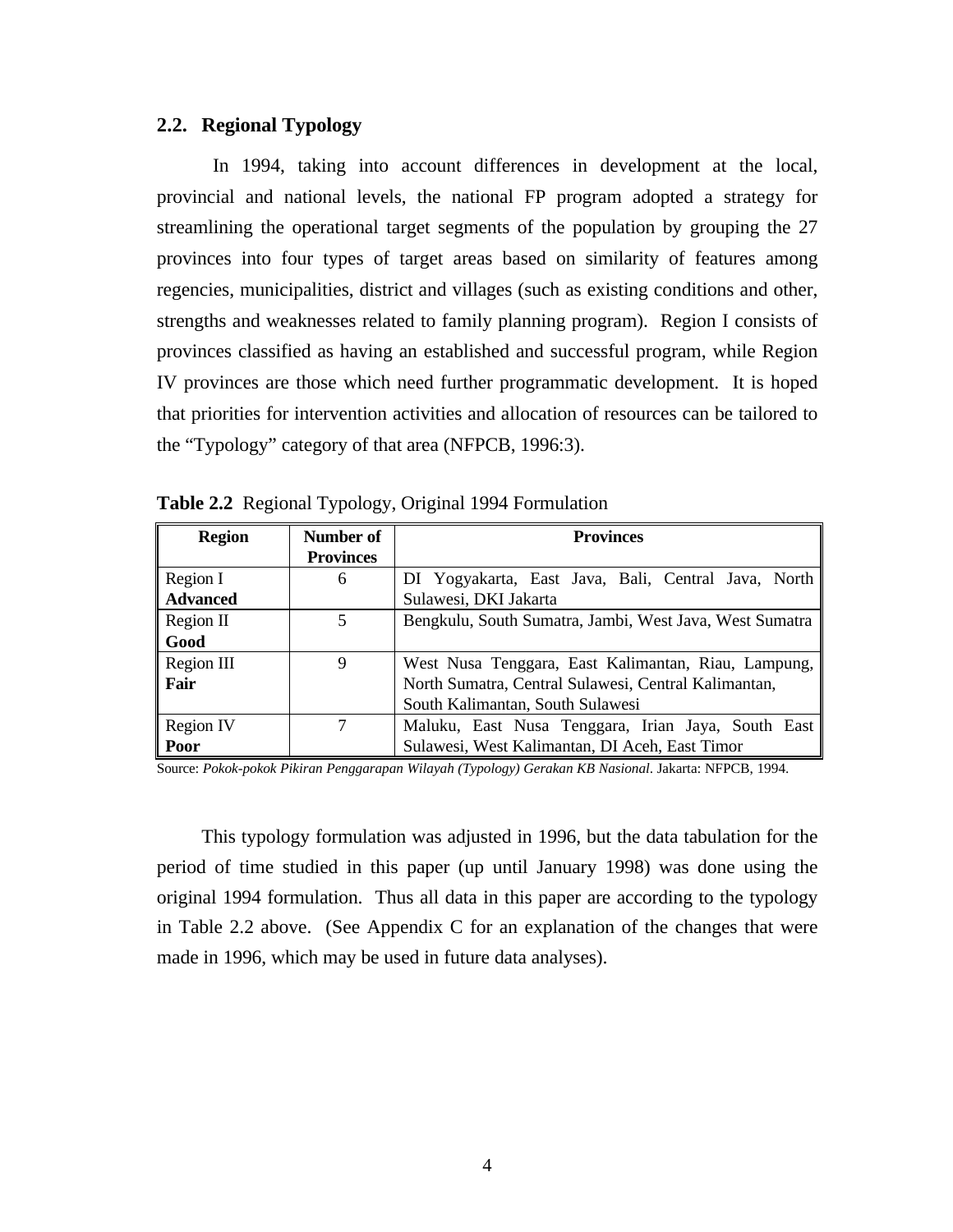#### **2.3. Data Tabulation**

The data series presented here were both down-loaded from the NFPCB's Central Computer for the period April 1994 - January 1998, and retrieved from *BILAP*'s monthly feedback reports on clinical services for the same period.

### **III. REGULARITY OF NEW ACCEPTOR RECRUITMENT**

Regular access to family planning services, at any time of the month or year, is one key criterion for evaluation of quality of care, as regularity allows for meeting client needs for contraceptive provision, for follow-up care and for the development of a client-provider relationship. Regularity implies access, since it indicates whether services are there whenever clients need them (which could be at any time), as opposed to when programs have supplies or outreach campaigns. Regularity of acceptor recruitment can thus be used as an indicator of the quality of services.

#### **3.1. Monthly fluctuation in totals of new acceptors**

Over the course of a year, we can use a measurement of variability that indicates the spread of monthly values around the annual mean. This measurement, the coefficient of variation (CoV), is presented as a percentage, and is calculated by the simple statistical procedure of dividing the standard deviation by the mean, as follows :

$$
Sy
$$
  
CoV = ---- x 100%  

$$
\frac{1}{x}
$$

From the monthly fluctuation of the total numbers of new family planning recruits during the period April 1994 to January 1998, we can see the trends of new recruitment for each contraceptive method, at the national level and by regional typology category. The popularity of each FP method among new acceptors month by month reflects the actual availability and/or access. Figure 3.1. shows the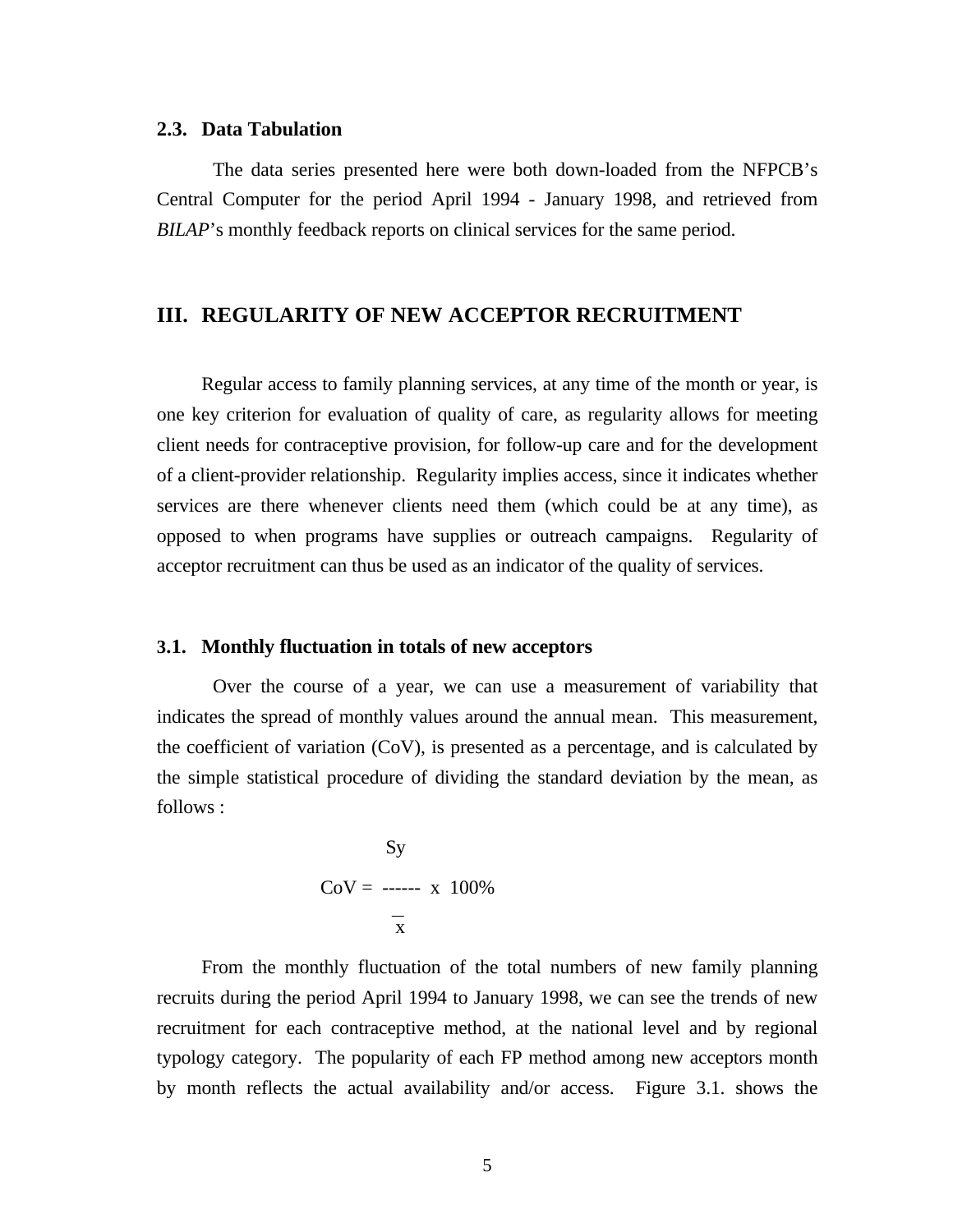nationwide trend for total numbers of new acceptors of injectables, pills, IUDs, and implants, the most popular contraceptive methods (defined here as consistently over 10,000 new acceptors per month).





Source: Raw Data form PUKOM and BKKBN "*Laporan Umpan Balik*", April 1994- January 1998.

Figure 3.2 Trends for New Acceptors of the Less Common Contraceptive Methods in Indonesia, April 1994-Januari 1998



Source: Raw Data form PUKOM and BKKBN "*Laporan Umpan Balik*", April 1994- January 1998.  $FS = Female Sterilization; MS = Male Sterilization; VT = Vaginal Tablet$ 

Notes for Fig. 3.1 and 3.2:

Although reported data for 1997/98 included data from doctors' private practices, this has been removed from data presented here for 1997/98 in order to present a comparison with previous years, which did not include this data.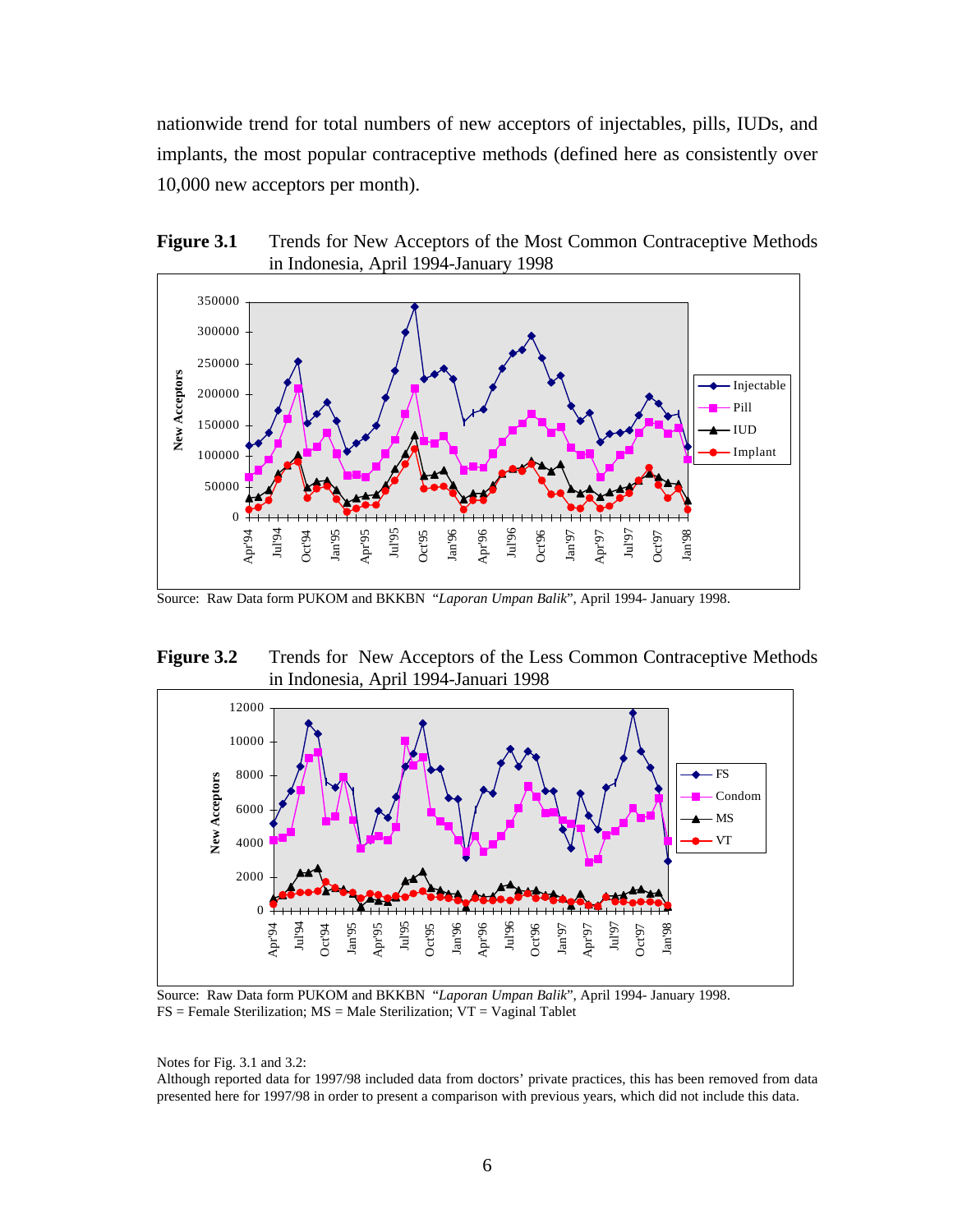Recruitment of new injectable acceptors over the year was consistently over 100,000 acceptors per month. The pill was the next most frequent method, with over 60,000 new acceptors every month. For the IUD, totals were always over 20,000 per month. Figure 3.2 presents the trend for total new acceptors of female sterilization, condoms, vasectomy, and vaginal tablets, which are generally less popular than those in Figure 3.1. Figure 3.1 shows that new participant recruitment peaks each year in August/September and is at its lowest in February-April. Similarly for the less common methods (see Fig. 3.2), the peaks are always in the months of July - September. The same pattern is reflected when the trend is analyzed by regional typology (Regions I to IV) (see Table 3.1), which shows the irregularity of recruitment of new acceptors over the course of a year, the magnitude of which is represented numerically by the CoV.

| <b>Region</b>     | <b>Years</b> |            |           |           |      | <b>Methods</b>        |      |        |      |      |
|-------------------|--------------|------------|-----------|-----------|------|-----------------------|------|--------|------|------|
| <b>Strata</b>     |              | <b>IUD</b> | <b>MS</b> |           |      | FS Implant Injectable | Pill | Condom | VT   | All  |
| Indonesia         | 1994/95      | 44.3       | 51.3      | 30.7      | 67.4 | 27.6                  | 38.4 | 33.1   | 29.6 | 37.2 |
|                   | 1995/96      | 47.6       | 52.6      | 28.8      | 59.4 | 28.9                  | 34.7 | 37.7   | 21.0 | 35.9 |
|                   | 1996/97      | 30.0       | 31.4      | 24.3      | 50.1 | 20.3                  | 20.8 | 20.7   | 19.1 | 23.7 |
|                   | 1997/98*     | 27.4       | 43.5      | 33.6      | 55.4 | 17.5                  | 26.8 | 25.7   | 30.0 | 25.2 |
| <b>Region I</b>   | 1994/95      | 42.5       | 38.8      | 25.3      | 60.3 | 23.0                  | 34.7 | 38.4   | 40.2 | 33.0 |
|                   | 1995/96      | 50.4       | 39.7      | 25.5      | 52.5 | 28.5                  | 32.8 | 49.5   | 23.5 | 35.5 |
|                   | 1996/97      | 31.3       | 38.5      | 24.6      | 48.1 | 21.9                  | 21.9 | 21.7   | 27.8 | 24.1 |
|                   | 1997/98*     | 22.6       | 46.1      | 34.3      | 51.0 | 22.1                  | 23.2 | 18.6   | 19.5 | 19.9 |
| <b>Region II</b>  | 1994/95      | 46.7       |           | 63.6 37.7 | 76.6 | 36.4                  | 41.2 | 26.4   | 68.5 | 42.7 |
|                   | 1995/96      | 41.5       | 64.5      | 32.4      | 63.1 | 33.9                  | 35.6 | 32.7   | 30.3 | 37.5 |
|                   | 1996/97      | 32.4       | 36.3      | 24.1      | 53.1 | 23.0                  | 24.2 | 18.8   | 31.1 | 26.5 |
|                   | 1997/98*     | 33.9       | 47.1      | 32.2      | 62.6 | 25.9                  | 30.9 | 51.5   | 49.5 | 30.6 |
| <b>Region III</b> | 1994/95      | 48.8       | 58.6      | 49.1      | 71.3 | 28.9                  | 45.4 | 40.6   | 37.0 | 40.9 |
|                   | 1995/96      | 60.3       | 74.5      | 45.0      | 79.0 | 27.8                  | 40.6 | 44.9   | 29.2 | 41.2 |
|                   | 1996/97      | 29.4       | 62.3      | 27.7      | 53.9 | 17.0                  | 25.0 | 32.4   | 22.8 | 24.1 |
|                   | 1997/98*     | 34.6       | 78.4      | 45.2      | 62.3 | 24.9                  | 29.4 | 28.9   | 57.0 | 30.8 |
| Region IV         | 1994/95      | 35.3       | 104.0     | 29.2      | 72.2 | 26.4                  | 40.9 | 56.1   | 57.6 | 34.5 |
|                   | 1995/96      | 21.2       | 103.4     | 30.7      | 60.4 | 24.6                  | 32.9 | 38.0   | 34.3 | 29.1 |
|                   | 1996/97      | 25.7       | 71.7      | 50.7      | 63.5 | 19.8                  | 21.0 | 29.5   | 33.6 | 23.5 |
|                   | 1997/98*     | 15.8       | 90.1      | 42.9      | 61.3 | 25.5                  | 26.4 | 26.1   | 34.8 | 26.9 |

**Table 3.1** Coefficient of Variation by Method for Indonesia and Regional Categories, 1994/95, 1995/96 , 1996/97 and 1997/Jan. 1998

Note:  $MS = Male Sterilization$ ;  $FS = Female Sterilization$ ;  $VT = Vaginal Tablet$ ; \* 1997/98 CoV calculations are based on only 9 months of data

Source: NFPCB's Central Computer April 1994-January 1998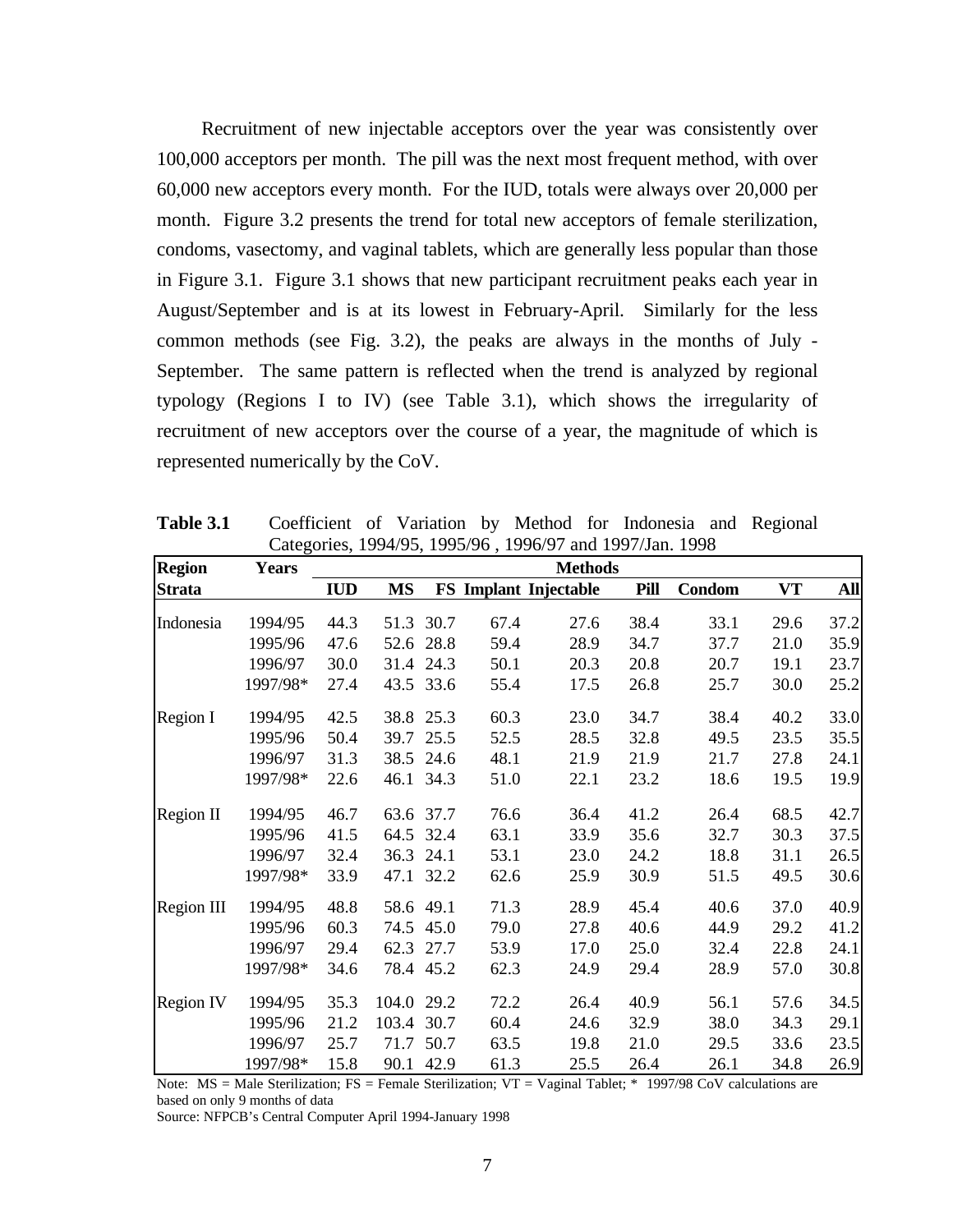From Table 3.1 we can see that the CoV for injectables is the lowest compared to other methods, which indicates the most regular availability. Meanwhile, the CoV for implants is by far the highest nationwide (except in Region IV). The CoV percentage, stratified by method, can assist in monitoring the progress towards client-oriented services, such as the "cafeteria" system for variety of method choice, and continuity of method availability, which are indicative of higher quality services. However, it should be kept in mind that a low CoV value is not always good because it may be based on low coverage (few clients served). Quality requires a combination of coverage and regularity.

Overall, decreasing fluctuation in the total numbers of new acceptors led to decreasing CoV values for pills, implants and female sterilization, from 1994/95 to 1995/96 and again in 1996/97. Meanwhile, from 1994/95 to 1995/96 the CoV for injectables and vasectomy showed no significant change, while for IUDs and condoms, it increased. The low CoV values for vaginal tablets are meaningless since the overall number of new acceptors for this method is so low. The decreases in overall CoV for every method between 1995/96 and 1996/97 indicate the possibility that significant programmatic improvements were made. Unfortunately, the monetary crisis which reached its peak in January 1998 has reversed the decreasing trend for every method except IUD and injectables in 1997/98 (nine months of data only).

Table 3.1 also shows that among the four regional categories (Regions I-IV), the evenness of the distribution of new family planning recruitment in Region I is similar to Indonesia overall, but not so for Regions II, III, and IV. Provinces classified into Regions II, III, and IV show relatively high CoV values for male and female sterilization. Can this CoV be interpreted as an indication of the low level of availability or access to facilities and trained providers for performing sterilization? For other methods also requiring more clinical training of providers, such as the implant or the IUD, we find the same trend, though not as pronounced as for sterilization. For all methods among the regions (except vasectomy), there were substantial reductions in the CoV from 1995/96 to 1996/97, except in Region IV. Does this really indicate an increase in regular access? After the peak of the monetary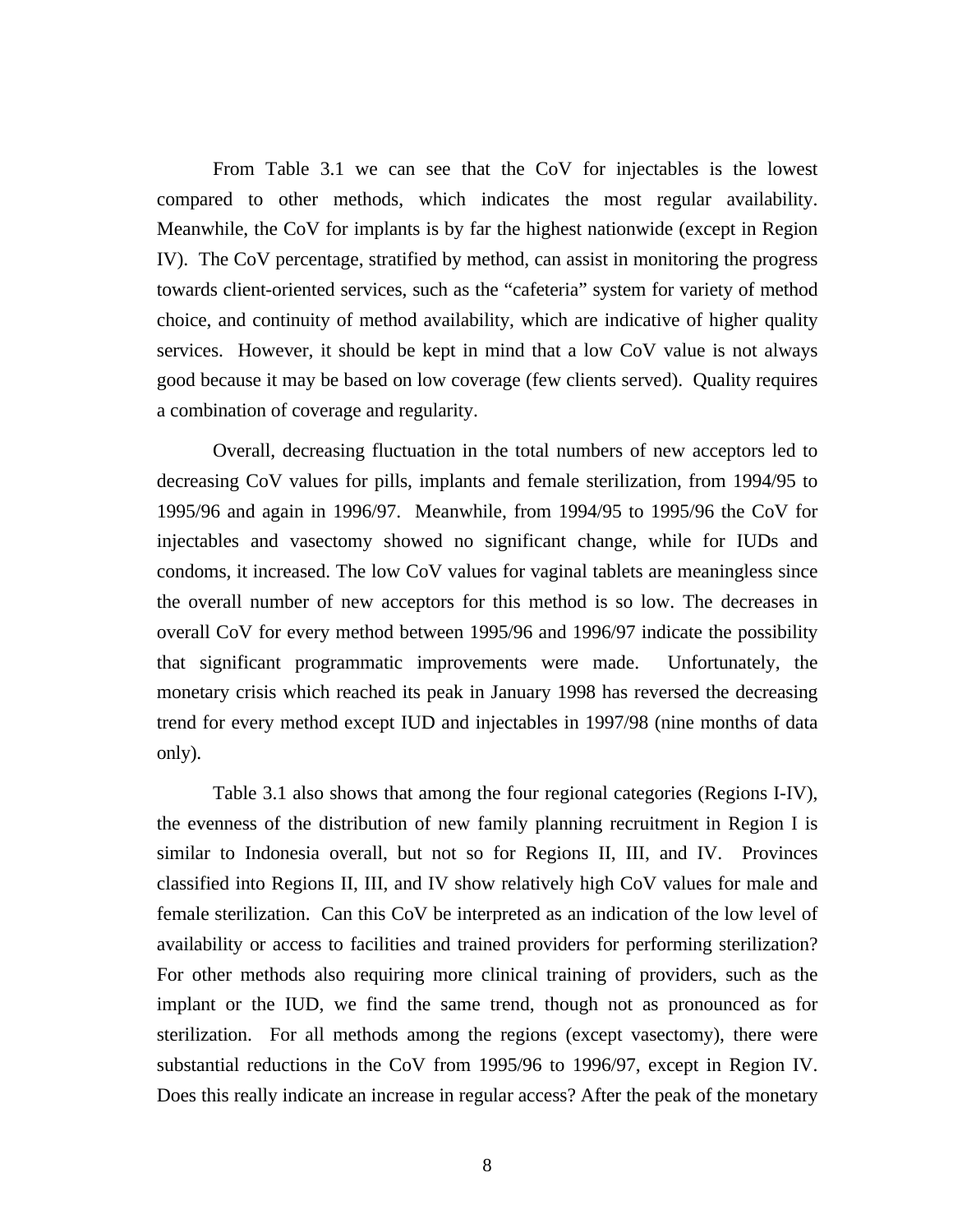crisis (Dec'97 - Jan'98), except in Region I, there have been substantial rises in CoV for most methods in 1997/98 (nine month period only), indicating the unsustainability of previous gains. The potential usefulness of the CoV as a macro indicator for QOC is proven, although the accuracy of the data still requires further study.

#### **3.2. Concentration of new acceptors by recruitment "Phase"**

Delivery of services in the field are not immune to the effect of predetermined program estimates for distribution cycles. Since the 1980s, there has been an established policy of setting new recruitment target schedules for different times of year. This suggests that program managers anticipate fluctuation in the rate of fulfillment of community needs (FCN), although this is at odds with the pursuit of regularity as a requisite element of QOC. The time phases and associated FCN targets were re-formulated by the NFPCB from three to four phases, as a "demand fulfillment strategy" after 1994/95. The schedules for the three year period are detailed in Table 3.2, showing the wide variation in expected levels of contraceptive service delivery by time of year.

Phase I is intended as a three month stage of coordination and social marketing which emphasizes cross-sectoral activities such as the NFPCB's new programs, "Village Pride" (*Bangga Suka Desa*), the "Safe Motherhood Movement" (*Gerakan Ibu Sehat Sejahtera*), the "Family Welfare Income Generating Program" (*UPPKS*), and other program meetings or events. Phase II brings an increase in outreach momentum in the form of "Armed Forces Day" (*Hari ABRI*) which integrates population activities into an "Integrated Movement for Family Planning, Health and the Armed Forces" (*KB-Kes Manunggal ABRI*) and represents the "extensification" stage with the highest target. Phase III brings the "Integrated Movement of *PKK* and Family Planning/Health" (*PKK* = Family Welfare Movement, a nationwide women's organization), and is called the "intensification" stage. The final phase in general is the completion and consolidation of the achievements from previous phases.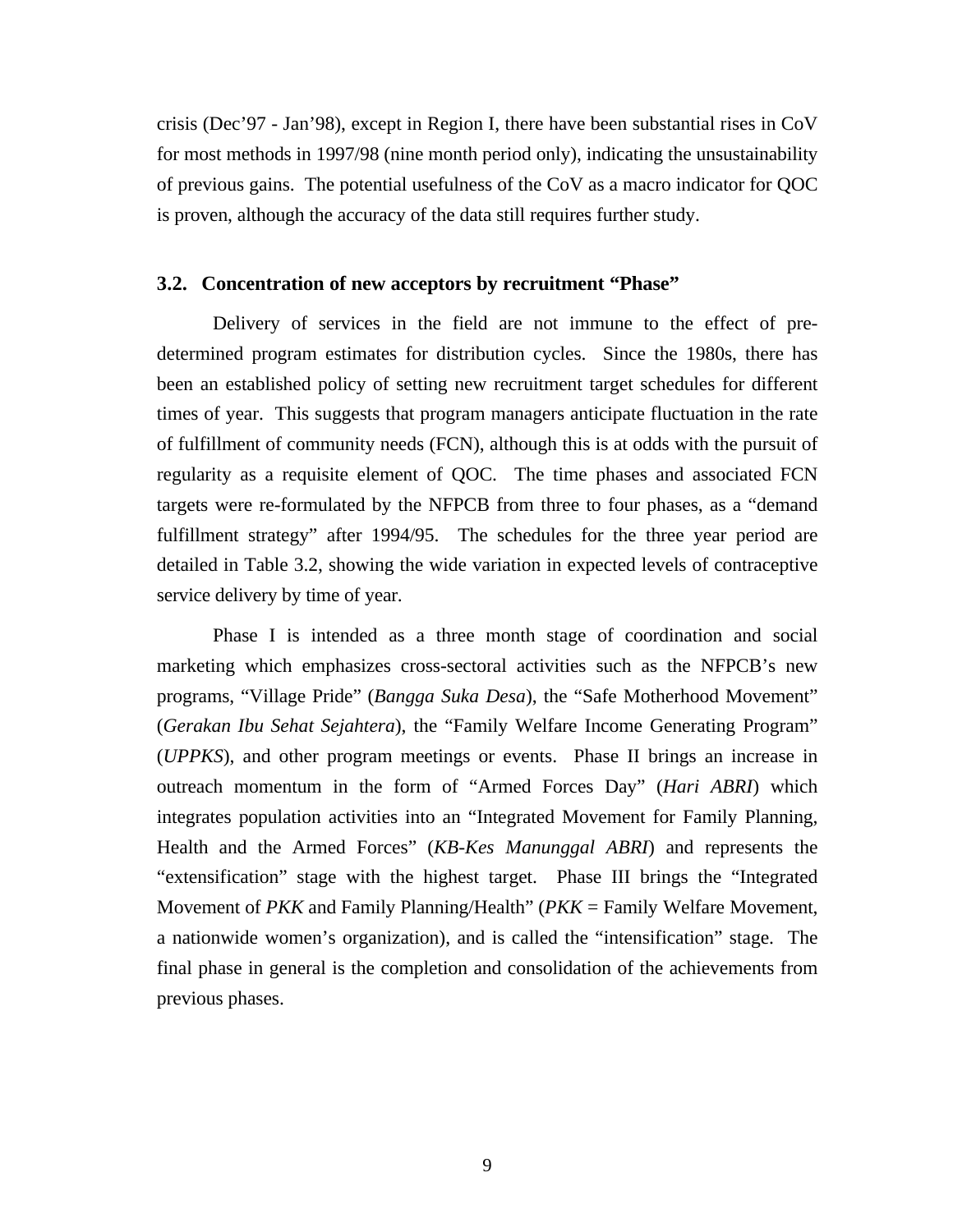| <b>Years and Phase</b> | <b>Breakdown by Months</b> | <b>FCN</b> Target  |
|------------------------|----------------------------|--------------------|
| 1994/95:               |                            |                    |
| Phase I                | April-June                 | 15%                |
| Phase II               | July-December              | 75%                |
| Phase III              | January-March              | 10%                |
|                        |                            | Total: 100%        |
| 1995/96:               |                            |                    |
| Phase I                | April-June                 | 15%                |
| Phase II               | July-September             | 45%                |
| Phase III              | October-January            | 30%                |
| Phase IV               | February-March             | 10%                |
|                        |                            | Total: 100%        |
| 1996/97:               |                            |                    |
| Phase I                | April-June                 | 10%                |
| Phase II               | July-September             | 50%                |
| Phase III              | October-January            | 35%                |
| Phase IV               | February-March             | 5%                 |
|                        |                            | <b>Total: 100%</b> |

**Table 3.2.** Phases and Associated Fulfillment of Community Needs (FCN) Targets as Formulated and Re-Formulated for 1994/95, 1995/96, and 1996/97

Note: Data of the FCN formula for 1997/98 is not available

Source: BKKBN. *Buku Materi Rapat Kerja Nasional (Rakernas) Gerakan KB Nasional dan PKS Tahun 1996*. Jakarta: BKKBN, 1996.

It is clear from the division of time periods above that field activities are concentrated in Phases II and III (or just Phase II, in 1994/95). It is the dramatic change in the level of field activities between July/August and December/January which causes the high CoV value discussed earlier, because the concentration of new acceptor recruitment is not steady over the year. What are the implications of this jump for quality of service? Two issues should be monitored: 1) Is there an effect on quality factors such as access, availability of supplies "cafeteria style", attitudes/practices of field workers in providing clinical and informational services, or logistical planning?; and, 2) Are the services provided during the mass-campaign activities in the second Phase ("extensification") associated with any sacrifice in quality of interaction with the client, or quality of information provided? These are important questions, if the goal is to achieve an improvement in quality of care, and thus require further investigation.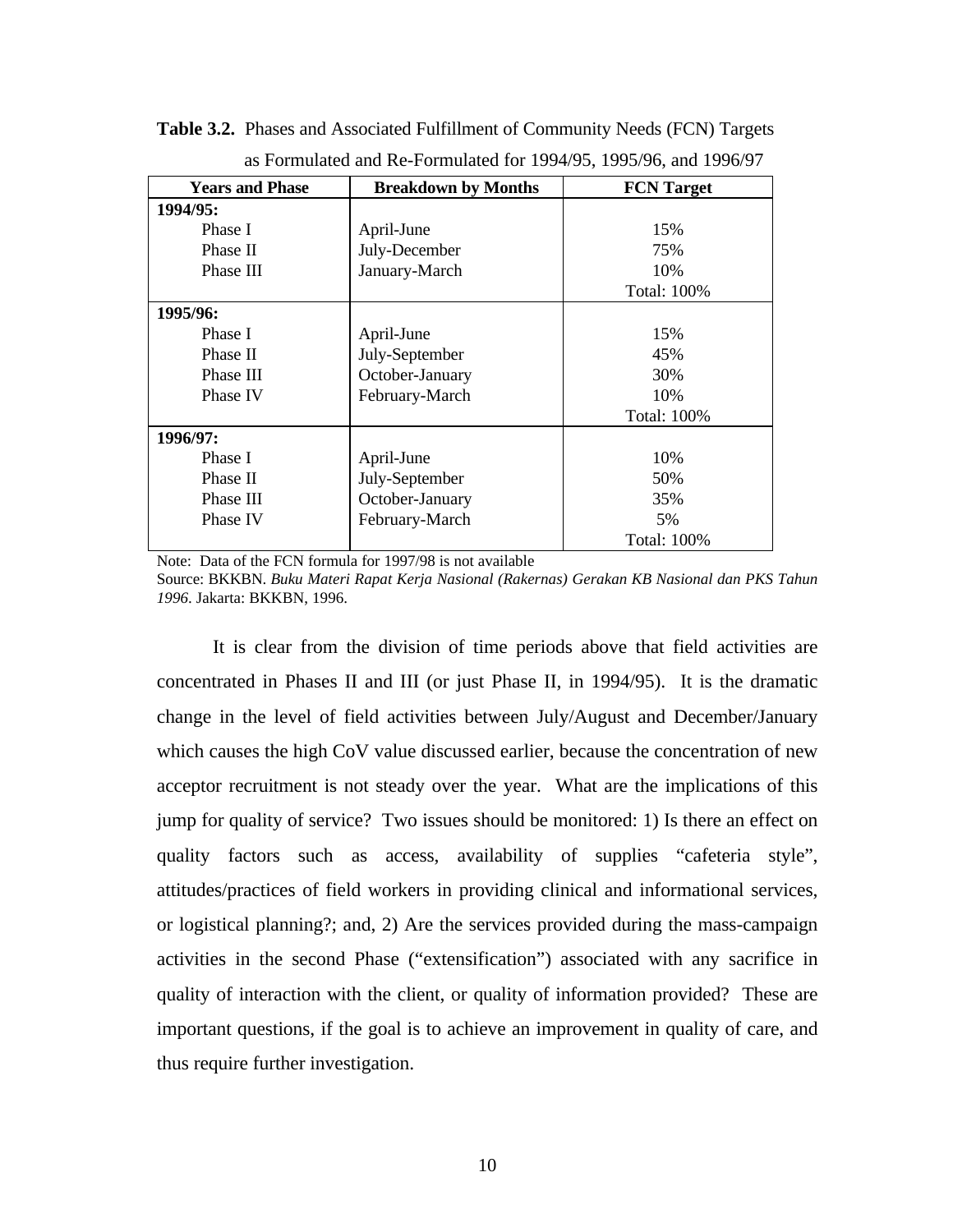| <b>Years</b> | <b>Region Strata</b> | <b>Time Period</b>          | <b>Methods</b> |         |                    |      |  |  |
|--------------|----------------------|-----------------------------|----------------|---------|--------------------|------|--|--|
|              |                      |                             | <b>IUD</b>     | Implant | <b>Injectables</b> | Pill |  |  |
| 1994/1995    | <b>Indonesia</b>     | <b>July - December</b>      | 42.9           | 112.8   | 59.3               | 47.0 |  |  |
|              | Region I             | July - December             | 37.0           | 109.7   | 51.3               | 37.8 |  |  |
|              | Region II            | July - December             | 61.1           | 129.0   | 57.0               | 54.1 |  |  |
|              | Region III           | July - December             | 44.1           | 99.2    | 70.6               | 48.2 |  |  |
|              | Region IV            | July - December             | 29.2           | 87.2    | 86.6               | 56.8 |  |  |
| 1995/1996    | <b>Indonesia</b>     | July - September            | 37.2           | 41.5    | 39.9               | 38.3 |  |  |
|              |                      | October - January           | 31.3           | 30.3    | 41.9               | 37.1 |  |  |
|              |                      | Total (Phase II+III)        | 68.5           | 71.8    | 81.8               | 75.4 |  |  |
|              | Region I             | July - September            | 38.1           | 35.2    | 40.7               | 30.9 |  |  |
|              |                      | October - January           | 30.2           | 28.3    | 40.6               | 30.0 |  |  |
|              |                      | <b>Total (Phase II+III)</b> | 68.3           | 63.4    | 81.3               | 60.9 |  |  |
|              | Region II            | July - September            | 36.3           | 45.0    | 45.4               | 48.1 |  |  |
|              |                      | October - January           | 36.2           | 30.9    | 51.9               | 51.3 |  |  |
|              |                      | Total (Phase II+III)        | 72.5           | 75.9    | 97.3               | 99.4 |  |  |
|              | Region III           | July - September            | 36.6           | 51.7    | 35.2               | 36.8 |  |  |
|              |                      | October - January           | 26.6           | 32.2    | 33.8               | 30.9 |  |  |
|              |                      | <b>Total (Phase II+III)</b> | 63.1           | 83.9    | 69.0               | 67.7 |  |  |
|              | Region IV            | July - September            | 34.5           | 47.5    | 29.4               | 42.6 |  |  |
|              |                      | October - January           | 40.5           | 43.7    | 32.2               | 43.0 |  |  |
|              |                      | Total (Phase II+III)        | 75.0           | 91.2    | 61.6               | 85.6 |  |  |
| 1996/1997    | <b>Indonesia</b>     | July - September            | 25.4           | 23.8    | 45.3               | 33.2 |  |  |
|              |                      | October - January           | 29.7           | 15.4    | 48.4               | 39.8 |  |  |
|              |                      | Total (Phase II+III)        | 55.1           | 39.3    | 93.7               | 73.0 |  |  |
|              | Region I             | July - September            | 29.7           | 24.1    | 47.2               | 28.7 |  |  |
|              |                      | October - January           | 35.9           | 16.4    | 49.7               | 38.2 |  |  |
|              |                      | <b>Total (Phase II+III)</b> | 65.6           | 40.4    | 96.9               | 66.9 |  |  |
|              | Region II            | July - September            | 25.1           | 22.3    | 51.1               | 45.7 |  |  |
|              |                      | October - January           | 27.4           | 13.2    | 53.3               | 52.2 |  |  |
|              |                      | Total (Phase II+III)        | 52.4           | 35.6    | 104.4              | 97.9 |  |  |
|              | Region III           | July - September            | 18.9           | 25.5    | 37.7               | 29.6 |  |  |
|              |                      | October - January           | 22.9           | 16.8    | 43.8               | 35.6 |  |  |
|              |                      | <b>Total (Phase II+III)</b> | 41.8           | 42.3    | 81.5               | 65.2 |  |  |
|              | Region IV            | July - September            | 15.3           | 25.7    | 35.9               | 30.1 |  |  |
|              |                      | October - January           | 17.5           | 17.5    | 38.5               | 30.2 |  |  |
|              |                      | Total (Phase II+III)        | 32.8           | 43.2    | 74.4               | 60.3 |  |  |

**Table 3.3** Percentage of New Acceptors of the Four Most Popular Methods, During Recruitment Phases II & III\*

Note: \* Estimated targets for fulfillment of community needs (FCN or *PPM*):

1994/95 : Phase II =  $75\%$ 

1995/96 : Phase II = 45% and Phase III = 30%.

1996/97 : Phase II = 50% and Phase III = 35%.

Calculations for this table are dependent on the FCN formula, and thus cannot be calculated for 1997/98, for which the formula is as yet unavailable.

Source: NFPCB Central Computer, April 1994-March 1997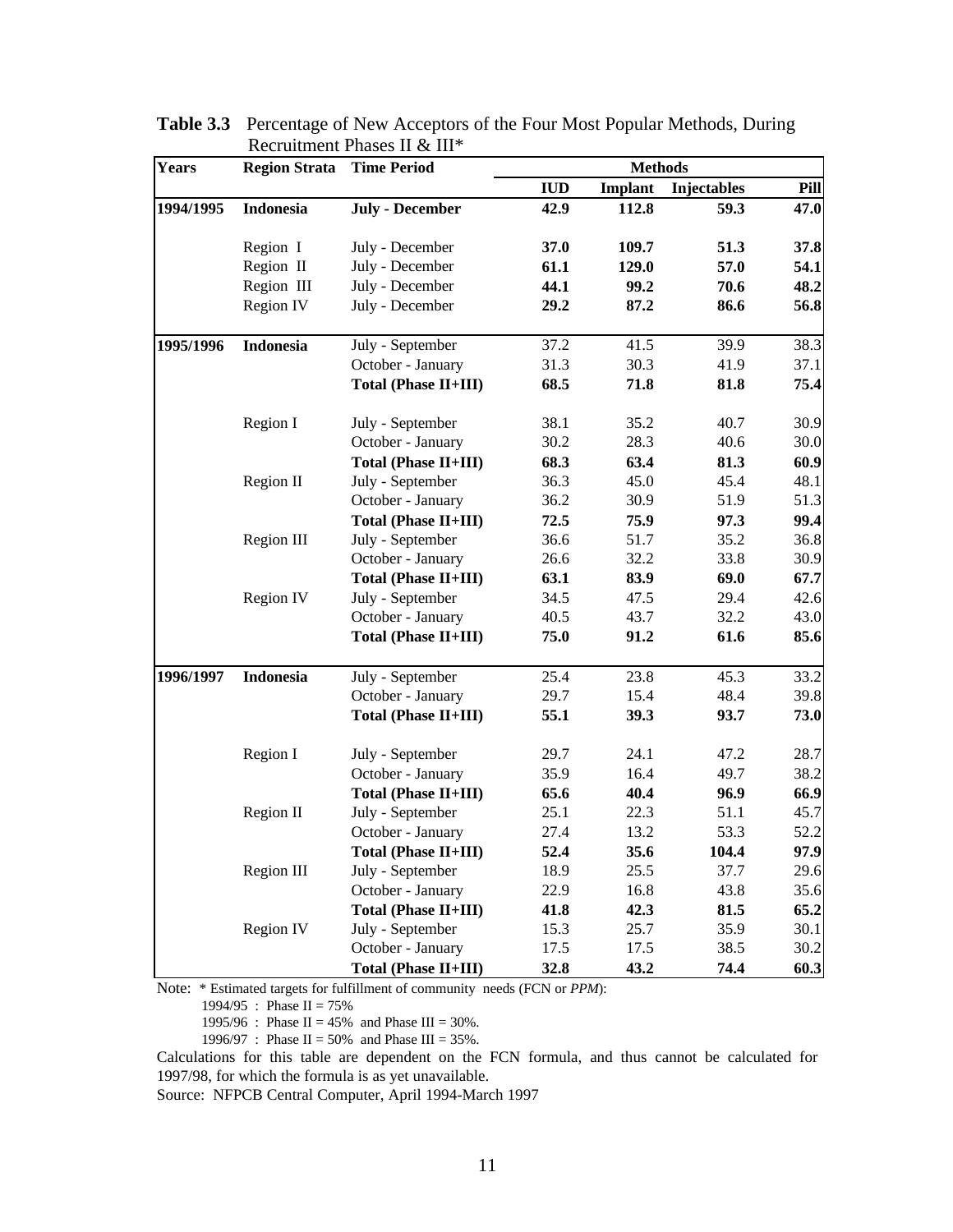The change in the breakdown of yearly time periods from three phases to four in 1995/96 (essentially splitting Phase II in half) seems to have a positive effect on quality from the managers' perspective since, overall, the later combined achievement (Phase I + Phase II) is closer to the  $75\%$ , which was the original Phase II target in 1994/95 (compare Tables 3.2 and 3.3). However, whether the change also has a positive effect on the quality of services from the perspective of the client and community requires supplementary data from case studies or direct observation of client satisfaction.

## **IV. COMPLICATION RATIOS FROM NEW ACCEPTORS & CURRENT USERS**

Complications include severe side effects which generally require discontinuation of the method, such as circulatory disorders, severe infection, pelvic inflammatory disease, ectopic pregnancy or severe bleeding, as well as other milder problems. While they could occur at any time, in general complications arise within a short time (1-4 weeks) after beginning method use. A low complication ratio can be seen as an indication of good quality of services because it is indicative of the level of health screening, counseling and information-giving that went into helping the client choose the method that was the best fit for her, with regard to health, lifestyle and preferences. Women will be more likely to complain of complications if they were not fully informed about what to expect of the method or if they were not screened for contraindicated health conditions.

Keeping in mind the importance of the complication ratio as an indicator of quality of care, in the following analysis we will discuss two different complication ratios. Ratio 1 is calculated from the total number of cases with complications divided by the cumulative number of <u>new acceptors</u> during the same one year period. Ratio 2, which is currently used by the NFPCB, is calculated from the total cases with complications divided by the total number of active family planning participants (all current users) at the end of the same one-year period. Clearly, with a high total number of current users, the complication ratio will be small, and thus Ratio 2 will be less likely to catch the attention of a program manager as an important quality of care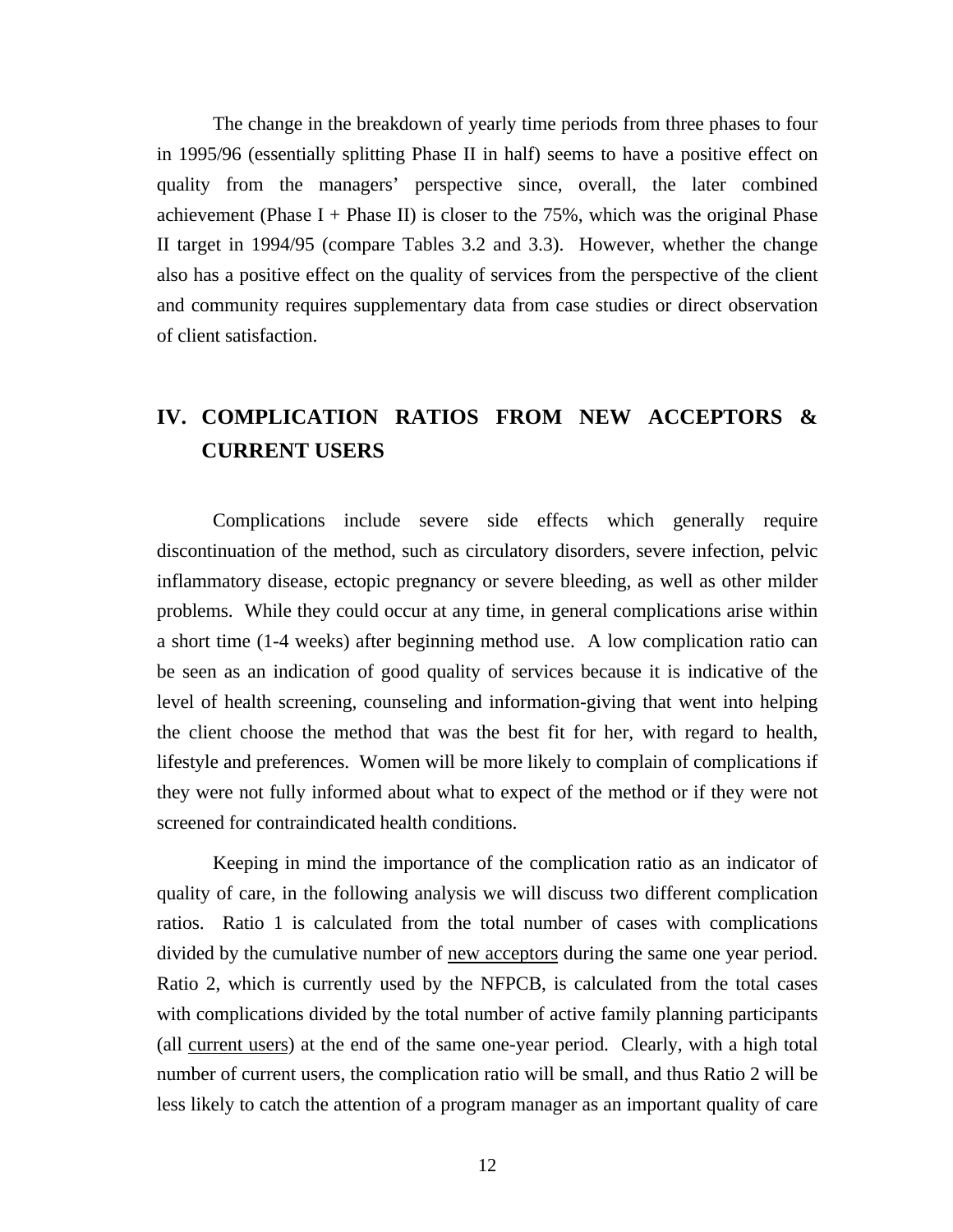issue requiring prioritization. The use of Ratio 1 as a replacement indicator is suggested here as a mechanism to raise awareness among program managers of the serious issue of complications.

| <b>Region</b> | <b>Years</b> | <b>Injectables</b> |         | <b>IUD</b> |         | <b>Implant</b> |         |
|---------------|--------------|--------------------|---------|------------|---------|----------------|---------|
| <b>Strata</b> |              | Ratio 1            | Ratio 2 | Ratio 1    | Ratio 2 | Ratio 1        | Ratio 2 |
| Indonesia     | 1994/95      | 3.87               | 1.05    | 16.84      | 2.13    | 9.48           | 2.52    |
|               | 1995/96      | 1.74               | 0.58    | 9.42       | 1.38    | 5.51           | 1.49    |
|               | 1996/97      | 1.34               | 0.04    | 7.22       | 0.09    | 4.28           | 0.09    |
|               | 1997/1998*   | 1.35               | 0.23    | 10.54      | 1.00    | 5.66           | 0.90    |
| Region I      | 1994/95      | 4.52               | 1.00    | 22.67      | 2.16    | 11.20          | 2.60    |
|               | 1995/96      | 1.58               | 0.46    | 11.73      | 1.36    | 6.12           | 1.49    |
|               | 1996/97      | 1.17               | 0.03    | 8.58       | 0.09    | 4.78           | 0.09    |
|               | 1997/1998*   | 2.19               | 0.24    | 14.94      | 1.03    | 7.74           | 0.93    |
| Region II     | 1994/95      | 3.18               | 0.86    | 13.49      | 2.36    | 7.07           | 2.21    |
|               | 1995/96      | 1.49               | 0.54    | 7.65       | 1.64    | 4.30           | 1.34    |
|               | 1996/97      | 1.08               | 0.03    | 5.61       | 0.10    | 3.54           | 0.08    |
|               | 1997/1998*   | 0.27               | 0.05    | 6.51       | 1.01    | 3.73           | 0.73    |
| Region III    | 1994/95      | 3.31               | 1.31    | 7.99       | 1.64    | 9.96           | 2.91    |
|               | 1995/96      | 1.95               | 0.74    | 5.28       | 1.03    | 6.18           | 1.74    |
|               | 1996/97      | 1.55               | 0.05    | 4.96       | 0.07    | 4.36           | 0.11    |
|               | 1997/1998*   | 1.97               | 0.46    | 6.50       | 0.81    | 5.24           | 1.02    |
| Region IV     | 1994/95      | 5.03               | 1.65    | 22.06      | 2.33    | 11.70          | 2.37    |
|               | 1995/96      | 3.10               | 0.96    | 16.71      | 1.62    | 6.78           | 1.45    |
|               | 1996/97      | 2.74               | 0.07    | 12.98      | 0.11    | 4.69           | 0.10    |
|               | 1997/1998*   | 1.96               | 0.49    | 17.65      | 1.31    | 7.72           | 1.23    |

**Table 4.1** Complication Ratios (in Percentages) for Injectables, IUD and Implant, by Region, 1994/95, 1995/96, 1996/97 and 1997/ Jan. 98

Note: **Ratio 1:** Denominator: Total Cumulative New Acceptors in that Year; **Ratio 2:** Denominator: Year-End Total of Current Acceptors; \* Most recent data (1997/98) are reported according to two categories of complications: minor and severe. Here we have grouped both together for the purposes of comparison with earlier data. Source: NFPCB Central Computer, April 1994 - January 1998

In Indonesia overall, among the three most common methods of contraception, injectables, IUDs and implants (see Table 4.1), it seems that the highest complication ratio is for the IUD, followed by implants. Injectables, which are the most common family planning method, clearly have the lowest complication ratio. Among the 4 regional types, the provinces in Region I, which should by definition have the best service delivery facilities compared to the other regions, actually display a very high IUD complication ratio (Ratio 1) for all years, second only to that in Region IV (see Table 4.1). There are several questions that should be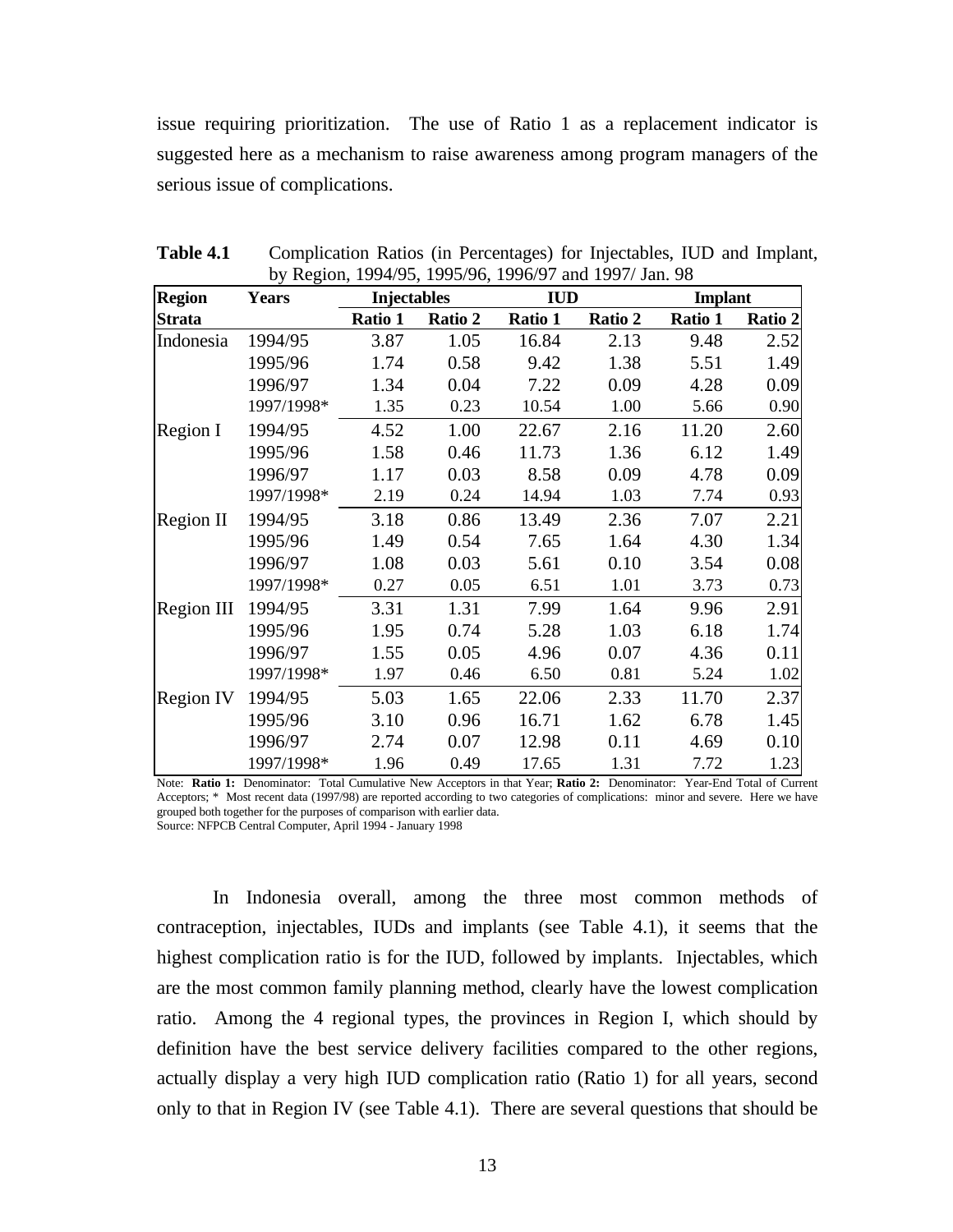raised here. First, are the clients in Region I actually experiencing more serious or more frequent complications, or are they just reporting the complications more frequently (as opposed to not reporting them)? Secondly, is it really the medical service standards that cause the high complication ratio found in these provinces of Regions I and IV? Third, are there provinces in Regions I and IV which don't "fit" in those categories, or act as outliers, causing higher complication ratios to be reported for that region as a whole? And finally, how accurate are the data as reported in the various regions and could there be any connection between high reported complications and the perceived need for regional programs to provide proof of high complication ratios in order to request budget money for compensation of acceptors who experience complications?

The complication ratios for injectables using Ratio 1 (the recommended method) are the lowest ratios among methods: in 1997/98 the ratio was 1.35% (1.34% in 1996/97) (Table 4.1). This is surprising as many studies on the safety of contraceptive injectables discuss the likelihood of service deviating from medical standards, causing a risk of infection or abscess at the site of the injection, among other complications (Indonesian Epidemiology Network Foundation, 1995: 2). The plausible reason for the low reported ratio may be that clients are reluctant to express their complaints to a health worker - often a client who develops an abscess will just quietly seek out a new service provider next time. As with other indicators, clientoriented data collection and accuracy are key to the usefulness of complication ratios for monitoring QOC.

At the national level, the complication ratio for sterilization, calculated using the cumulative total of new acceptors for the same year as the denominator (Ratio 1), indicates that in 1994/95 1 in 9 men who received vasectomies experienced complications (11.1%), while in 1997/98 this fell to about 1 in 15 (6.8%) (see Table 4.2). However, when calculated using the total current users as the denominator (Ratio 2), the complication ratios are much lower and would not draw any attention from a program manager to take any action towards "quality improvement".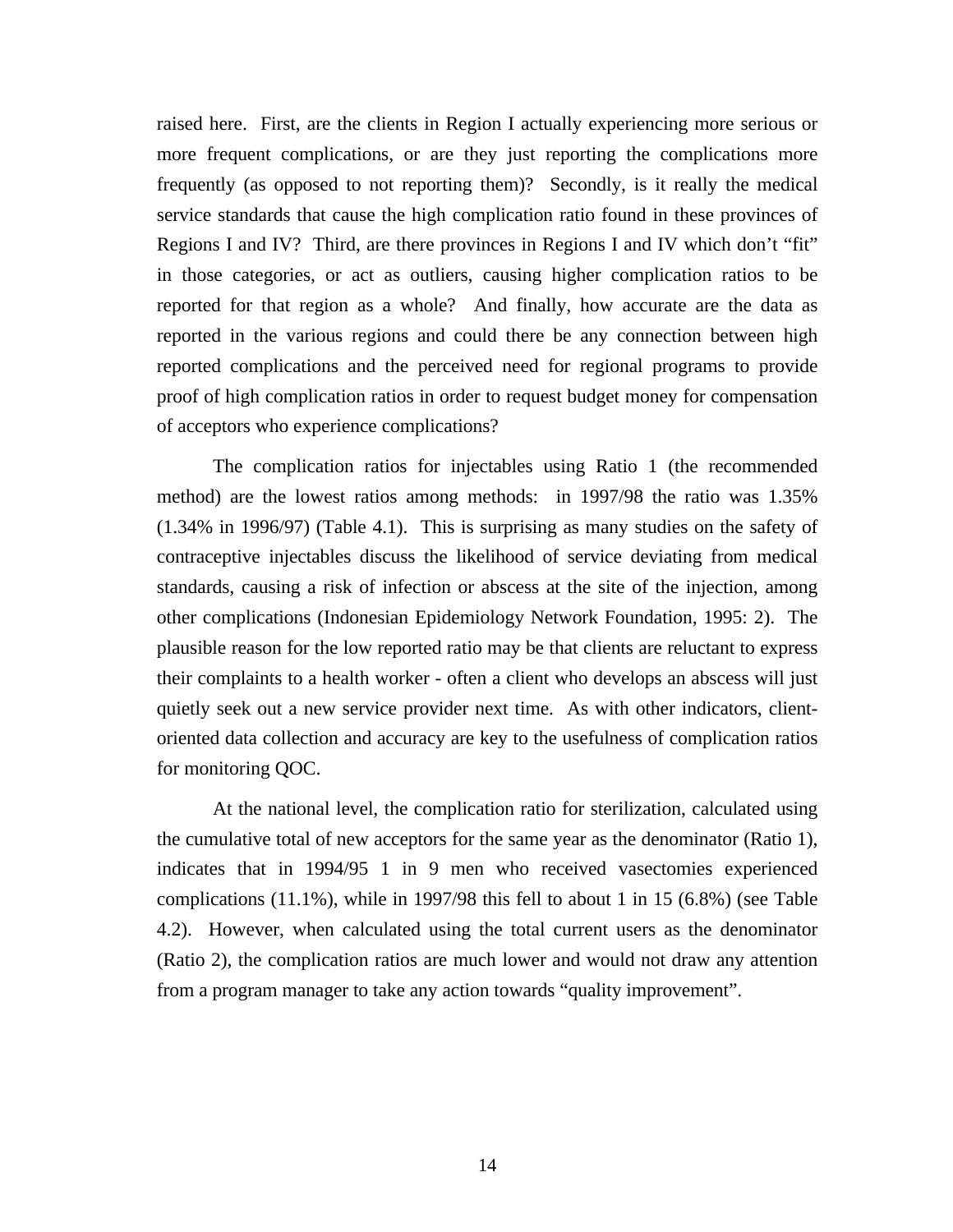**Table 4.2** Complication Ratio for Female and Male Sterilization, All Methods, and Long-Term Methods (LTM) by Region, 1994/95, 1995/96, 1996/97 and 1997/Jan. 1998

| Region           | Years      |      | <b>FS</b> |       | MS                             | <b>All Methods</b> |                                 |       | <b>LTM</b> |
|------------------|------------|------|-----------|-------|--------------------------------|--------------------|---------------------------------|-------|------------|
|                  |            |      |           |       | Ratio1 Ratio 2 Ratio 1 Ratio 2 |                    | Ratio 1 Ratio 2 Ratio 1 Ratio 2 |       |            |
| Indonesia        | 1994/95    | 4.90 | 0.42      | 11.07 | 0.57                           | 7.44               | 1.53                            | 13.02 | 1.95       |
|                  | 1995/96    | 2.76 | 0.22      | 7.14  | 0.36                           | 3.79               | 0.92                            | 7.46  | 1.23       |
|                  | 1996/97    | 2.19 | 0.01      | 5.01  | 0.02                           | 2.91               | 0.06                            | 5.74  | 0.08       |
|                  | 1997/1998* | 3.76 | 0.24      | 6.84  | 0.21                           | 3.98               | 0.55                            | 8.06  | 0.86       |
| Region I         | 1994/95    | 5.90 | 0.43      | 8.47  | 0.30                           | 10.14              | 1.58                            | 16.95 | 1.95       |
|                  | 1995/96    | 2.83 | 0.21      | 10.46 | 0.40                           | 4.59               | 0.91                            | 9.05  | 1.21       |
|                  | 1996/97    | 2.54 | 0.02      | 7.34  | 0.02                           | 3.49               | 0.06                            | 6.83  | 0.08       |
|                  | 1997/1998* | 4.20 | 0.25      | 7.33  | 0.16                           | 6.67               | 0.61                            | 11.36 | 0.88       |
| Region II        | 1994/95    | 4.35 | 0.38      | 13.39 | 0.85                           | 5.74               | 1.38                            | 10.08 | 2.03       |
|                  | 1995/96    | 3.56 | 0.30      | 5.90  | 0.35                           | 2.97               | 0.90                            | 5.99  | 1.34       |
|                  | 1996/97    | 1.96 | 0.01      | 3.66  | 0.02                           | 2.21               | 0.05                            | 4.57  | 0.08       |
|                  | 1997/1998* | 3.94 | 0.26      | 6.40  | 0.23                           | 2.06               | 0.37                            | 5.21  | 0.80       |
| Region III       | 1994/95    | 2.60 | 0.32      | 5.16  | 0.48                           | 5.18               | 1.55                            | 8.21  | 1.75       |
|                  | 1995/96    | 2.13 | 0.19      | 3.46  | 0.25                           | 3.24               | 0.93                            | 5.42  | 1.1        |
|                  | 1996/97    | 1.69 | 0.01      | 2.43  | 0.01                           | 2.60               | 0.06                            | 4.48  | 0.07       |
|                  | 1997/1998* | 2.59 | 0.18      | 5.61  | 0.28                           | 3.36               | 0.62                            | 5.65  | 0.78       |
| <b>Region IV</b> | 1994/95    | 6.87 | 0.79      | 19.83 | 1.24                           | 7.22               | 1.83                            | 16.34 | 2.14       |
|                  | 1995/96    | 1.56 | 0.18      | 8.58  | 0.24                           | 4.51               | 1.11                            | 10.64 | 1.38       |
|                  | 1996/97    | 1.06 | 0.01      | 14.63 | 0.02                           | 3.73               | 0.08                            | 7.67  | 0.09       |
|                  | 1997/1998* | 2.56 | 0.25      | 19.05 | 0.26                           | 3.54               | 0.71                            | 11.18 | 1.13       |

Note: FS = Female Sterilization; MS = Male Sterilization; LTM = Long Term Methods

Ratio 1: Denominator : Total Cumulative New Acceptors in that Year

**Ratio 2:** Denominator : Year-End Total of Current Acceptors

\* Data for 1997/98 include only the nine month period up to January, 1998.

Source : NFPCB Central Computer, April 1994 - January 1998

## **V. FAILURE RATIO FROM CURRENT USERS**

Method failure here is defined as pregnancy. The ratio is calculated as a percentage of pregnancies per total current users of each method. A high failure ratio can be a reflection not only of low method effectiveness, but also of inadequate quality of care. There is a significant association between method failure and the frequency and quality of contact with a family planning provider (Hoesni, et al., 1995:55). For example, among those who never visit a health provider for follow-up care or counseling, it is found that the proportion who experience IUD expulsion is three to four times higher (ibid). In using the available NFPCB data sources to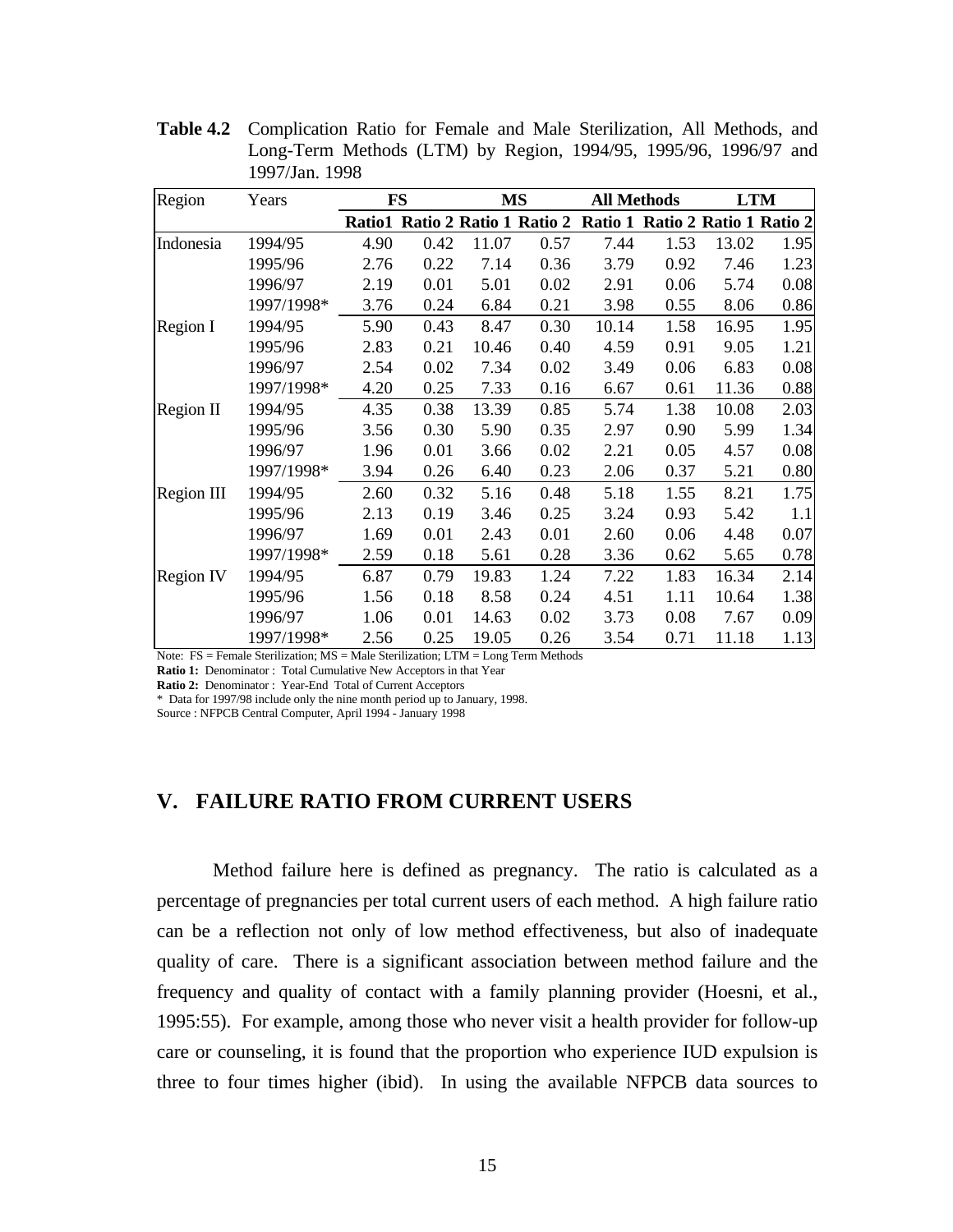calculate this indicator in the following analysis, it must be remembered that these data are subject to under-reporting and should be interpreted as minimum figures.

From Table 5.1, we can see that the reported failure ratios overall are relatively small. Injectables, for example, had a national failure ratio of approximately 1 in 2000 acceptors (0.05%) in 1995/96 and 1 out of 2500 in 1996/97 (0.04%). Failure ratio data are no longer reported as of 1997/98. The highest method failure ratio in Indonesia has long been for the IUD: in 1995/96 it was 1 in 476 acceptors (0.21%), and in 1997/98 is 1 out of 750 (0.13%). Meanwhile, for the implant, the ratio is currently 1 in 1250 acceptors (0.08%). Grouping all contraceptives together, we find that nationwide, 1 in every 1000 acceptors reported a failure in 1997/98, the same as the ratio in 1995/96.

| <b>Region</b>     | <b>Years</b> |             |            | <b>Methods</b> |           |           |      |
|-------------------|--------------|-------------|------------|----------------|-----------|-----------|------|
|                   |              | Injectables | <b>IUD</b> | Implant        | <b>FS</b> | <b>MS</b> | All  |
| Indonesia         | 1994/95      | 0.06        | 0.24       | 0.13           | 0.06      | 0.18      | 0.13 |
|                   | 1995/96      | 0.05        | 0.21       | 0.08           | 0.04      | 0.11      | 0.10 |
|                   | 1996/1997    | 0.04        | 0.16       | 0.06           | 0.04      | 0.07      | 0.16 |
|                   | 1997/1998*   |             | 0.13       | 0.08           | 0.05      | 0.09      | 0.10 |
| <b>Region I</b>   | 1994/95      | 0.05        | 0.24       | 0.10           | 0.05      | 0.09      | 0.14 |
|                   | 1995/96      | 0.04        | 0.21       | 0.06           | 0.03      | 0.09      | 0.11 |
|                   | 1996/1997    | 0.03        | 0.17       | 0.05           | 0.04      | 0.06      | 0.08 |
|                   | 1997/1998*   |             | 0.13       | 0.07           | 0.04      | 0.06      | 0.10 |
| <b>Region II</b>  | 1994/95      | 0.04        | 0.26       | 0.15           | 0.10      | 0.27      | 0.12 |
|                   | 1995/96      | 0.03        | 0.19       | 0.06           | 0.06      | 0.14      | 0.07 |
|                   | 1996/1997    | 0.03        | 0.14       | 0.05           | 0.05      | 0.07      | 0.03 |
|                   | 1997/1998*   |             | 0.11       | 0.08           | 0.07      | 0.10      | 0.09 |
| <b>Region III</b> | 1994/95      | 0.07        | 0.22       | 0.14           | 0.09      | 0.12      | 0.13 |
|                   | 1995/96      | 0.05        | 0.19       | 0.12           | 0.06      | 0.12      | 0.11 |
|                   | 1996/1997    | 0.06        | 0.16       | 0.10           | 0.04      | 0.10      | 0.03 |
|                   | 1997/1998*   |             | 0.15       | 0.07           | 0.05      | 0.17      | 0.11 |
| <b>Region IV</b>  | 1994/95      | 0.11        | 0.28       | 0.25           | 0.07      | 0.28      | 0.17 |
|                   | 1995/96      | 0.15        | 0.28       | 0.18           | 0.07      | 0.07      | 0.18 |
|                   | 1996/1997    | 0.11        | 0.19       | 0.14           | 0.05      | 0.08      | 0.02 |
|                   | 1997/1998*   |             | 0.14       | 0.13           | 0.07      | 0.11      | 0.13 |

Table 5.1 Contraceptive Method Failure Ratio Percentages by Method and Region, 1994/95, 1995/96, 1996/97, and 1997/Jan. 1998

Note: FS = Female Sterilization; MS = Male Sterilization; Failure ratio data for injectables are no longer available in 1997/1998; \* Data for 1997/98 include only the nine month period up to January 1998. Source : NFPCB Central Computer, April 1994 - January 1998.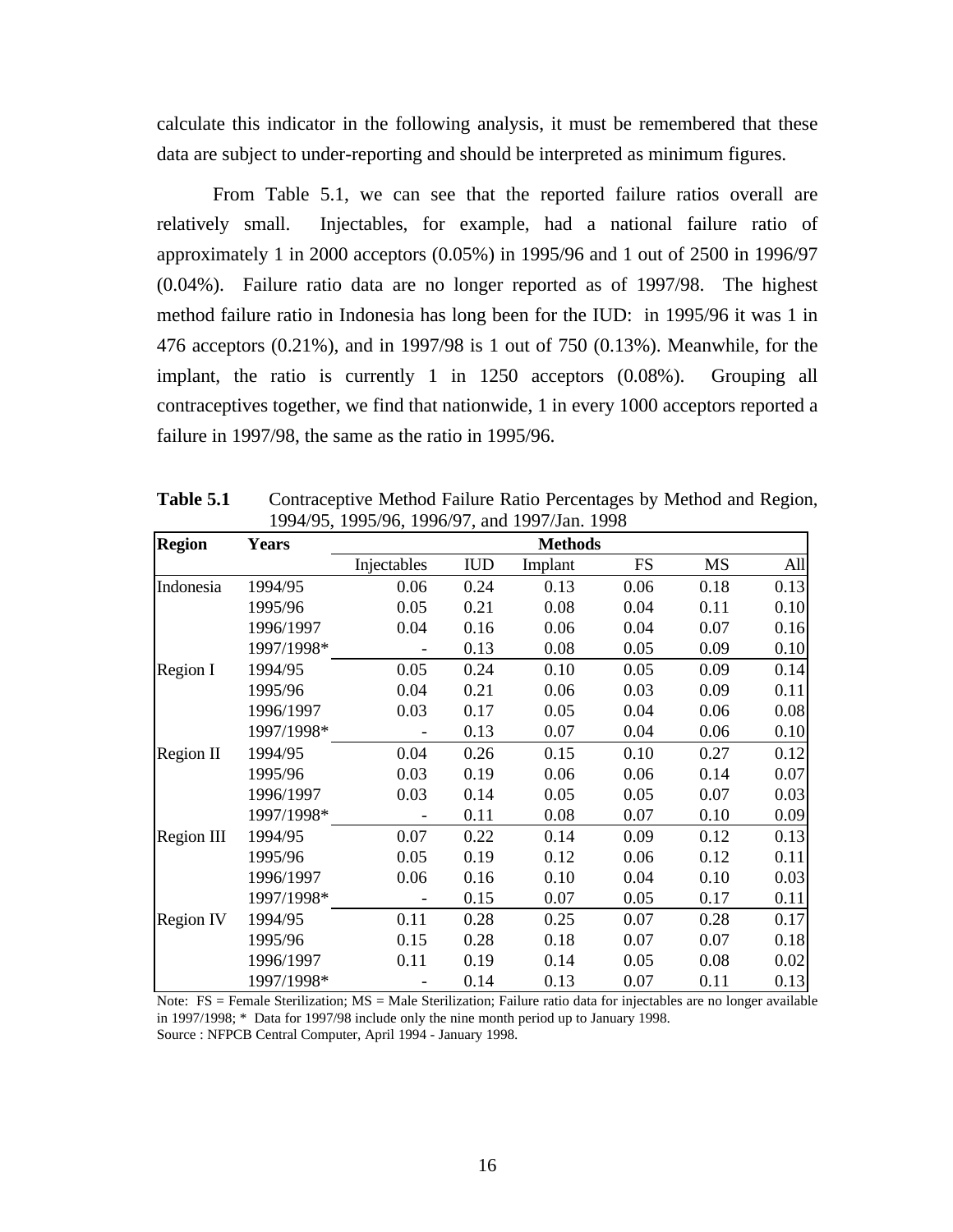Taking the IUD use as an example, from a total of 5,272,037 current IUD users in 1994/95, with a failure ratio of 0.24% we can calculate that approximately 12,653 pregnancies occurred; similarly in 1995/96, 11,213 pregnancies occurred (0.21% of 5,339,675 current IUD users). In 1996/97, however, this fell to an estimated 8,799 unplanned pregnancies (0.16% out of 5,499,367 current users) and in 1997/98 to 7,014 pregnancies  $(0.13\%$  out of 5,395,760 current users). We must keep in mind that these recorded failure ratios are thought to be severely underreported, implying that the proportion of IUD users who are forced to face unwanted pregnancy or to seek unsafe abortions may be even higher each year.

In 1995/96, the failure ratio for vasectomy seemed to be relatively high at 0.11%, however, it had already decreased significantly from the previous year (0.18%). This failure ratio, nevertheless, was still the second highest after the IUD. A further decrease was seen in the failure ratio data in 1996/97, but increased again in 1997/98. In light of this, we must ask, if the results in the routine reports are accurate, how high is the quality of vasectomy services relative to the established standards for operation procedure?

### **VI. RATE OF METHOD CHANGE**

The rate of method change can be used as a QOC indicator in that a good match between user and method will be less likely to end in method switching and a good match can only be made by quality services, including access to a variety of methods, counseling, health history review and information on potential side-effects, complications and method efficacy rates. A study by Hoesni, et al. (1995), shows the strong relationship between experience of side-effects or method failure and the desire to change methods. It is hoped by the FP program that the high rates of method change imply a trend of switching to more effective methods, such as the IUD, Implant or sterilization. However, data for all four years for Indonesia overall, show that the most significant trend is for acceptors to change to the pill or injectables (see Table 6.1). After these choices, the next most likely switches are to implants and IUDs. However, the value of this indicator would be greatly enhanced if the data of method switched *to* could be linked to the method switched *from*. This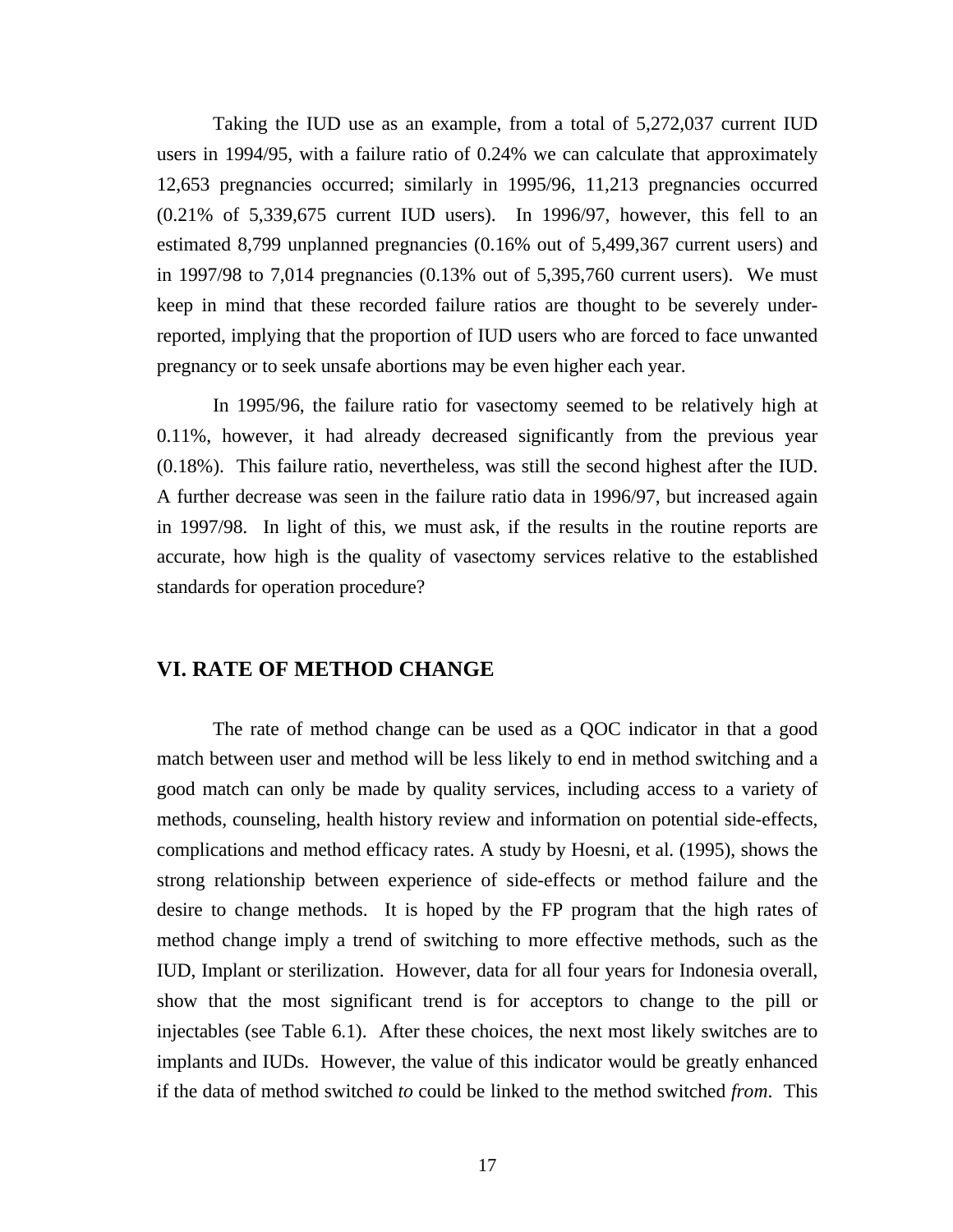information is lacking in the existing NFPCB's monthly statistics. Also, information on the duration of use of the previous method before switching would be revealing, and could be estimated by periodic "dynamic use study," in order to supplement existing statistical data.

|                     |              |            |                          |     |            | <b>New Method</b> |      |                           |     |              |
|---------------------|--------------|------------|--------------------------|-----|------------|-------------------|------|---------------------------|-----|--------------|
| <b>Region</b>       | <b>Years</b> |            | <b>Long-term Methods</b> |     |            |                   |      | <b>Short-term Methods</b> |     | <b>Total</b> |
|                     |              | <b>IUD</b> | <b>MS</b>                |     | FS Implant | Injec.            |      | Pill Condom               | VT  | $(\%)$       |
| Indonesia           | 1994/1995    | 11.9       | 0.2                      | 2.1 | 14.4       | 32.4              | 34.7 | 3.3                       | 1.1 | 100          |
|                     | 1995/1996    | 13.0       | 0.2                      | 2.1 | 21.6       | 33.0              | 27.2 | 2.2                       | 0.8 | 100          |
|                     | 1996/1997    | 9.6        | 0.2                      | 1.8 | 16.1       | 41.1              | 26.9 | 2.2                       | 2.2 | 100          |
|                     | 1997/1998*   | 12.5       | 0.1                      | 2.4 | 14.8       | 35.3              | 31.7 | 2.7                       | 0.5 | 100          |
| Typology I          | 1994/1995    | 15.0       | 0.2                      | 3.2 | 15.4       | 31.6              | 30.5 | 2.9                       | 1.2 | 100          |
|                     | 1995/1996    | 14.3       | 0.2                      | 3.7 | 23.3       | 31.5              | 24.2 | 2.3                       | 0.6 | 100          |
|                     | 1996/1997    | 11.1       | 0.1                      | 2.8 | 15.8       | 47.2              | 20.6 | 1.9                       | 0.5 | 100          |
|                     | 1997/1998*   | 23.4       | 0.2                      | 4.9 | 11.6       | 30.2              | 26.5 | 2.6                       | 0.5 | 100          |
| Typology II         | 1994/1995    | 11.2       | 0.4                      | 1.4 | 18.3       | 31.1              | 33.7 | 2.8                       | 1.1 | 100          |
|                     | 1995/1996    | 10.6       | 0.1                      | 0.9 | 20.9       | 35.7              | 27.9 | 2.3                       | 1.5 | 100          |
|                     | 1996/1997    | 8.3        | 0.2                      | 0.9 | 16.9       | 44.5              | 25.2 | 2.1                       | 1.9 | 100          |
|                     | 1997/1998*   | 9.1        | 0.2                      | 1.0 | 30.3       | 32.9              | 24.2 | 1.8                       | 0.5 | 100          |
| <b>Typology III</b> | 1994/1995    | 10.3       | 0.2                      | 1.2 | 12.5       | 33.6              | 37.9 | 3.3                       | 0.9 | 100          |
|                     | 1995/1996    | 13.7       | 0.2                      | 1.4 | 24.5       | 30.6              | 26.9 | 2.1                       | 0.7 | 100          |
|                     | 1996/1997    | 10.8       | 0.3                      | 1.6 | 17.1       | 30.3              | 31.5 | 2.7                       | 5.8 | 100          |
|                     | 1997/1998*   | 10.0       | 0.1                      | 2.0 | 15.4       | 38.8              | 29.9 | 3.3                       | 0.5 | 100          |
| Typology IV         | 1994/1995    | 6.4        | 0.0                      | 1.7 | 7.2        | 34.9              | 43.3 | 5.7                       | 0.8 | 100          |
|                     | 1995/1996    | 11.8       | 0.1                      | 1.4 | 10.3       | 38.3              | 35.6 | 2.0                       | 0.5 | 100          |
|                     | 1996/1997    | 5.2        | 0.1                      | 0.9 | 13.3       | 36.2              | 41.4 | 2.3                       | 0.7 | 100          |
|                     | 1997/1998*   | 3.5        | 0.1                      | 0.6 | 3.9        | 41.2              | 47.3 | 2.9                       | 0.5 | 100          |

Table 6.1 Percent of Couples who Changed Method by the New Method They Chose, by Year for 1994/95, 1995/96,1996/97 and 1997/Jan. 1998

Note:  $MS = Male Sterilization$ ;  $FS = Female Sterilization$ ;  $VT = Vaginal Table$ ; \* Data for 1997/98 include the nine month period up to January 1998

Source : NFPCB Central Computer, April 1994 - January 1998.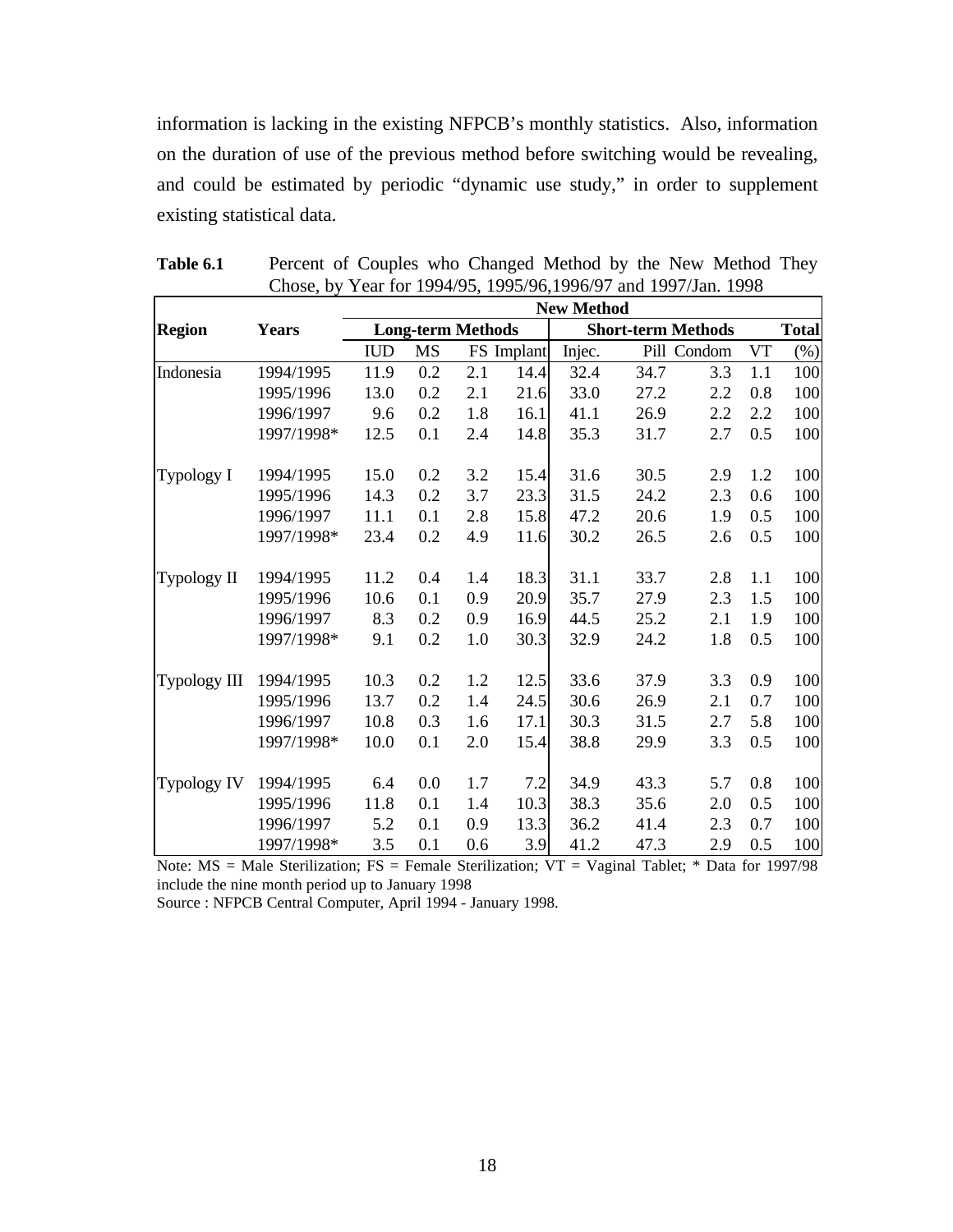## **VII. IMPLANT REMOVALS**

The contraceptive implant involves special QOC considerations, most significantly with regard to timely removal on expiration and on request. If clients fail to seek out or do not have access to removal, they may be subject to adverse health effects. Seeking removal in a timely manner is influenced by the completeness of the information, counseling and follow-up reminders given to clients.

The NFPCB (*BKKBN*) data shows the rise in total new implant acceptors over the past 5 years (Table 7.1). After a rapid increase of 42% in 1994/95, new implant acceptors seemed to decline in the following years, with only 3.4% increase in 1996/97 compared to the previous year's recruitment.

| <b>Years</b> | <b>Total</b> | % Increase |
|--------------|--------------|------------|
| 1991/92      | 284,144      |            |
| 1992/93      | 294,309      | 3.6        |
| 1993/94      | 341,631      | 16.1       |
| 1994/95      | 485,108      | 42.0       |
| 1995/96      | 571,814      | 17.9       |
| 1996/97      | 591,202      | 3.4        |

**Table 7.1** Total New Implant Acceptors in Indonesia, 1991-1996

Source: NFPCB Central Computer, 1996

The Norplant six-rods implant is marketed for 5 year use (the effective use period), which has become the basis for BISEP's calculation of expected early implant removals, which is as follows: 4.5% in the first year of use, 4.0% in the second year, 3.2% in the third year and 6.9% in the fourth year. These estimates have been used to determine total anticipated removals each calendar year (i.e. early, ontime and late removals). The data show that actual removals for Indonesia overall have reached only 48% (1994/95), 79% (1995/96), 69% (1996/97) and 51% (1997/98) of these projected expectations (see Table 7.2).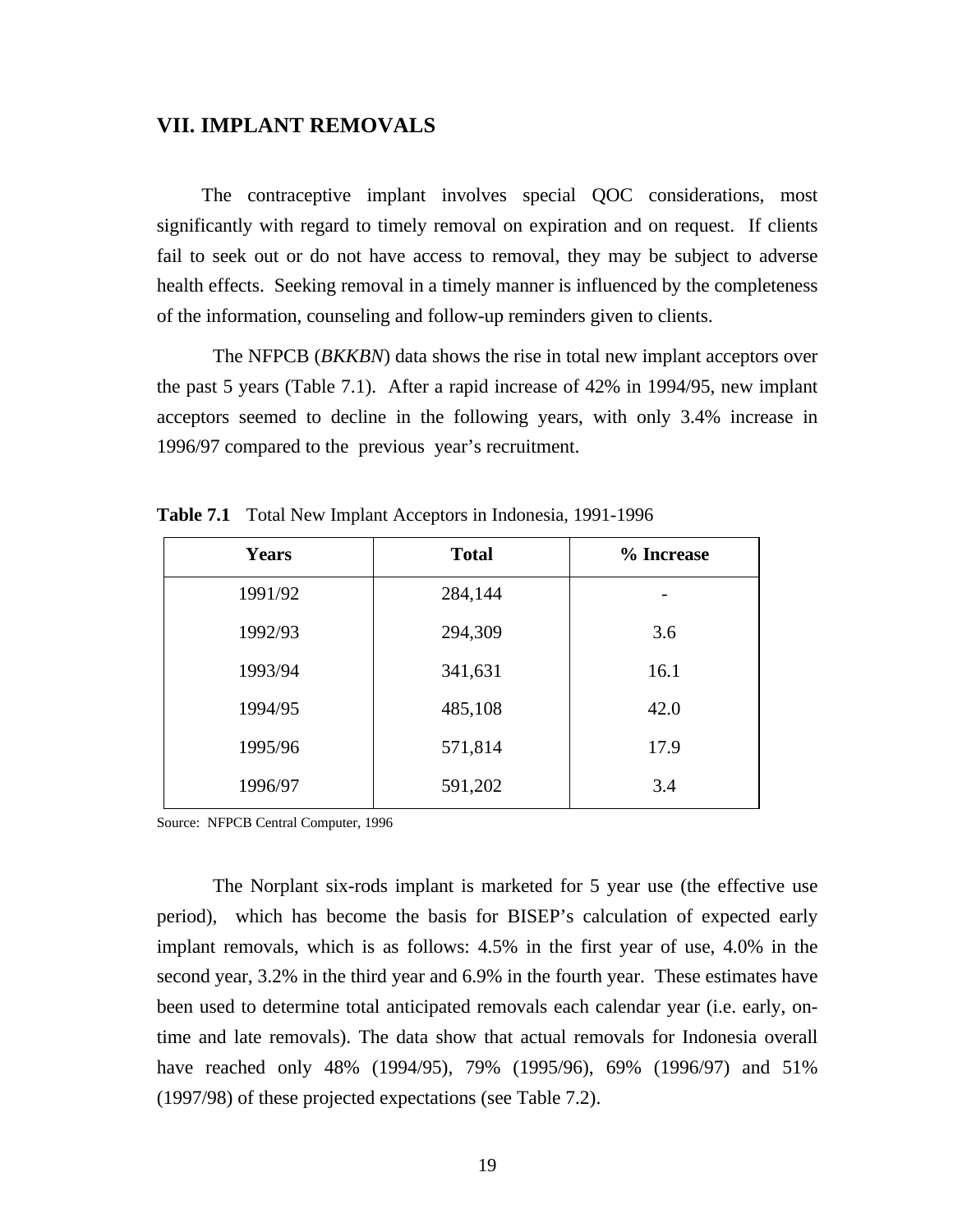When it was found that removals were not reaching 100% of targets, it was at first inferred that there must be a large backlog (500,000 to 800,000 women) of late implant removals. However, a study entitled "Indonesia Norplant Removal Assessment" in 1996 showed that only about 10% of implant acceptors had not had the implant removed by the 6th year of use (Prihartono, 1996:ii). Of the 2,979 women who received implants between 1987 and 1991 in 14 provinces, only 8.2% had not had them removed by the time of the survey in 1996. The differences between the estimated and actual removals may be due to the large number of removals which are not reported or recorded (Prihartono, 1996:v), if a large number of women went to private practices for their removals. These data were apparently not reported to the NFPCB (Note: the implant data is the only data which includes only government service data and not private practice data). There are also removals in the public sector that go unreported, perhaps because they are provided by untrained practitioners.

Overall, we find an increase in the percent of realized implant removals (percentage of the NFPCB target estimates) from 1994/95 to 1995/96 in all regions (I-IV) of the country, followed by a decrease in each subsequent year in all regions (see Fig. 7.1). Among regions, the actual removal percentage was highest in Region IV in 1995/96 (116%) and in 1997/98 (63%), as compared to 1994/95 and 1996/97, when the highest removal rates were found in Region II (56% and 87% respectively). Given the decreased removal rates since 1995, we must ask if quality is going down, or if this is a reflection of lingering problems with data recording and reporting? The accuracy of the formulation of implant removal estimates and of the data reporting system need further investigation, if the percentage of realized removals is to become a valid indicator of quality of implant services.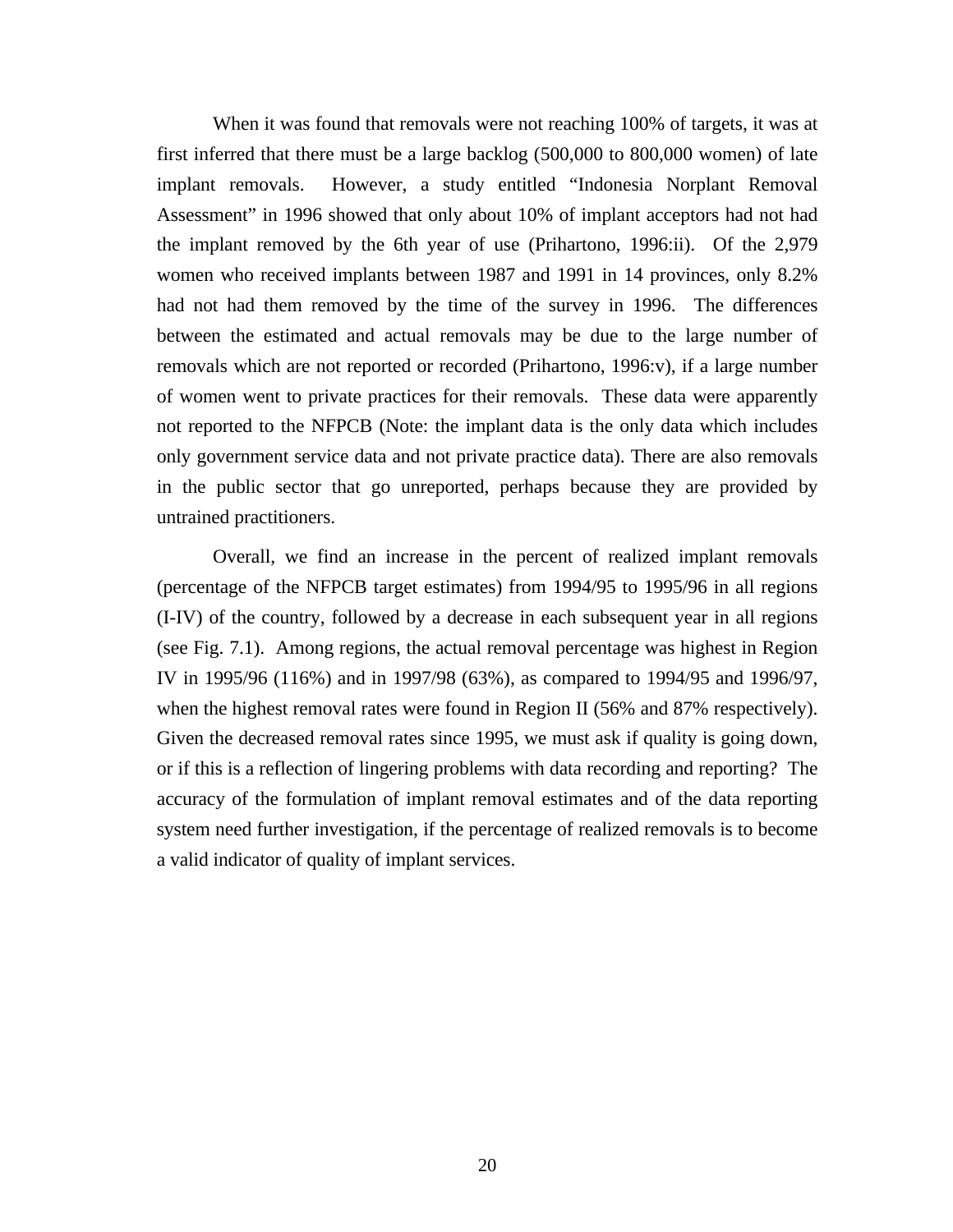**Figure 7.1** Percentage Realized Implant Removals compared with Expected Removals by Region, 1994/95, 1995/96,1996/97 and 1997/Jan. 1998



\*Data for 1997/98 include the nine month period up to January 1998 Source: NFPCB Central Computer, April 1994 - January 1998

From Table 7.2 we can see that the highest realized removal rate ever was in 1995/96 in Irian Jaya, where it reached 434% of the estimate. Such a high removal rate may have been caused by an underestimate of expected removals (only 299 expected compared to 1,297 actual implant removals). The entire process of recording and reporting insertions and removals of implants clearly needs further revision and refinement, keeping in mind that the largest proportion of insertion and removal services take place during mass campaigns such as the Armed Forces Day campaign and others. In cases where recording is not facility-based, it is likely that data are not recorded accurately later by clinic staff or FP field workers, who are responsible for data collection.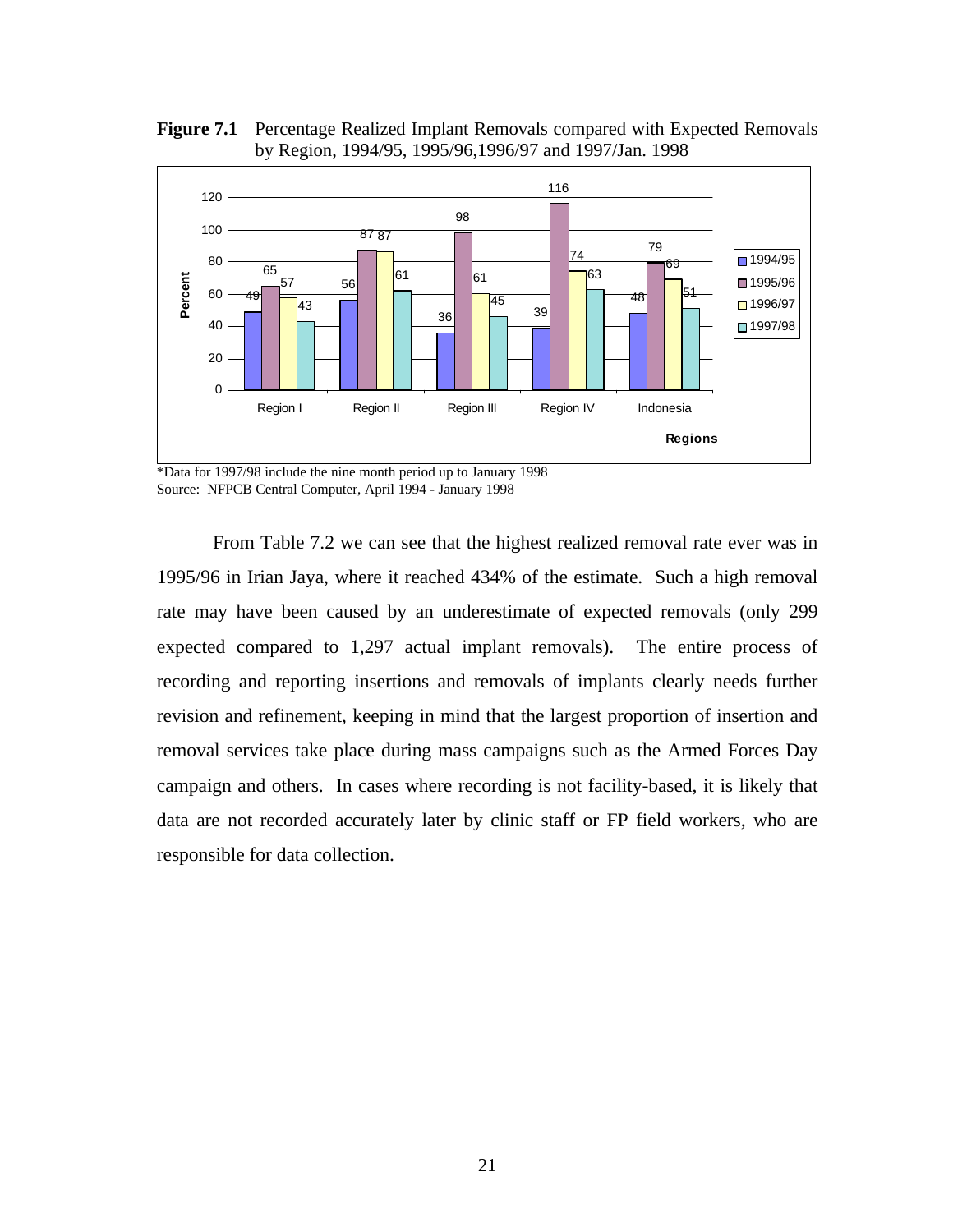| Province/           |         |         | <b>Estimated Removal</b><br><b>Realized Removal</b> |                 |         |            |         |            |            |            |            |                 |
|---------------------|---------|---------|-----------------------------------------------------|-----------------|---------|------------|---------|------------|------------|------------|------------|-----------------|
| Region              | 1994/95 | 1995/96 | 1996/97                                             | 1997/98         | 1994/95 |            | 1995/96 |            | 1996/97    |            | 1997/1998* |                 |
|                     | A       | B       | $\mathsf{C}$                                        | D               | E       | (E/A)<br>℅ | F       | (F/B)<br>% | G          | (G/C)<br>% | H          | (H/D)<br>℅      |
| D.I. Yogyakarta     | 2,281   | 2,809   | 2,114                                               | 2,210           | 1,210   | 53         | 1,062   | 38         | 1,273      | 60         | 1,131      | 51              |
| East Java           | 83,347  | 61,247  | 69,558                                              | 65,566          | 43,948  | 53         | 30,616  | 50         | 28,016     | 40         | 22,246     | 34              |
| Bali                | 618     | 1,584   | 422                                                 | 473             | 405     | 65         | 341     | 22         | 371        | 88         | 377        | 80              |
| Central Java        | 78,712  | 52,252  | 57,278                                              | 61,546          | 36,293  | 46         | 45,037  | 86         | 40,322     | 70         | 32,968     | 54              |
| North Sulawesi      | 4,890   | 5,765   | 3,890                                               | 3,214           | 1,994   | 41         | 5,945   | 103        | 7,204      | 185        | 1,346      | 42              |
| DKI Jakarta         | 5,699   | 6,924   | 3,754                                               | 4,538           | 1,664   | 29         | 1,524   | 22         | 1,308      | 35         | 1,126      | $\overline{25}$ |
| <b>Typology I</b>   | 175,547 |         | 130,581 137,015                                     | 137,548         | 85,514  | 49         | 84,525  | 65         | 78,494     | 57         | 59,194     | 43              |
| Bengkulu            | 1,908   | 1,260   | 4,080                                               | 3,944           | 1,516   | 79         | 2,092   | 166        | 2,620      | 64         | 2,653      | 67              |
| South Sumatra       | 27,141  | 18,238  | 32,434                                              | 41,516          | 9,377   | 35         | 12,628  | 69         | 20,129     | 62         | 19,267     | 46              |
| Jambi               | 3,979   | 2,257   | 7,222                                               | 4,660           | 2,367   | 59         | 5,678   | 252        | 7,512      | 104        | 2,949      | 63              |
| West Sumatra        | 8,195   | 11,797  | 5,979                                               | 7,483           | 4,671   | 57         | 4,874   | 41         | 6,121      | 102        | 5,009      | 67              |
| West Java           | 72,504  | 53,583  | 55,433                                              | 60,048          | 45,789  | 63         | 50,687  | 95         | 54,792     | 99         | 42,469     | 71              |
| Typology II         | 113,727 |         | 87,136 105,147                                      | 117,651         | 63,720  | 56         | 75,959  | 87         | 91,174     | 87         | 72,347     | 61              |
| NTB                 | 10,094  | 7,050   | 12,366                                              | 13,987          | 4,901   | 49         | 7,348   | 104        | 7,490      | 61         | 7,379      | 53              |
| East Kalimantan     | 1,588   | 1,049   | 1,704                                               | 1,342           | 1,136   | 72         | 1,197   | 114        | 1,688      | 99         | 808        | 60              |
| Riau                | 7,906   | 3,225   | 4,049                                               | 3,859           | 1,271   | 16         | 2,207   | 68         | 2,531      | 63         | 1,603      | 42              |
| Lampung             | 10,253  | 7,637   | 7,768                                               | 10,721          | 3,186   | 31         | 8,847   | 116        | 7,236      | 93         | 6,306      | 59              |
| North Sumatra       | 16,572  | 8,565   | 10,692                                              | 10,593          | 3,324   | 20         | 3,420   | 40         | 2,843      | 27         | 2,328      | 22              |
| Central Sulawesi    | 3,480   | 967     | 1,555                                               | 2,293           | 2,147   | 62         | 3,483   | 360        | 1,756      | 113        | 1,423      | 62              |
| Central Kalimantan  | 2,872   | 943     | 4,228                                               | 4,797           | 1,359   | 47         | 2,664   | 283        | 1,985      | 47         | 1,857      | 39              |
| South Kalimantan    | 2,452   | 1,984   | 3,674                                               | 3,919           | 1,948   | 79         | 2,531   | 128        | 2,237      | 61         | 1,776      | 45              |
| South Sulawesi      | 12,155  | 6,053   | 4,194                                               | 4,526           | 4,727   | 39         | 5,067   | 84         | 2,729      | 65         | 1,991      | 44              |
| <b>Typology III</b> | 67,371  | 37,472  | 50,229                                              | 56,036          | 23,999  | 36         | 36,764  | 98         | 30,495     | 61         | 25,471     | 45              |
| D.I. Aceh           | 7,593   | 801     | 1,673                                               | 1,651           | 1,549   | 20         | 2,111   | 263        | 463        | 28         | 481        | 29              |
| <b>NTT</b>          | 5,393   | 3,298   | 4,299                                               | 3,687           | 2,219   | 41         | 2,411   | 73         | 2,460      | 57         | 2,078      | 56              |
| Wast Kalimantan     | 3,608   | 1,512   | 2,094                                               | 2,888           | 2,055   | 57         | 3,902   | 258        | 2,308      | 110        | 1,934      | 67              |
| Southeast Sulawesi  | 2,483   | 2,654   | 1,782                                               | 1,757           | 1,336   | 54         | 1,785   | 67         | 1,695      | 95         | 1,301      | 74              |
| Maluku              | 1,487   | 2,094   | 3,436                                               | 3,808           | 526     | 35         | 935     | 45         | 2,643      | 77         | 2,432      | 64              |
| Irian Jaya          | 1,015   | 299     | 737                                                 | 1,054           | 592     | 58         | 1,297   | 434        | 780        | 106        | 875        | 83              |
| East Timor          | 846     | 519     | 646                                                 | 694             | 385     | 46         | 528     | 102        | 536        | 83         | 626        | 90              |
| <b>Typology IV</b>  | 22,426  | 11,177  | 14,666                                              | 15,538          | 8,662   | 39         | 12,969  | 116        | 10,885     | 74         | 9,727      | 63              |
| Indonesia           | 379,072 |         | 266,366 307,056                                     | 326,773 181,895 |         | 48         | 210,217 |            | 79 211,048 | 69         | 166,739    | 51              |

**Table 7.2** Percent Distribution of Implant Removal by Provinces & Regions, 1994/95, 1995/96, 1996/97 and 1997/Jan. 1998

Note : \*Data for 1997/98 include the nine month period up to January 1998

Removal Estimation Formula (NFPCB-BISEP)

Year I =  $4.5\%$  x **a** 

Year II =  $4\%$  x (a-b)

Year III = 3.2% x (**b**-**c**) Year IV = 6.9% x (**c**-**d**)

Year  $V = a - (sum of year I + year II + year III + year IV)$ <br>a= Insertion Year V b= Result Year I c= Result  $c=$  Result Year II d= Result Year III

Sources : A, B, C : "Data Implant: Pemasangan, Pencabutan, Pelatihan, Pengadaan". Jakarta: NFPCB-BISEP, May 1995 (raw data), p.6-8.

D, E, F : NFPCB Central Computer & NFPCB Monthly Report on Family Planning Clinics ("*Laporan Umpan Balik*"), April 1994 - January 1998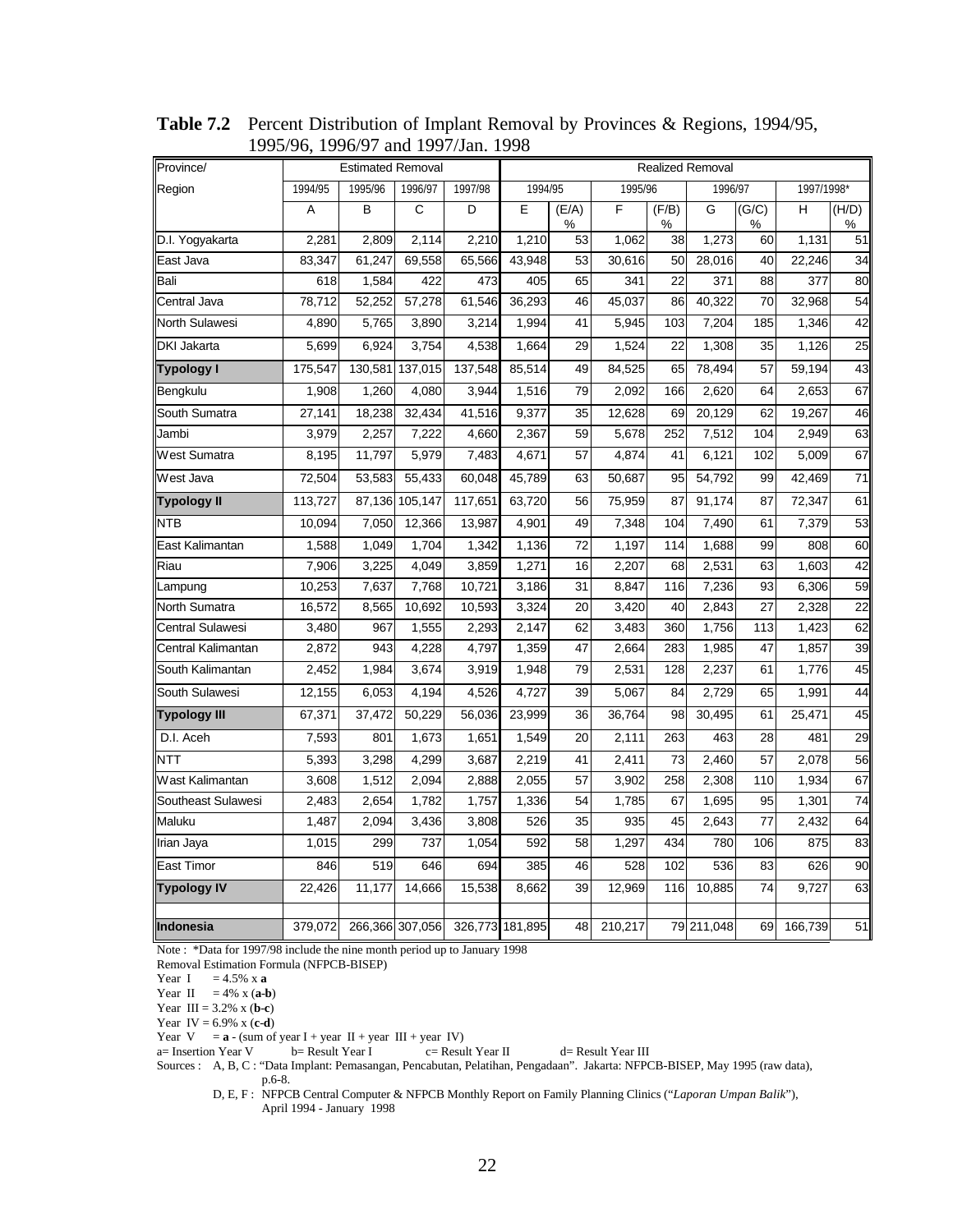### **VIII. CONCLUSIONS & RECOMMENDATIONS**

This analysis has tested out five macro-level family planning quality of care indicators on government data from the Indonesian FP program and has raised various questions about their current and potential usefulness to the program in its efforts at continuous quality improvement. The selected indicators are an attempt to shift the focus of data analysis from method-based and target-based indicators to measurable client-centered aspects of FP quality of care. These indicators thus cover issues of regularity of access to services, and various measures of appropriate "fit" between acceptors and the methods they select, with the assistance of FP workers. "Fit" of the client with the method (e.g. in terms of client age, parity, health risk assessment, beliefs, preferences, ability to comply with need for follow up care, etc.) can be measured indirectly by reported complications, method failures, method switching and removal of implants.

In looking at regularity of access, high coefficient of variation (CoV) can indicate the magnitude of irregularity of access over the course of a year. However, it is important to note that CoV must be assessed in conjunction with level of coverage, since a low CoV may be accompanied by low coverage and therefore does not indicate good quality either. With this in mind, the CoV can be used as a QOC indicator in place of the focus on meeting targets for various phases over the course of a year. The effect on clients and the quality of care they receive during intensified recruitment phases or campaigns designed by the FP program need to be studied.

With regard to the complication ratio, it is suggested that the ratio be calculated using only new acceptors as the denominator (Ratio 1) rather than all current users (Ratio 2). This is because most complications occur within a few months of firsttime use of a method and thus complication ratios using all current acceptors as the denominator tend to be so small that they are of little use in high-lighting quality of care priorities to program managers who review the data. Furthermore, due to the use of regional categories (groups of provinces) for analysis, the potential effect of outlying data values for particular provinces must be kept in mind and investigated in the case of unusual findings. Also, when considering the complication ratio for various methods, it must be considered that many acceptors may choose not to report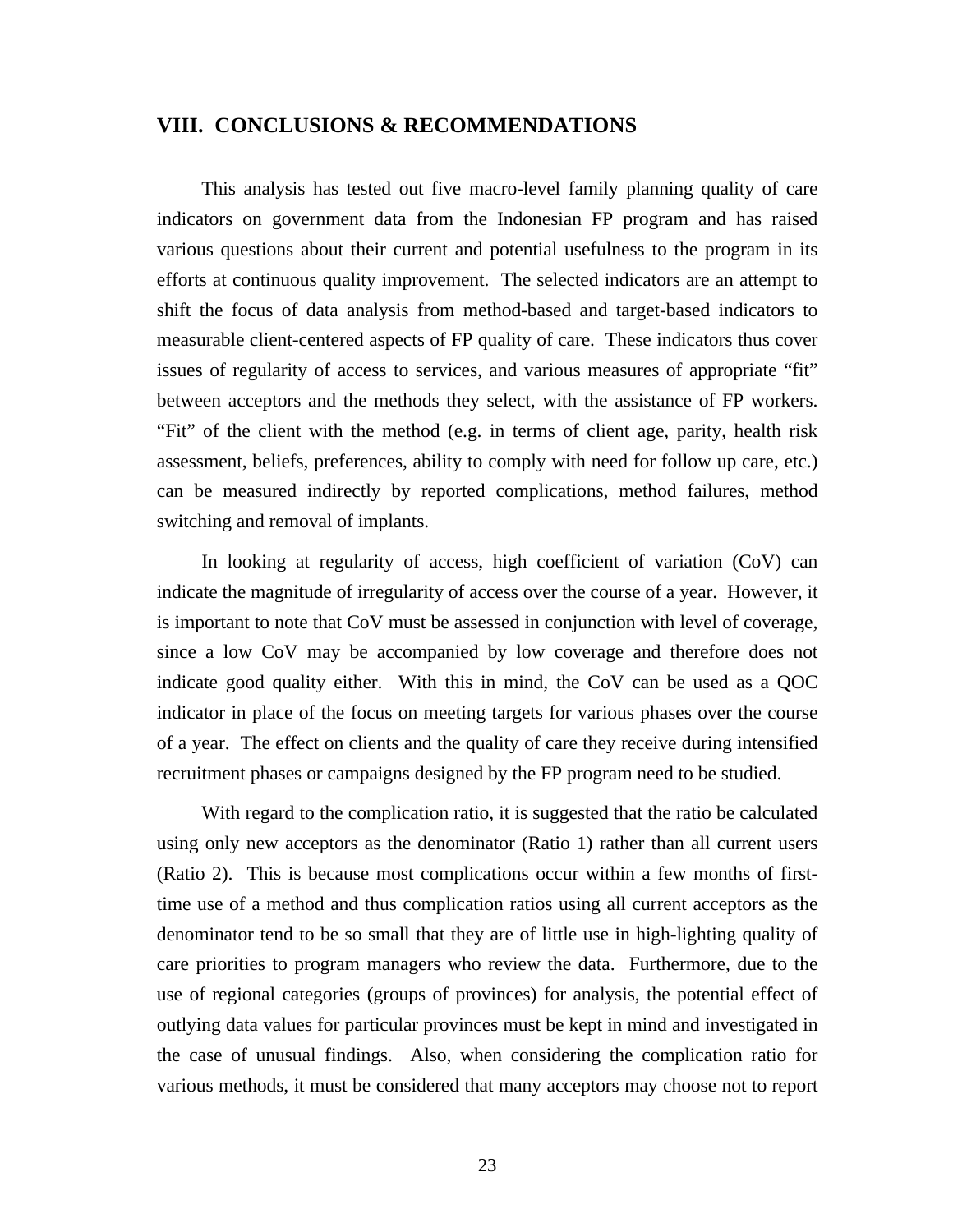complications, but simply discontinue method use or seek a new provider or method. Thus there may be problems with the validity of the data for complications. In general, complications experienced by acceptors must be a top priority of any FP program seeking to improve care. In particular, where outreach recruitment campaigns are periodically used to reach mass numbers of potential acceptors, rates of complications experienced by these recruits should be looked at separately to evaluate the quality of client centered care provided during these "safari" campaigns.

Turning to the analysis of failure ratios, it seems likely that failures are underreported due to the implications of the unwanted pregnancy for a client who may choose to seek abortion, and thus would not want to report her pregnancy, as abortion is illegal in Indonesia. If we look at the data regardless of questions of validity, we see that there were surprisingly high failure rates for sterilizations. This brings into question the quality of surgical sterilization procedures.

Rates of method switching would be more useful as an indicator if the data collected were designed to follow the client and not the method. The current data only indicate new methods chosen by FP users who decided to switch, but there is no data to support an analysis of how long a particular method was used before switching, which would provide more useful information for the design of quality of care improvement initiatives. QOC improvement requires this more client-centered approach, which must be a consideration in the initial process of selecting which variables will be collected and analyzed.

As for implant removals, it is again of key importance to trace whether acceptors are receiving timely removals, as well as whether requests for early removals are being granted. As described, the data on removal of implants implies a serious need for improvement in data collection and/or formulation of the estimates for number of removals needed. Since a large proportion of implant acceptors are recruited during outreach campaigns, these recruits must also be carefully monitored to assure the quality of care and follow-up they receive. Finally, these data will be improved when data from private practices are added to the government data from public providers, as has been done for other variables used in calculations for the other four indicators.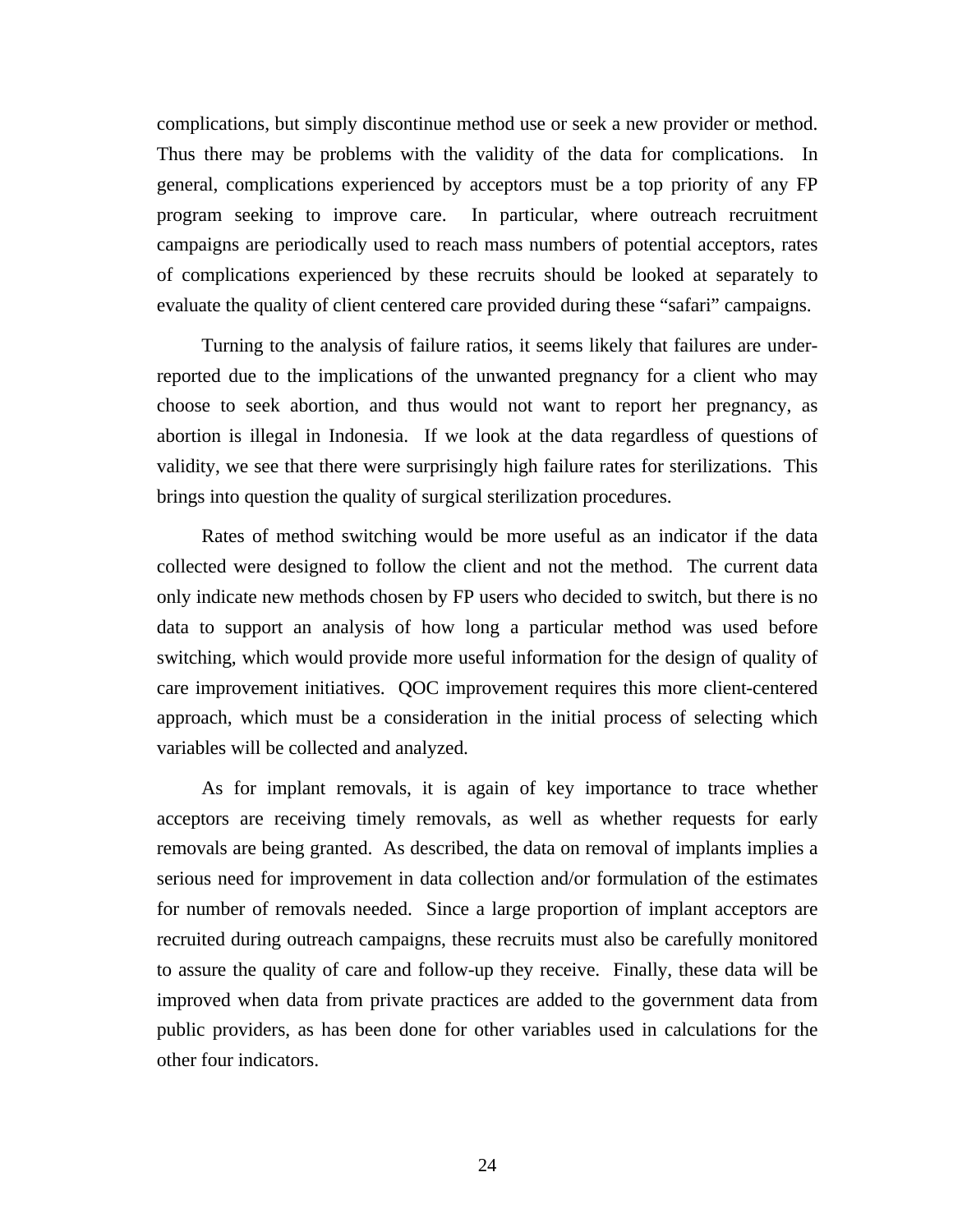In summary, the five indicators selected have high potential use for monitoring and improving quality of family planning care. However, the value of all calculations is, of course, dependent on the validity, reliability and availability of the requisite variables. Various questions have been raised, in the course of this analysis, specifically concerning the accuracy of the reporting and recording of data, and the selection of variables which the program chooses to record. The Indonesian FP program puts a large amount of emphasis and resources into data collection, recording and reporting. Improvement in quality of care requires monitoring of services which indeed requires data and that data must in turn be accurate and clientcentered to maximize its value. In addition, there will always be a need for comparison of these service/program-based variables with data from surveys which seek input from the perspective of both the client and the health care provider. A variety of data sources are invaluable for triangulation of findings.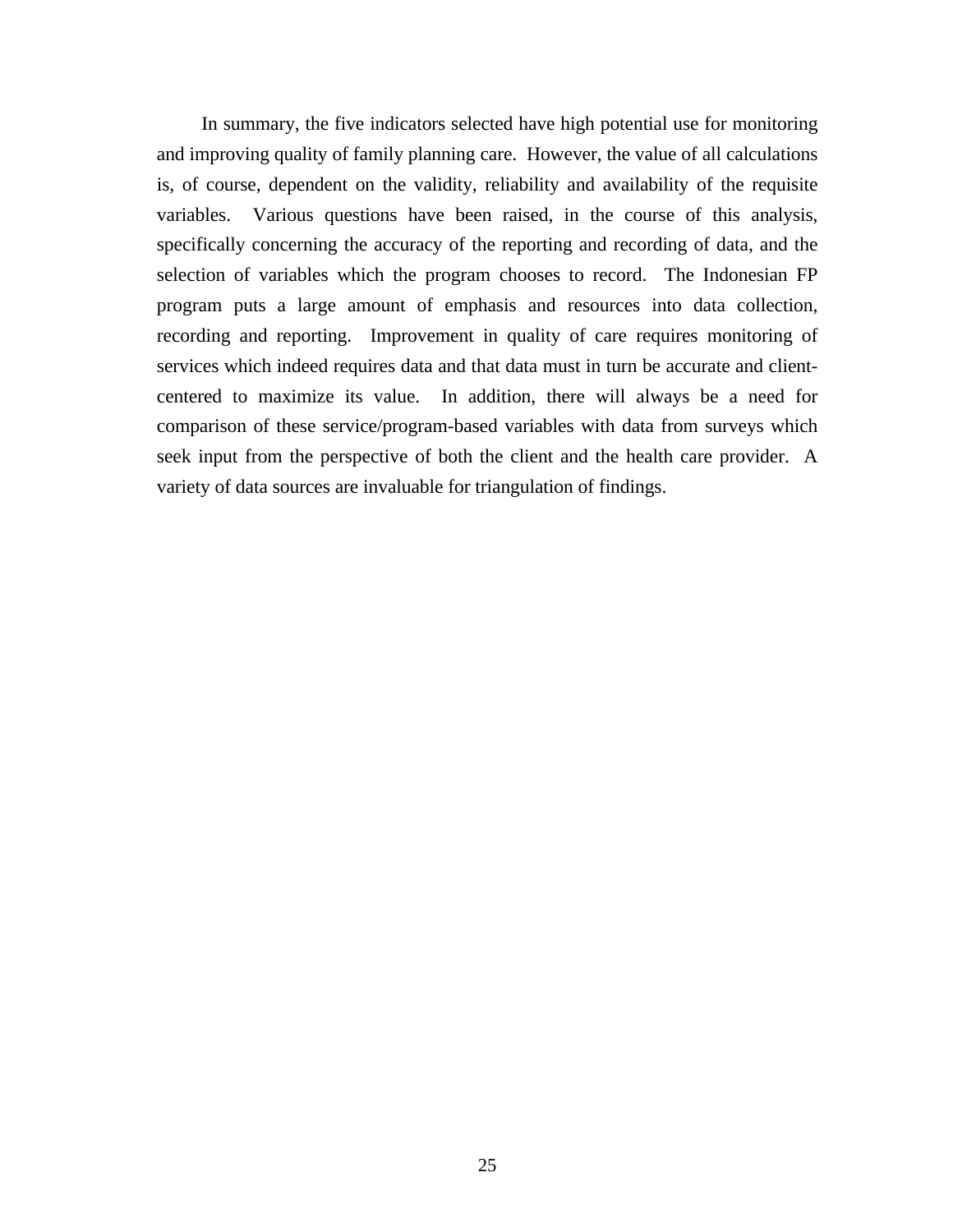#### **Appendix A: Alternative Indicators**

The following two indicators, using method type and age and parity of the client, may be potentially useful for QOC monitoring in the future, as discussed below.

#### **1. Total new acceptors by type of method (long-term and short-term)**

Since clients needs for a variety of contraceptive methods can be assumed to be fairly constant by geographic location, quality services should show a mix in usage of method types and a similar distribution of choices by region. Furthermore, overall utilization proportions should be age appropriate (i.e., more LTM users among older women, etc.). However, this can only be a useful indicator if access to all methods can be assumed. This is not yet a safe assumption in many regions of Indonesia where the FP program is less developed, though it may be useful in Region I. The following discussion of the usage of this indicator may be more useful to the FP program at a later date.

Although the terms "long term" and "short term" contraceptive method are under consideration for change, in order to take advantage of existing data, the current analysis will look at trends of new acceptors using these categories. Longterm methods (LTM) include the IUD, Implant and male (MS) and female sterilization (FS); short-term methods (STM) consist of injectables, pills, condoms and vaginal tablets (VT).

Nationwide, there was no apparent change in the proportion of new acceptors by method type (LTM vs. STM) from 1994/95 to 1995/96; it remained approximately 26% LTM acceptors (see Table 3.4). The proportion of new LTM acceptors in provinces of Region I was higher than the national average, approximately 34% in 1994/95, falling slightly to 32% in 1995/96 and remaining there in 1996/97. The proportions of new LTM users in provinces of Regions II and III have almost reached the national level (22%-24%), however the proportion in the mostly Eastern provinces of Region IV is still far lower (13%). Clearly this situation is due to differences in the level of development of the national family planning program, which began much earlier in the western regions of Indonesia. The planning of the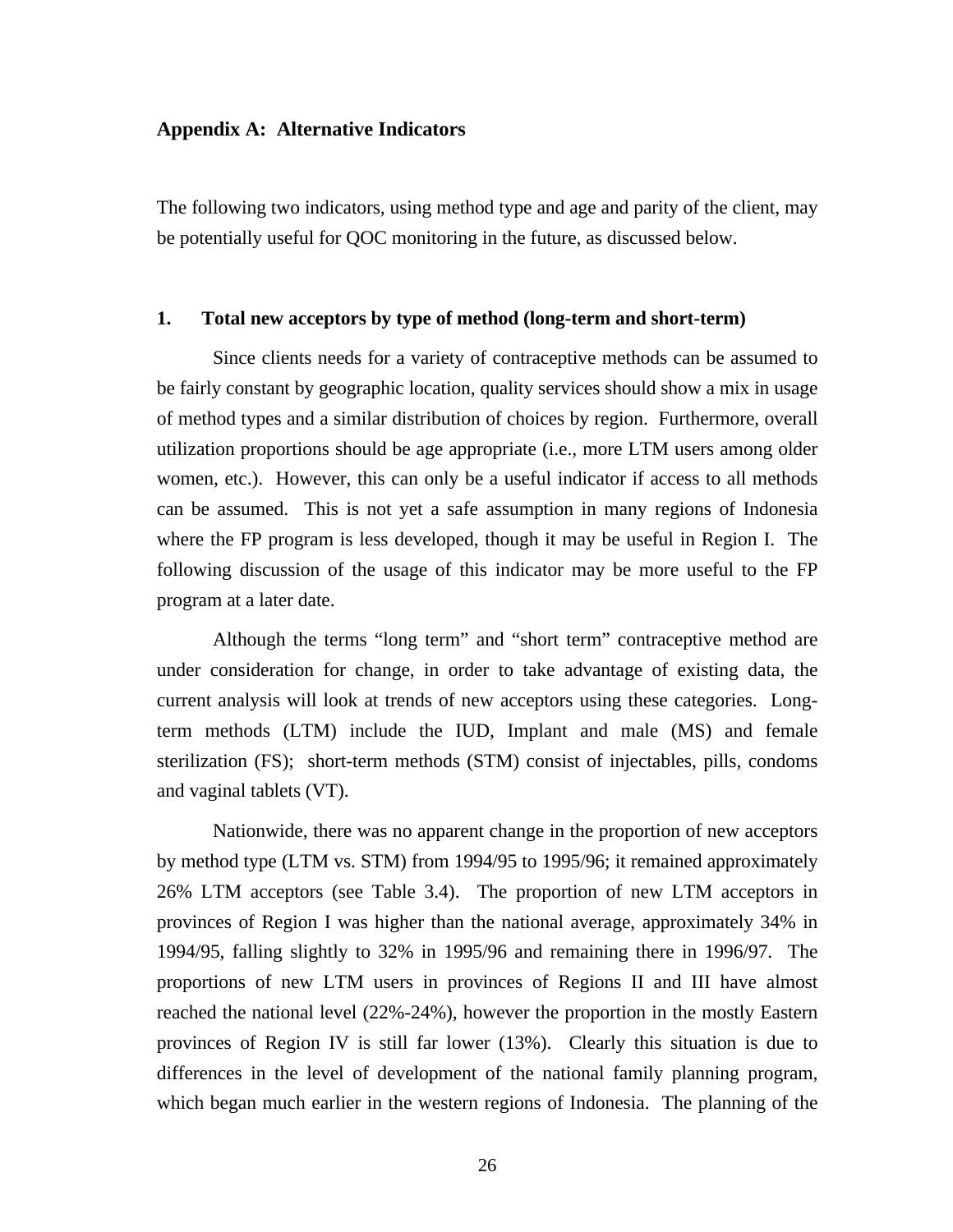FP program, in order to better meet user needs and accommodate for individual risks and reproductive goals, should put less emphasis on the comparison of rates of acceptance of long-term vs. short-term methods, in and of themselves, but rather limit the use of this distinction to discussion in terms of age of the acceptors (obviously a key factor in choice of method type). At this time, however, age-linked data are not available from existing reports.

|              |                      |           | Family Planning Method, 1994/95, 1995/96, 1996/97 and 1997/Jan.1998 |                     |
|--------------|----------------------|-----------|---------------------------------------------------------------------|---------------------|
| <b>Years</b> | <b>Region Strata</b> | $LTM$ (%) | STM (%)                                                             | <b>Total (100%)</b> |
| 1994/1995    | Indonesia            | 26.9      | 73.1                                                                | 4,568,512           |
|              | Region I             | 34.0      | 66.0                                                                | 1,622,933           |
|              | Region II            | 25.6      | 74.4                                                                | 1,477,131           |
|              | Region III           | 23.4      | 76.6                                                                | 1,081,114           |
|              | Region IV            | 12.4      | 87.6                                                                | 387,334             |
| 1995/1996    | Indonesia            | 26.2      | 73.8                                                                | 5,544,226           |
|              | Region I             | 32.2      | 67.8                                                                | 2,089,210           |
|              | Region II            | 24.2      | 75.8                                                                | 1,892,333           |
|              | Region III           | 23.5      | 76.5                                                                | 1,158,670           |
|              | Region IV            | 12.3      | 87.7                                                                | 404,013             |
| 1996/1997    | Indonesia            | 25.8      | 74.2                                                                | 5,782,769           |
|              | Region I             | 32.1      | 67.9                                                                | 2,204,404           |
|              | Region II            | 24.0      | 76.0                                                                | 1,915,610           |
|              | Region III           | 22.1      | 77.9                                                                | 1,232,350           |
|              | <b>Region IV</b>     | 13.1      | 86.9                                                                | 430,405             |
| 1997/1998*   | Indonesia            | 26.3      | 73.7                                                                | 3,757,586           |
|              | Region I             | 35.2      | 64.8                                                                | 1,162,634           |
|              | Region II            | 25.3      | 74.7                                                                | 1,369,668           |
|              | Region III           | 21.9      | 78.1                                                                | 894,355             |
|              | <b>Region IV</b>     | 11.0      | 89.0                                                                | 330,929             |

**Table 3.4** Percentage Distribution of New Acceptors By Long-term or Short-term

Note: LTM = Long-term Methods (IUD, Implant, & Sterilization);

STM = Short-term Methods (Injectables, Pill, Condom, & Vaginal Tablet).

\* Data for 1997/98 include the nine month period up to January 1998, and does not include new data from private practices of nurses or doctors, for purposes of comparison with previous years for which such data were unavailable.

Source: Central Computer *BKKBN*, April 1994 - January 1998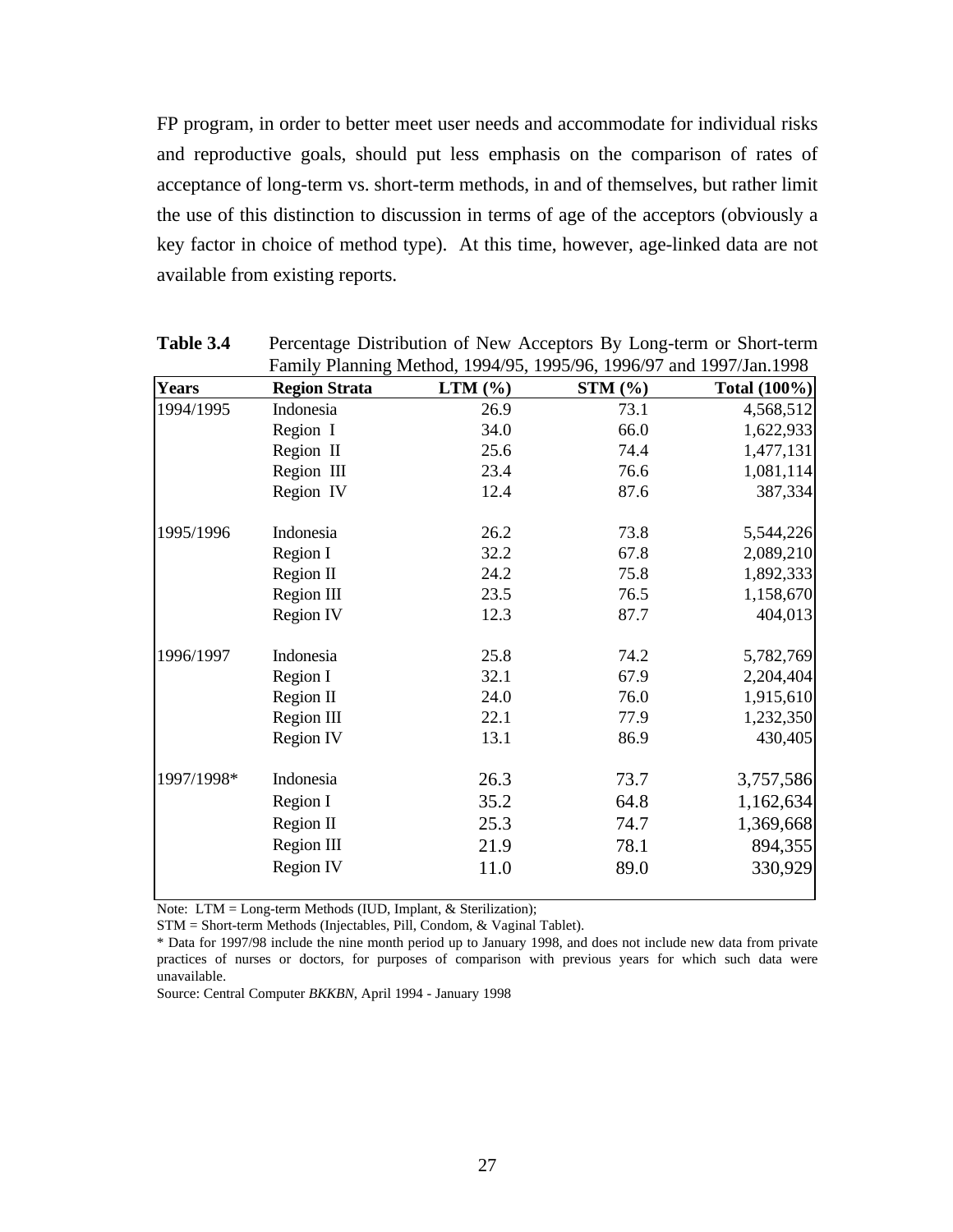#### *Appendix A, continued*

#### **2. Proportion of new acceptors classified as "***MUPAR***" (young &low parity)**

Coverage of women classified as young  $(15-29 \text{ years})$  and low parity  $(<=2$ children), known in Indonesia as *MUPAR.* can be considered a quality indicator if these women are considered a high need group, most at risk of bearing more children than they would like during their reproductive years. Also monitoring *MUPAR* by type of method is only useful if access to all types of methods can be assumed. As above, this is not the case as yet for all regions of Indonesia. Again, the use of this indicator to assess quality, as discussed below, may be inappropriate at this time, but useful at some point in the future.

The proportion of new acceptors who are *MUPAR* did not change significantly in 1995/96 or in 1996/97 compared with the previous period. Moreover, the pattern of method use among *MUPAR* new acceptors is similar to the pattern for new acceptors overall. Injectables are the most common methods for *MUPAR* new acceptors, followed by the pill, the IUD, and the implant (see Table 3.5).

The proportions of new acceptors who are *MUPAR* in provinces of Regions I and II approximate the overall national rate while those in Region III and IV are still trailing at a lower level. The lower proportion of new *MUPAR* acceptors does not necessarily mean that the family planning program in those regions is not doing as well, it could also imply that in those provinces the age of marriage is higher so that although a woman's parity is low (<=2 children), she is excluded from the *MUPAR* category because of her age. Clearly "MUPAR" as a category would be less meaningful if there are large portions of women who are excluded from it by virtue of a just few years of age. The Non-*MUPAR* new acceptors who are over age 29 but still with low parity, form a group who need to be targeted to receive safe motherhood information from the Safe Motherhood Movement (*Gerakan Ibu Sehat Sejahtera*). Data on this group are not included in routine notes and reports and therefore need to be gathered by way of survey. Overall, the usefulness of the "MUPAR" (young and low parity) category needs to be studied further.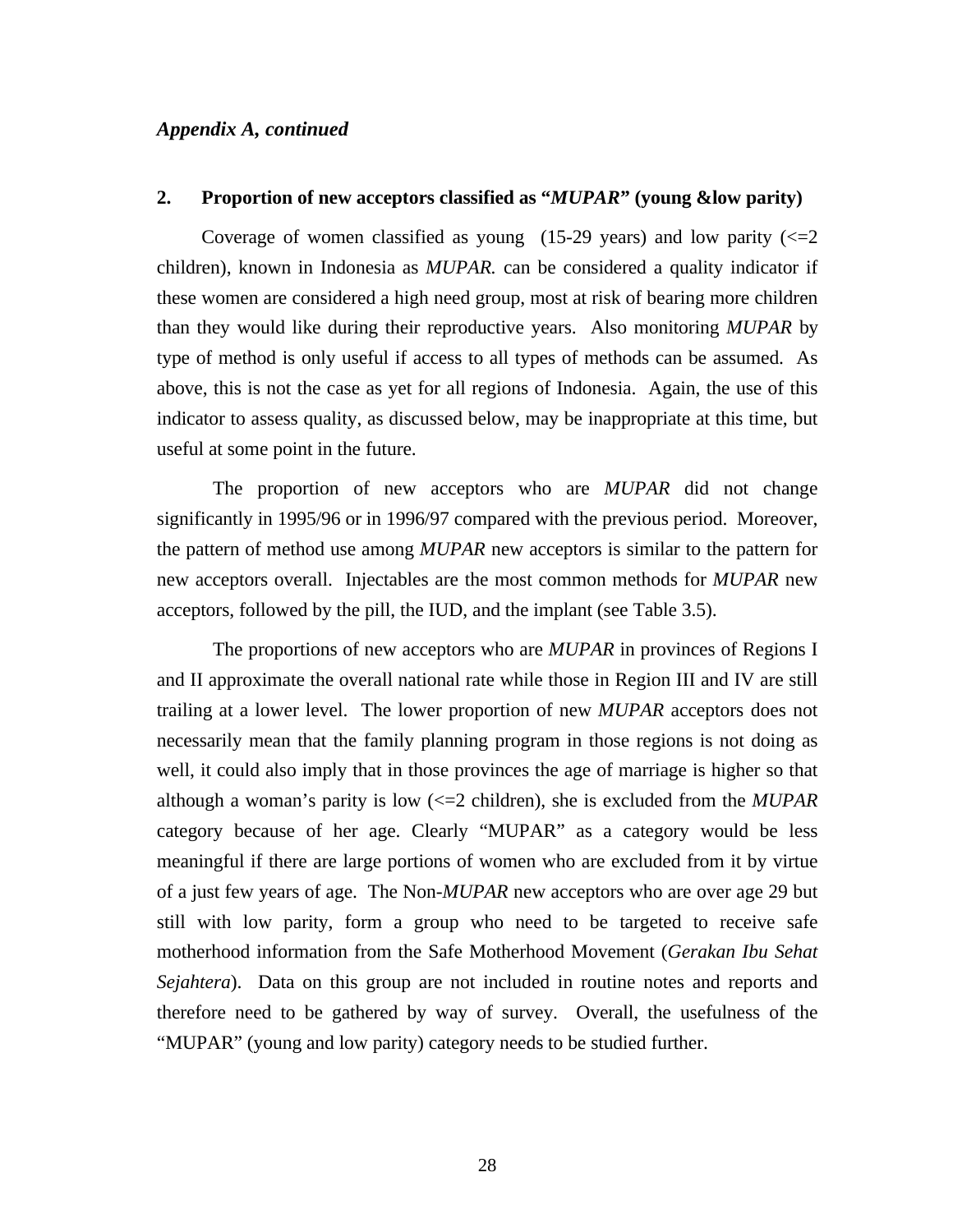| <b>Region</b>    | <b>Years</b> |         | <b>Methods</b> |            |                |           |               |           |      |            |  |  |
|------------------|--------------|---------|----------------|------------|----------------|-----------|---------------|-----------|------|------------|--|--|
| <b>Strata</b>    |              | Inject. | Pill           | <b>IUD</b> | <b>Implant</b> | <b>FS</b> | <b>Condom</b> | <b>MS</b> | VT   | <b>All</b> |  |  |
| Indonesia        | 1994/95      | 60.7    | 59.3           | 56.3       | 54.2           | 10.7      | 50.2          | 12.5      | 55.0 | 57.7       |  |  |
|                  | 1995/96      | 61.4    | 59.5           | 56.2       | 54.8           | 11.4      | 50.4          | 12.2      | 49.2 | 58.4       |  |  |
|                  | 1996/97      | 61.5    | 58.4           | 56.8       | 55.3           | 10.3      | 51.5          | 11.2      | 50.9 | 58.4       |  |  |
| Region I         | 1994/95      | 66.5    | 64.6           | 60.9       | 58.2           | 11.3      | 55.8          | 14.4      | 55.5 | 62.0       |  |  |
|                  | 1995/96      | 67.9    | 65.4           | 60.9       | 60.0           | 11.7      | 57.7          | 15.2      | 55.2 | 63.7       |  |  |
|                  | 1996/97      | 67.4    | 62.2           | 61.1       | 60.8           | 11.5      | 53.6          | 10.0      | 52.8 | 62.9       |  |  |
| Region II        | 1994/95      | 60.2    | 62.0           | 55.3       | 54.6           | 9.4       | 49.2          | 12.2      | 60.7 | 58.6       |  |  |
|                  | 1995/96      | 59.4    | 60.9           | 54.2       | 53.7           | 9.4       | 48.4          | 10.7      | 44.0 | 57.9       |  |  |
|                  | 1996/97      | 59.4    | 60.7           | 54.5       | 53.4           | 8.6       | 47.2          | 12.5      | 49.2 | 57.8       |  |  |
| Region III       | 1994/95      | 55.9    | 53.8           | 48.9       | 46.4           | 9.6       | 46.7          | 8.2       | 53.8 | 52.3       |  |  |
|                  | 1995/96      | 55.2    | 54.4           | 48.3       | 46.5           | 10.6      | 46.1          | 10.5      | 49.7 | 52.3       |  |  |
|                  | 1996/97      | 56.5    | 54.5           | 49.0       | 49.2           | 8.0       | 53.1          | 7.1       | 52.9 | 53.4       |  |  |
| <b>Region IV</b> | 1994/95      | 52.7    | 51.6           | 49.3       | 44.0           | 13.7      | 46.1          | 12.8      | 44.6 | 51.0       |  |  |
|                  | 1995/96      | 53.4    | 51.5           | 51.0       | 47.7           | 17.2      | 43.9          | 15.0      | 46.6 | 51.7       |  |  |
|                  | 1996/97      | 53.9    | 51.3           | 48.0       | 48.8           | 11.4      | 45.5          | 16.3      | 44.9 | 51.8       |  |  |

**Table 3.5** Percentage of Young, Low Parity *(MUPAR*) New Acceptors Compared With Total New Acceptors By Method, 1994/95, 1995/96 and 1996/97

Note: Inject.= Injectables; FS = Female Sterilization; MS = Male Sterilization; VT = Vaginal Tablet Source: Central Computer *BKKBN*, April 1994 - March 1997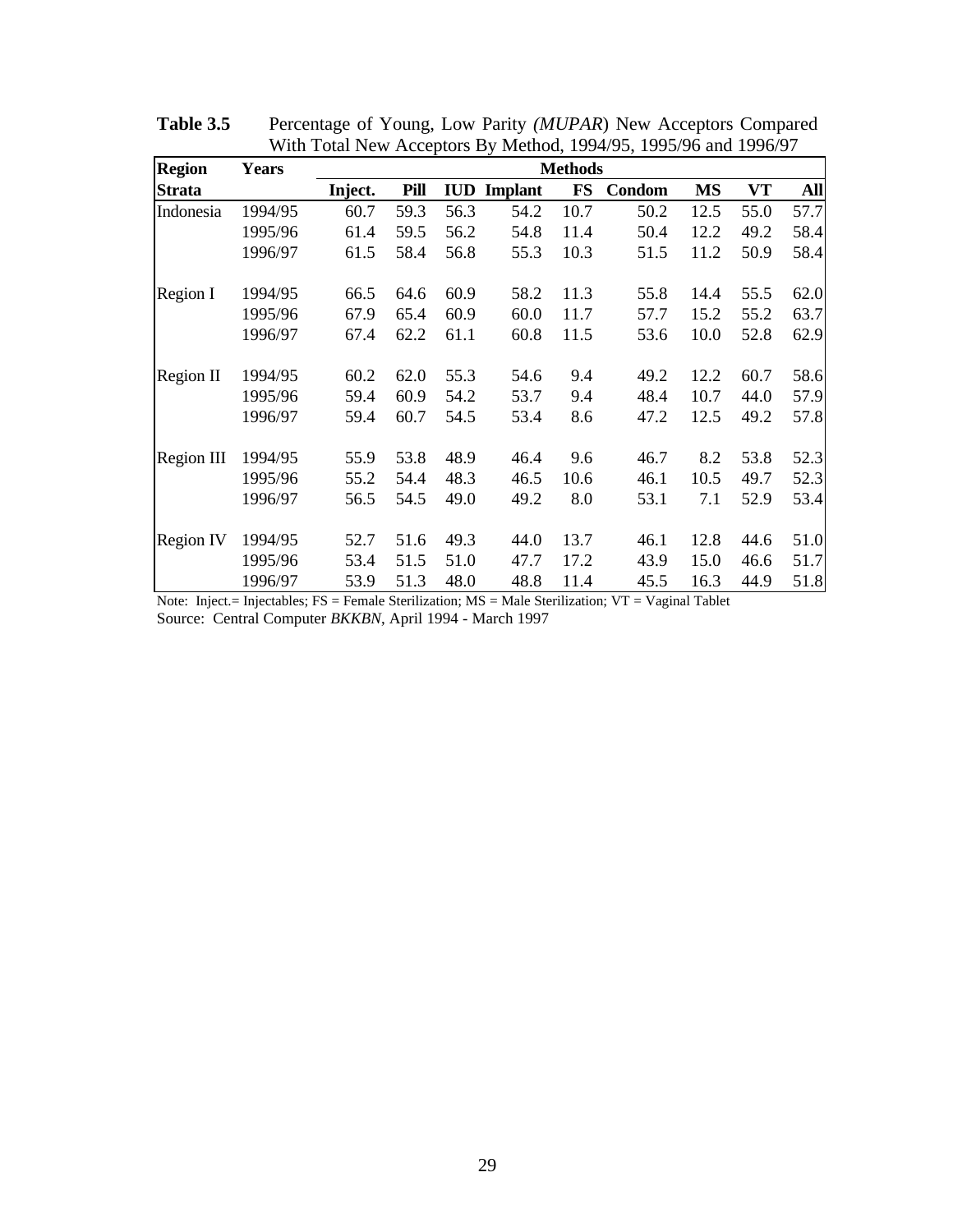#### **Appendix B: Two Different Sources of Data**

Research intended to analyze the new FP acceptor data must compare data from two sources; (1) regular data from the NFPCB's monthly feedback reports as described in the text, and (2) data directly down-loaded from the NFPCB's Central Computer *(PUKOM)* to diskette. Comparison of these two data sources is useful in cross-checking coverage and accuracy of different forms of reporting. Data from the Central Computer generally include the estimates based on monthly data adjusted for late reports, and corrected. The latest recorded data published in NFPCB reports are usually the down-loaded data from the Central Computer. However, data from the monthly reports are sometimes used. Comparison of the sources can still sometimes highlight discrepancies between initial recorded and reported data for particular months, and the final figures.

For example, the total new participants *(KPW15)* printed in the Review Feedback Report on clinical family planning service outcomes, for June 1995 is 389,182, while the total new participants for June 1995 printed in the review feedback report on clinical family planning services outcomes for July 1995 is 403,718. It is difficult to know the specific contraceptive methods accounting for the difference in the totals because the changes are recorded only for the group of new participants as a whole. However, by double-checking with the Central Computer down-loaded data, the break-down of new participants by FP method can be traced back for the month of June. In this way, the data analysis must use two data sources which together function as a built-in consistency check in data tabulation. If the research did not employ this method of matching the two available sources of data, the value of the analysis would suffer. An example in Table 2.1 below shows how the CoV is determined for total new participants in the province of Bali, North Sumatra, South Sumatra, and Indonesia for the year 1995/96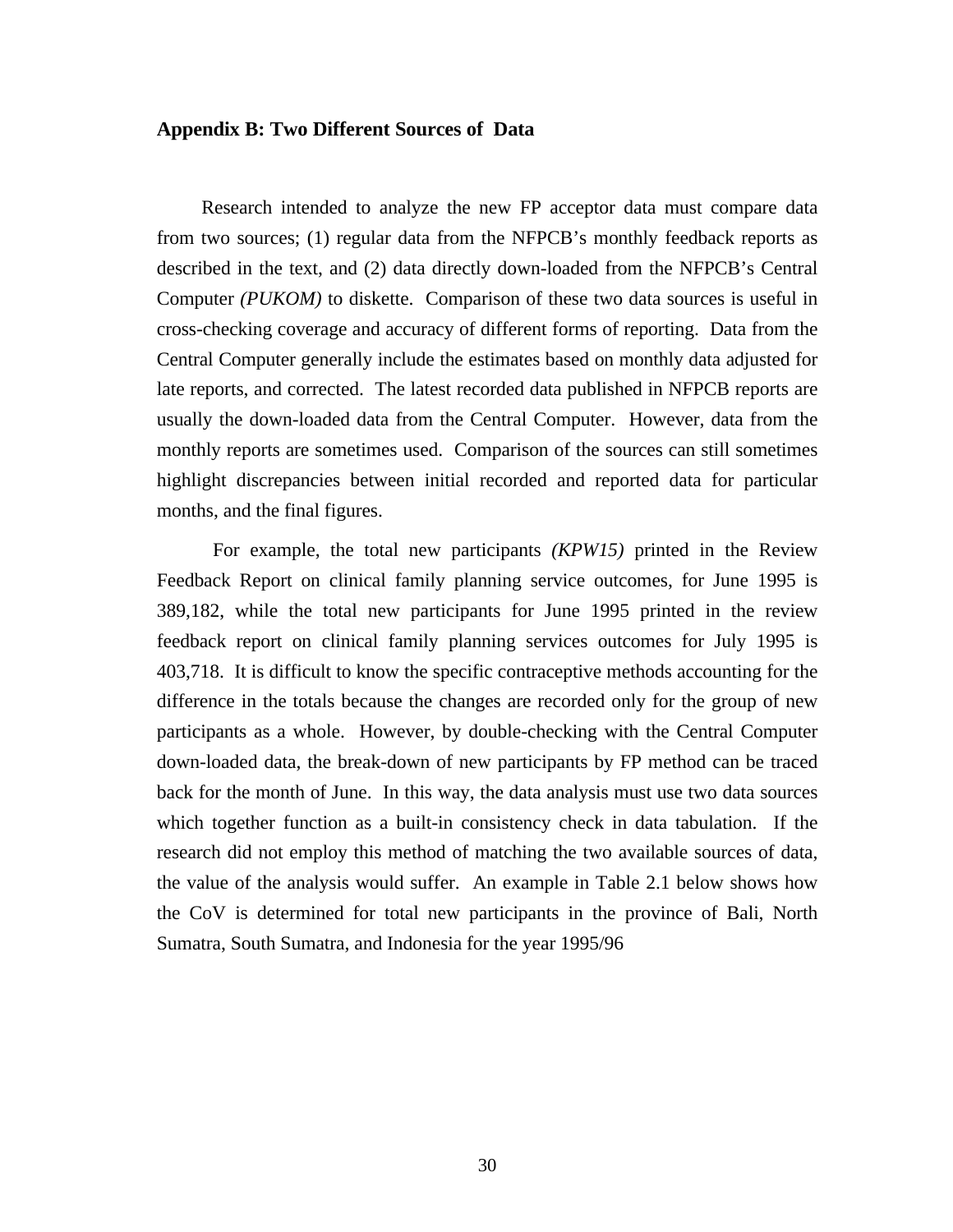|           | D. Duniana and muonesia Overan, 1999/90 |             |                  |          |                  |          |           |              |  |  |
|-----------|-----------------------------------------|-------------|------------------|----------|------------------|----------|-----------|--------------|--|--|
|           | Bali                                    |             | North Sumatra    |          | South Sumatra    |          | Indonesia |              |  |  |
|           | Monthly NFPCB                           |             | Monthly NFPCB    |          | Monthly NFPCB    |          | Monthly   | <b>NFPCB</b> |  |  |
|           | Reports* Central                        |             | Reports* Central |          | Reports* Central |          | Reports*  | Central      |  |  |
|           |                                         | Computer    |                  | Computer |                  | Computer |           | Computer     |  |  |
|           |                                         | $**$        |                  | $**$     |                  | $**$     |           | **           |  |  |
| Total     | 28770                                   | 31266       | 303485           | 323326   | 301859           | 330963   | 5428166   | 5544226      |  |  |
| Mean      | 2397.5                                  | 2605.5      | 25290.4          | 26943.8  | 25154.9          | 27580.25 | 452347.2  | 462018.83    |  |  |
| <b>SD</b> | 645.4                                   | 303.4       | 15940.8          | 15199.3  | 15228.6          | 14639.81 | 169709.9  | 165793.8     |  |  |
| Cov       | 26.9                                    | <b>11.6</b> | 63.0             | 56.4     | 60.5             | 53.1     | 37.5      | 35.9         |  |  |
| Percent   |                                         | 92.0        |                  | 93.9     |                  | 91.2     |           | 97.9         |  |  |

**Table 2.1.** Differences Between Data and CoVs calculated from the published reports and the Central Computer data (Example of Provinces of Bali, N. Sumatra, S. Sumatra and Indonesia overall, 1995/96

Note:

\* Data from the monthly publication of the NFPCB's (*BKKBN*) Bureau of Reporting & Statistics

\*\* Data directly down-loaded from the NFPCB's (*BKKBN*) Central Computer (*PUKOM*)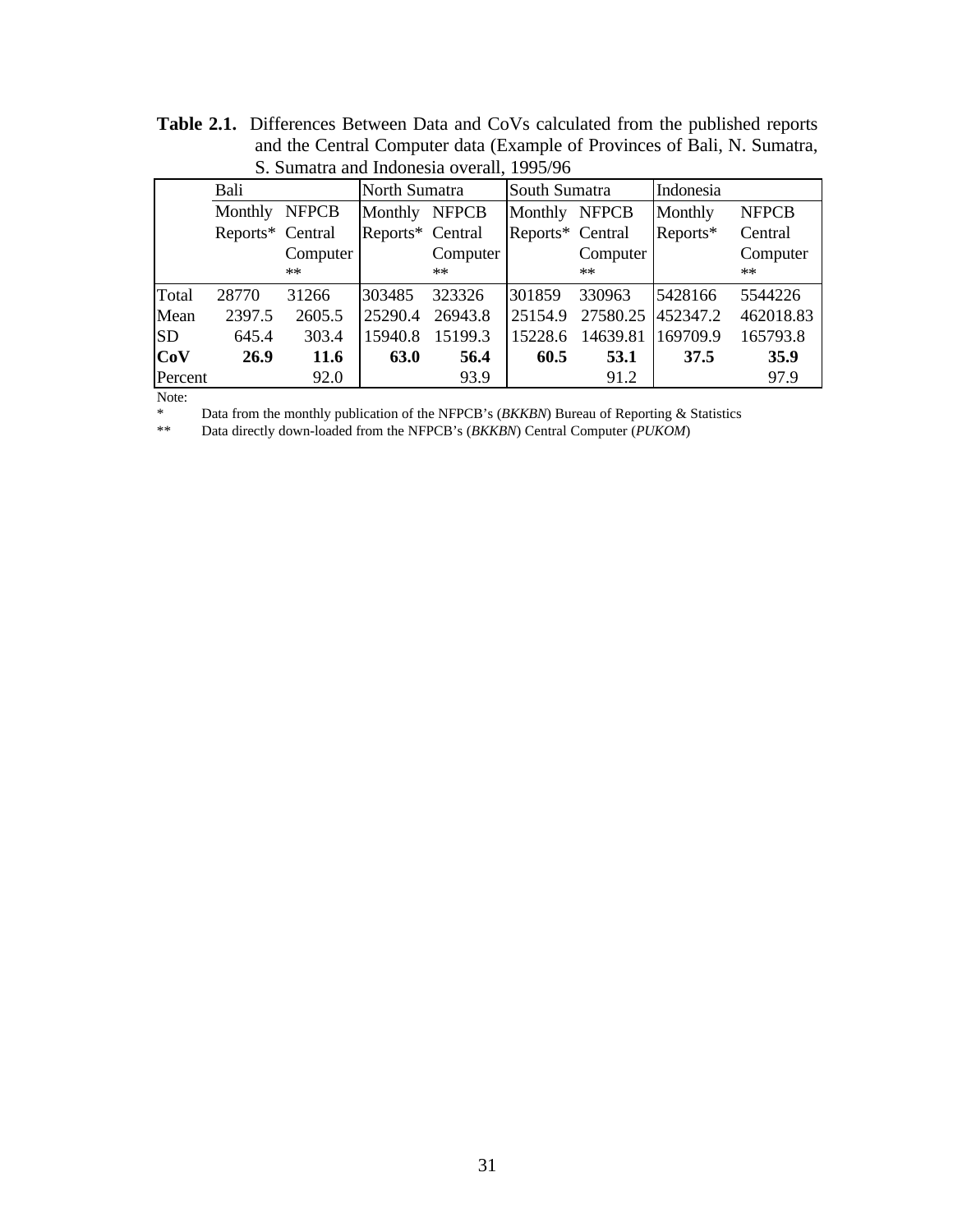#### **Appendix C: Re-Formulation of Regional Typology in 1996**

At the end of 1996, the region types were adjusted from the original 1994 formulation in order to improve the usefulness of the categorization. The changes were based on 24 strategic variables, including 4 program outcomes at the national level, i.e.: (1) Population growth rate, (2) Total fertility rate, (3) Infant mortality rate, (4) Family economic well-being (*pra sejahtera dan sejahtera I* families), plus 20 programmatic variables, covering both quantitative and qualitative measures.

**Region Number of Provinces Provinces** Region I **Advanced** 5 DI Yogyakarta, East Java, Bali, Central Java, DKI Jakarta. Region II **Good** 6 North Sulawesi, North Sumatra, West Java, West Sumatra, South Sulawesi, South Kalimantan Region III **Fair** 14 East Kalimantan, Jambi, Bengkulu, West Kalimantan, Central Kalimantan, Riau, South Sumatra, Lampung, DI Aceh, Maluku, West Nusa Tenggara, East Nusa Tenggara, South East Sulawesi, Central Sulawesi Region IV **Poor** 2 East Timor, Irian Jaya.

**Table 2.2.b.** Regional Typology, 1996 Re-Formulation

Source: *Typology Wilayah Penggarapan Gerakan KB Nasional (Tingkat Nasional*), Jakarta: NFPCB, 1996.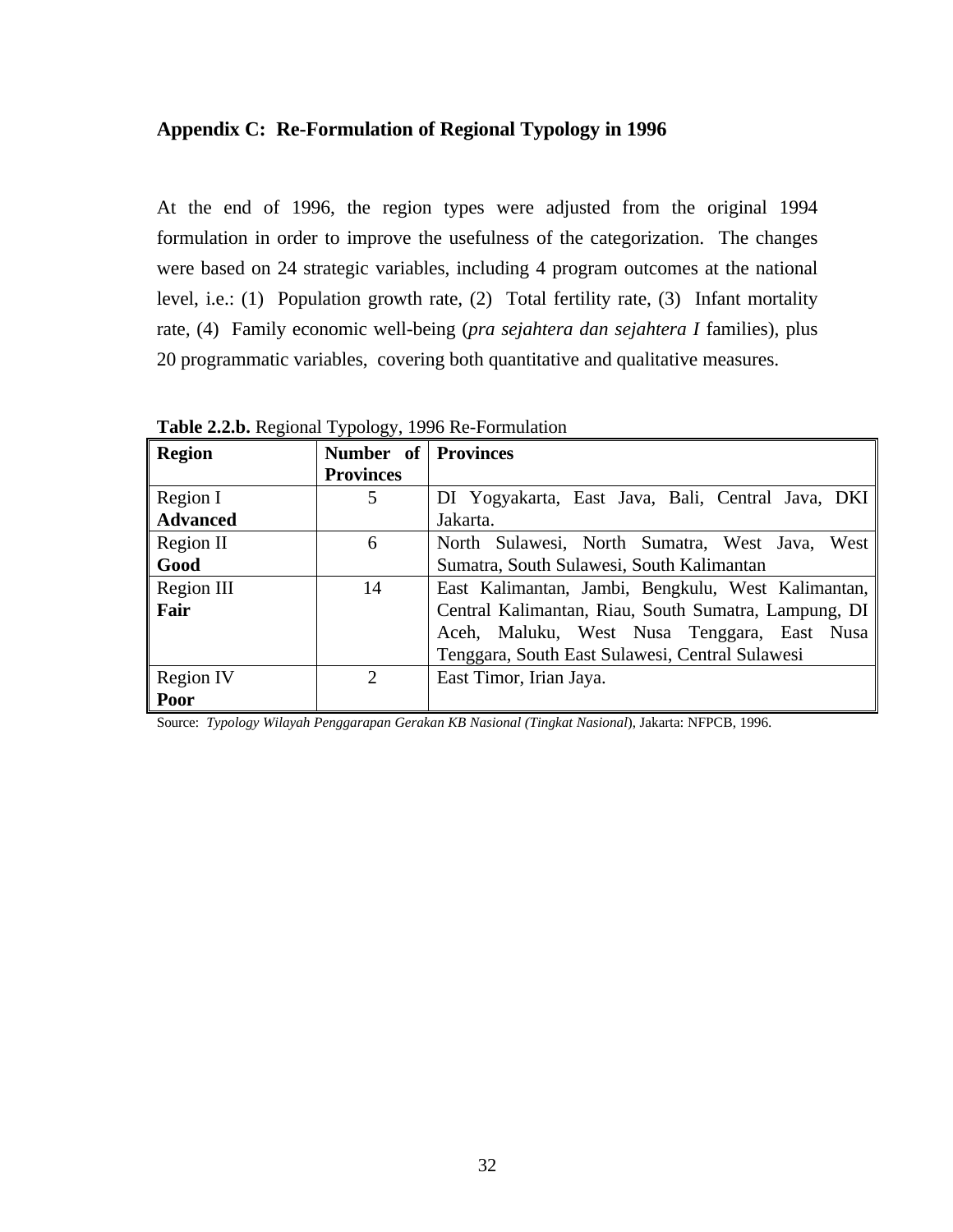| Year/        | <b>IUD</b> | <b>Vasektomi</b> | Tubektomi | <b>Implant</b> | Injectables | <b>Oral Pills</b> | <b>Condoms</b> | Vaginal       | <b>Total</b> |
|--------------|------------|------------------|-----------|----------------|-------------|-------------------|----------------|---------------|--------------|
| <b>Month</b> |            |                  |           |                |             |                   |                | <b>Tablet</b> |              |
| 9404         | 5,061,943  | 266,814          | 966,590   | 1,558,058      | 6,278,992   | 7,016,513         | 369,187        | 10,260        | 21,528,357   |
| 9405         | 5,043,471  | 268,172          | 968,846   | 1,560,531      | 6,337,550   | 6,967,860         | 372,607        | 5,258         | 21,524,295   |
| 9406         | 5,060,888  | 267,696          | 978,418   | 1,583,814      | 6,405,035   | 7,013,811         | 370,470        | 5,329         | 21,685,461   |
| 9407         | 5,097,878  | 269,728          | 985,595   | 1,633,163      | 6,542,889   | 7,101,708         | 367,786        | 5,398         | 22,004,145   |
| 9408         | 5,162,161  | 271,326          | 991,075   | 1,695,512      | 6,699,563   | 7,129,609         | 371,024        | 5,811         | 22,326,081   |
| 9409         | 5,272,037  | 273,524          | 1,005,330 | 1,781,356      | 6,935,514   | 7,290,280         | 373,764        | 6,185         | 22,937,990   |
| 9410         | 5,300,365  | 274,477          | 1,007,758 | 1,812,853      | 7,002,542   | 7,315,854         | 385,018        | 6,740         | 23,105,607   |
| 9412         | 5,392,414  | 277,719          | 1,010,388 | 1,865,715      | 7,175,281   | 7,366,599         | 384,053        | 6,494         | 23,478,663   |
| 9501         | 5,388,796  | 278,348          | 1,018,053 | 1,889,662      | 7,294,165   | 7,319,402         | 380,814        | 7,145         | 23,576,385   |
| 9502         | 5,324,997  | 277,605          | 1,026,360 | 1,864,457      | 7,273,588   | 7,308,811         | 381,197        | 21,091        | 23,478,106   |
| 9503         | 5,069,917  | 315,399          | 1,018,835 | 1,827,634      | 7,056,495   | 7,160,067         | 364,012        | 20,363        | 22,832,722   |
|              |            |                  |           |                |             |                   |                |               |              |
| 9504         | 5,062,174  | 274,538          | 1,030,882 | 1,800,598      | 6,960,493   | 7,053,240         | 357,319        | 13,365        | 22,552,609   |
| 9505         | 5,079,647  | 275,667          | 1,039,805 | 1,817,176      | 7,051,111   | 7,079,973         | 355,911        | 10,131        | 22,709,421   |
| 9506         | 5,101,913  | 276,337          | 1,034,883 | 1,836,278      | 7,155,231   | 7,125,202         | 366,759        | 9,771         | 22,906,374   |
| 9507         | 5,157,812  | 282,971          | 1,039,859 | 1,892,141      | 7,304,292   | 7,177,015         | 362,415        | 11,073        | 23, 227, 578 |
| 9508         | 5,245,460  | 278,761          | 1,044,094 | 1,952,505      | 7,412,286   | 7,305,504         | 356,125        | 9,494         | 23,604,229   |
| 9509         | 5,339,675  | 280,678          | 1,060,590 | 2,052,892      | 7,678,496   | 7,338,792         | 363,174        | 9,601         | 24,123,898   |
| 9510         | 5,376,415  | 281,580          | 1,066,027 | 2,080,770      | 7,777,215   | 7,348,019         | 348,739        | 9,613         | 24,288,378   |
| 9511         | 5,442,027  | 282,509          | 1,071,971 | 2,116,348      | 7,883,027   | 7,385,609         | 360,869        | 15,339        | 24,557,699   |
| 9512         | 5,461,468  | 283,090          | 1,075,580 | 2,157,781      | 8,003,628   | 7,405,347         | 362,453        | 10,076        | 24,759,423   |
| 9601         | 5,494,509  | 283,491          | 1,080,743 | 2,168,146      | 8,099,685   | 7,434,399         | 360,707        | 9,506         | 24,931,186   |
| 9602         | 5,556,090  | 283,308          | 1,083,671 | 2,172,026      | 8,152,291   | 7,418,354         | 368,606        | 18,579        | 25,052,925   |
| 9603         | 5,330,850  | 278,056          | 1,077,747 | 2,118,196      | 7,859,959   | 7,173,618         | 354,715        | 10,124        | 24,203,265   |
|              |            |                  |           |                |             |                   |                |               |              |
| 9604         | 5,189,307  | 280,971          | 1,080,777 | 2,078,214      | 7,694,247   | 7,058,037         | 350,260        | 11,139        | 23,742,952   |
| 9605         | 5,228,156  | 278,906          | 1,085,095 | 2,114,024      | 7,813,225   | 7,098,213         | 343,238        | 10,893        | 23,971,750   |
| 9606         | 5,286,583  | 279,528          | 1,092,003 | 2,174,967      | 7,949,102   | 7,122,274         | 344,842        | 11,406        | 24,260,705   |
| 9607         | 5,297,029  | 278,689          | 1,089,782 | 2,226,215      | 8,052,445   | 7,135,699         | 345,656        | 11,600        | 24,437,115   |
| 9608         | 5,393,774  | 282,692          | 1,106,980 | 2,289,808      | 8,225,666   | 7,214,077         | 348,029        | 10,057        | 24,871,083   |
| 9609         | 5,499,367  | 283,713          | 1,118,016 | 2,370,085      | 8,421,958   | 7,252,594         | 348,252        | 10,301        | 25,304,286   |
| 9610         | 5,491,116  | 285,760          | 1,118,266 | 2,430,380      | 8,556,569   | 7,320,385         | 350,287        | 9,839         | 25,562,602   |
| 9611         | 5,566,185  | 285,672          | 1,124,675 | 2,458,369      | 8,668,380   | 7,360,916         | 348,825        | 10,875        | 25,823,897   |

 **Appendix D: Recorded Number of Current Users, April 1994 - January 1998**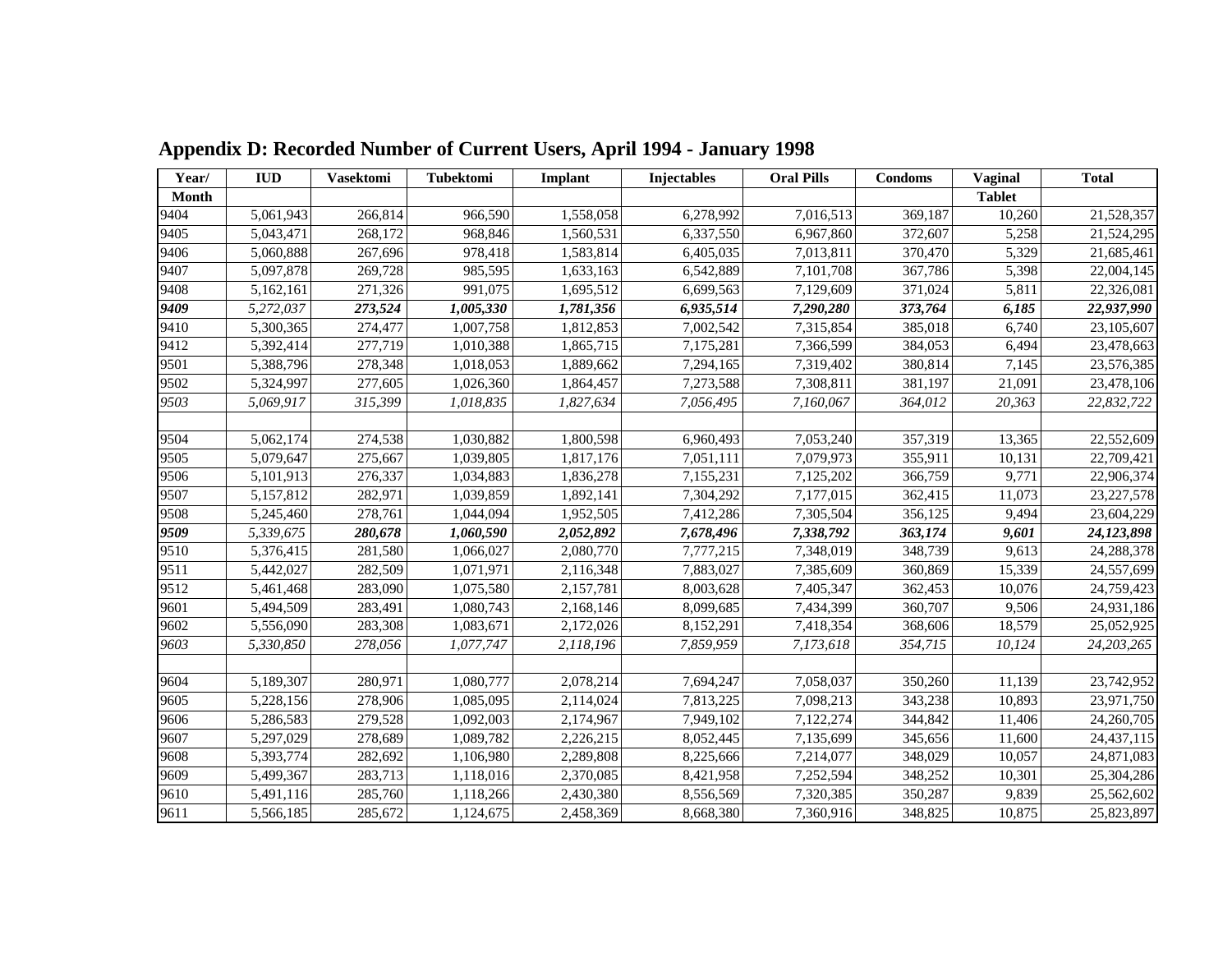| 9612      | 5,593,810 | 285,703 | 1,126,868 | 2,466,447 | 8,768,320 | 7,382,550 | 351,199 | 10,625 | 25,985,522 |
|-----------|-----------|---------|-----------|-----------|-----------|-----------|---------|--------|------------|
| 9701      | 5,607,239 | 285,528 | 1,127,382 | 2,481,979 | 8,733,688 | 7,235,679 | 340,906 | 15,457 | 25,827,858 |
| 9702      | 5,620,687 | 286,744 | 1,130,800 | 2,479,176 | 8,859,502 | 7,410,247 | 351,905 | 11,502 | 26,150,563 |
| 9703      | 5,433,766 | 279,518 | 1,125,952 | 2,422,508 | 8,634,474 | 7,255,335 | 343,476 | 11,808 | 25,506,837 |
|           |           |         |           |           |           |           |         |        |            |
| 9704(7)   | 1,654,096 | 171,128 | 423,413   | 881,231   | 3,393,006 | 2,311,267 | 124,547 | 11,000 | 8,933,022  |
| 9705(8)   | 1,954,416 | 182,865 | 482,907   | 981,857   | 4,050,146 | 2,787,385 | 148,652 | 9,137  | 10,597,365 |
| 9706 (15) | 3,264,226 | 229,419 | 749,879   | 1,791,452 | 5,732,771 | 4,523,920 | 190,556 | 7,430  | 16,489,653 |
| 9707      | 5,135,449 | 278,916 | 1,119,337 | 2,315,968 | 8,396,372 | 6,921,653 | 319,443 | 14,527 | 24,501,665 |
| 9708      | 5,318,256 | 283,611 | 1,134,318 | 2,400,093 | 8,745,254 | 7,128,051 | 331,420 | 17,707 | 25,358,710 |
| 9709      | 5,395,760 | 281,030 | 1,161,014 | 2,474,857 | 8,917,935 | 7,112,823 | 326,046 | 14,419 | 25,683,884 |
| 9710      | 5,456,574 | 282,178 | 1,155,600 | 2,555,652 | 9,102,911 | 7,311,168 | 327,842 | 16,626 | 26,208,551 |
| 9711      | 5,507,747 | 284,408 | 1,158,961 | 2,572,200 | 9,273,215 | 7,410,254 | 331,034 | 18.091 | 26,555,910 |
| 9712      | 5,545,106 | 285,259 | 1,159,777 | 2,615,253 | 9,389,284 | 7,494,818 | 326,141 | 14,902 | 26,830,540 |
| 9801      | 5,610,457 | 289,501 | 1,184,206 | 2,654,195 | 9,475,283 | 7,407,800 | 328,514 | 22,221 | 26,972,177 |

 **Appendix D: Recorded Number of Current Users, April 1994 - January 1998**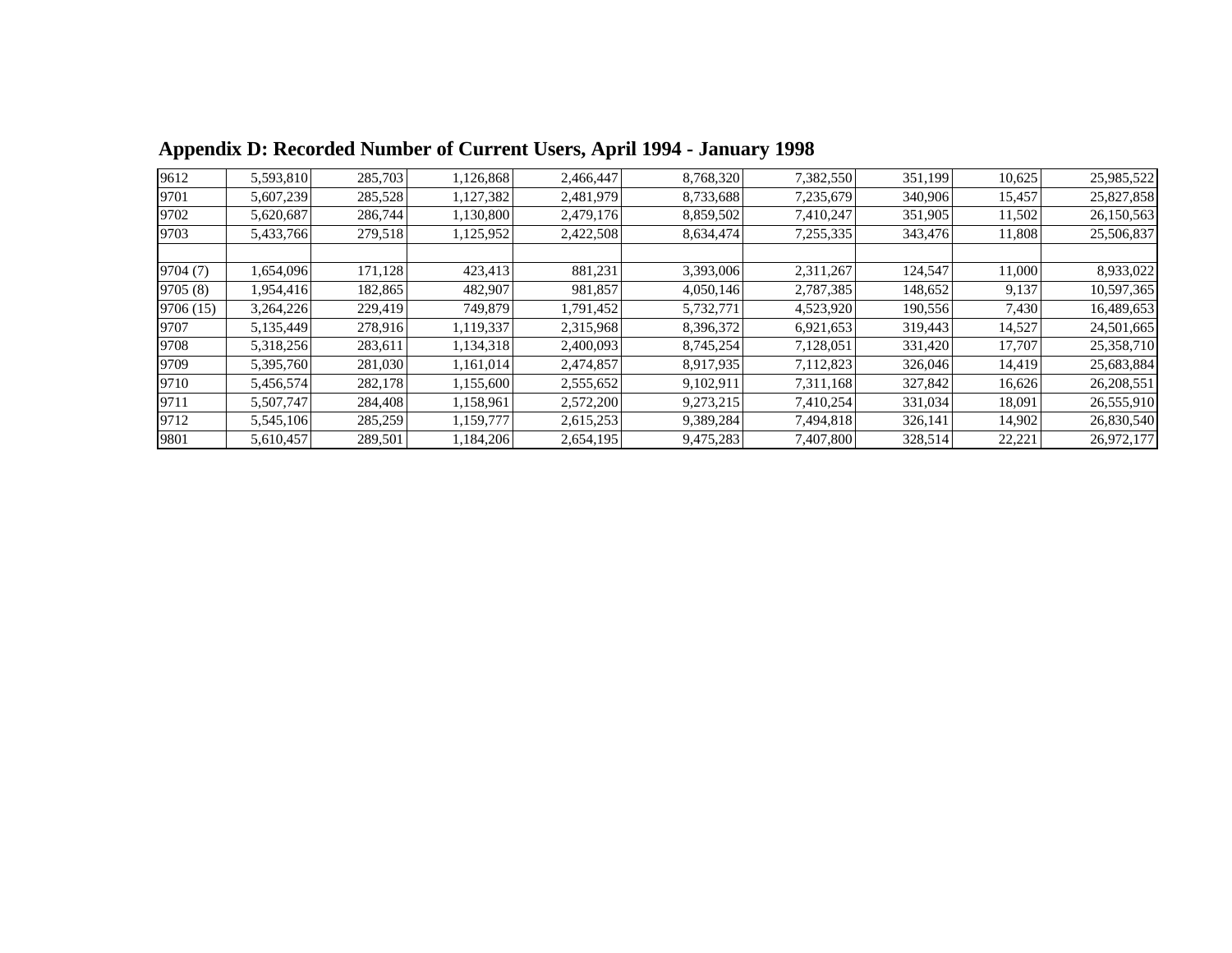| Year/Month   Tubektomi |       | <b>Condoms</b> | <b>Vasektomi</b> | Vaginal Tablet   Injectables |        | <b>Oral Pills</b> | <b>IUD</b> | <b>Implant</b> | <b>Total</b> |
|------------------------|-------|----------------|------------------|------------------------------|--------|-------------------|------------|----------------|--------------|
| 9404                   | 5202  | 4226           | 732              | 407                          | 117109 | 66315             | 32344      | 13941          | 240276       |
| 9405                   | 6372  | 4348           | 973              | 933                          | 120748 | 76780             | 34708      | 17777          | 262639       |
| 9406                   | 7121  | 4714           | 1460             | 962                          | 138900 | 95446             | 44799      | 29059          | 322461       |
| 9407                   | 8543  | 7143           | 2268             | 1113                         | 174222 | 121663            | 71033      | 61742          | 447727       |
| 9408                   | 11084 | 9058           | 2306             | 1106                         | 220182 | 160853            | 86060      | 84879          | 575528       |
| 9409                   | 10500 | 9399           | 2527             | 1171                         | 253630 | 209898            | 103061     | 89944          | 680130       |
| 9410                   | 7657  | 5282           | 1178             | 1729                         | 153135 | 106839            | 49315      | 32342          | 357477       |
| 9411                   | 7325  | 5588           | 1386             | 1359                         | 168304 | 115811            | 59462      | 48228          | 407463       |
| 9412                   | 7957  | 7910           | 1276             | 1070                         | 187639 | 137803            | 59800      | 51928          | 455383       |
| 9501                   | 7137  | 5396           | 1038             | 1115                         | 157058 | 103417            | 45997      | 30586          | 351744       |
| 9502                   | 3746  | 3756           | 277              | 780                          | 108504 | 68466             | 24303      | 9893           | 219725       |
| 9503                   | 4180  | 4289           | 781              | 1010                         | 120491 | 70811             | 31608      | 14789          | 247959       |
| 9504                   | 5946  | 4406           | 627              | 967                          | 129661 | 67069             | 35008      | 20690          | 264374       |
| 9505                   | 5501  | 4240           | 536              | 792                          | 148787 | 83689             | 38470      | 20813          | 302828       |
| 9506                   | 6783  | 4995           | 797              | 904                          | 194311 | 104232            | 52469      | 43159          | 407650       |
| 9507                   | 8518  | 10079          | 1807             | 810                          | 237713 | 126191            | 79066      | 59817          | 524001       |
| 9508                   | 9340  | 8623           | 1938             | 1021                         | 301203 | 168417            | 104518     | 86854          | 681914       |
| 9509                   | 11089 | 9113           | 2337             | 1171                         | 342485 | 209964            | 133999     | 111246         | 821404       |
| 9510                   | 8379  | 5852           | 1349             | 831                          | 224658 | 124122            | 67581      | 47010          | 479782       |
| 9511                   | 8418  | 5321           | 1261             | 821                          | 233034 | 121958            | 70071      | 49041          | 489925       |
| 9512                   | 6686  | 5054           | 1020             | 739                          | 242037 | 133071            | 76836      | 51365          | 516808       |
| 9601                   | 6629  | 4217           | 1009             | 643                          | 225999 | 109075            | 52733      | 40615          | 440920       |
| 9602                   | 3165  | 3489           | 261              | 500                          | 154421 | 77699             | 29415      | 13481          | 282431       |
| 9603                   | 6006  | 4408           | 1030             | 726                          | 169440 | 83353             | 39503      | 27723          | 332189       |
| 9604                   | 7138  | 3518           | 797              | 615                          | 175718 | 81595             | 39500      | 27716          | 336597       |
| 9605                   | 6989  | 3932           | 886              | 641                          | 211519 | 104089            | 52845      | 45109          | 426010       |
| 9606                   | 8771  | 4420           | 1444             | 716                          | 243012 | 122688            | 71325      | 71682          | 524058       |
| 9607                   | 9557  | 5195           | 1591             | 639                          | 266335 | 141692            | 79256      | 79726          | 583991       |
| 9608                   | 8550  | 6079           | 1268             | 798                          | 272135 | 153104            | 80851      | 75910          | 598695       |
| 9609                   | 9482  | 7375           | 1184             | 1007                         | 295860 | 167878            | 93513      | 86137          | 662436       |

 **Appendix E: Recorded Number of New Acceptors, April 1994 - January 1998**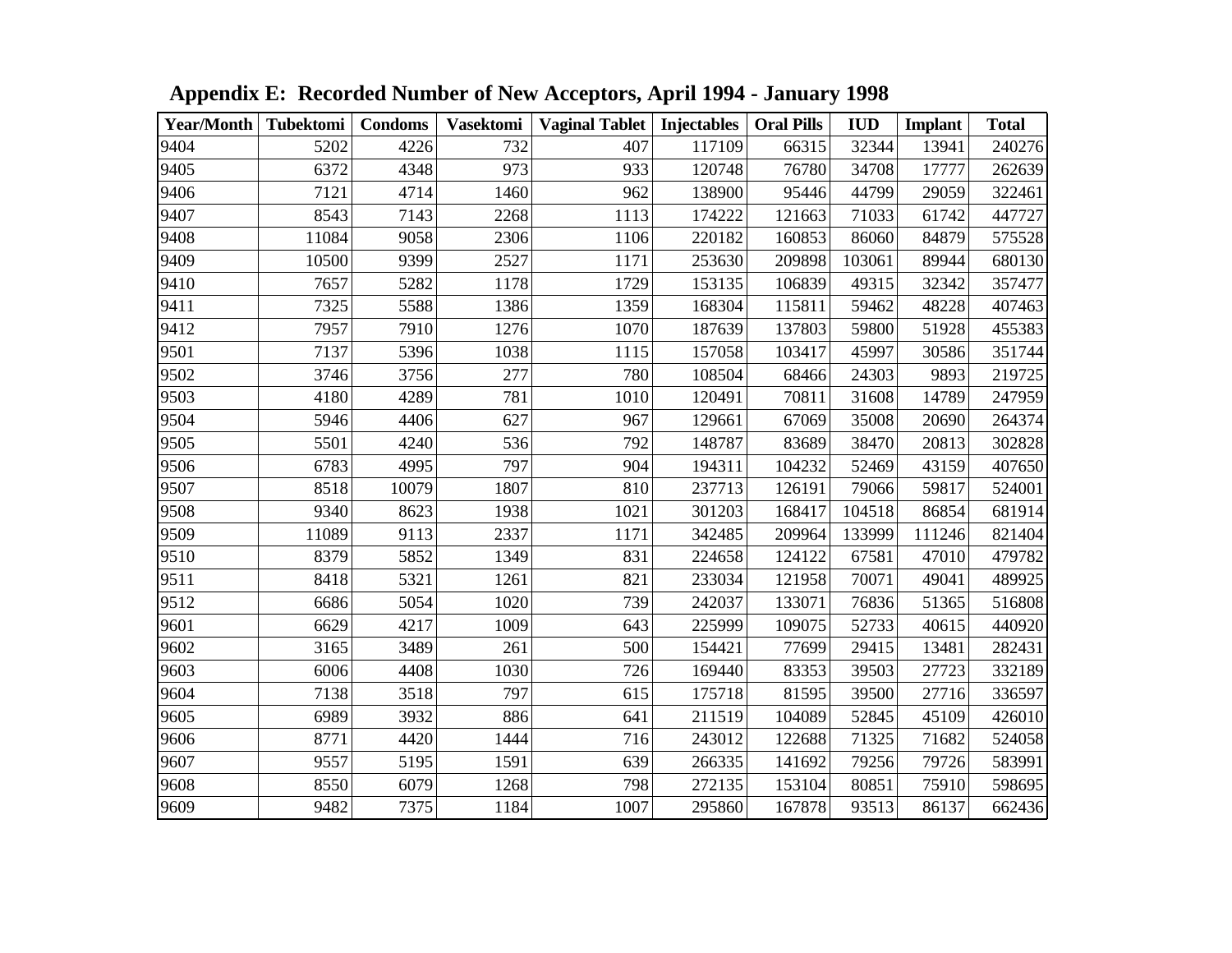| 9610 | 9097  | 6756 | 1224 | 784 | 258672 | 154940 | 86039 | 60311 | 577823 |
|------|-------|------|------|-----|--------|--------|-------|-------|--------|
| 9611 | 7074  | 5793 | 937  | 834 | 220398 | 138318 | 76356 | 38196 | 487906 |
| 9612 | 7105  | 5843 | 1066 | 627 | 231575 | 147244 | 87189 | 40080 | 520729 |
| 9701 | 4832  | 5395 | 768  | 656 | 181887 | 114447 | 48021 | 17639 | 373645 |
| 9702 | 3716  | 5145 | 366  | 545 | 156630 | 102278 | 39596 | 15833 | 324109 |
| 9703 | 6975  | 4870 | 1055 | 550 | 169496 | 104225 | 46736 | 32863 | 366770 |
| 9704 | 5661  | 2878 | 426  | 376 | 122184 | 66168  | 33803 | 15814 | 247310 |
| 9705 | 4850  | 3069 | 342  | 307 | 135861 | 80477  | 41493 | 18552 | 284951 |
| 9706 | 7313  | 4472 | 919  | 831 | 137929 | 103010 | 46889 | 32650 | 334013 |
| 9707 | 7615  | 4728 | 902  | 534 | 142380 | 108905 | 50584 | 39887 | 355535 |
| 9708 | 9044  | 5225 | 978  | 572 | 165846 | 138324 | 61429 | 60600 | 442018 |
| 9709 | 11702 | 6051 | 1222 | 457 | 196809 | 156043 | 71787 | 81310 | 525381 |
| 9710 | 9438  | 5550 | 1332 | 530 | 185979 | 151165 | 66462 | 52978 | 473434 |
| 9711 | 8469  | 5662 | 1030 | 561 | 164287 | 135869 | 57391 | 31481 | 404750 |
| 9712 | 7258  | 6720 | 1105 | 484 | 167941 | 145903 | 55586 | 46728 | 431725 |
| 9801 | 2943  | 4121 | 291  | 339 | 115928 | 94244  | 27945 | 12658 | 258469 |

 **Appendix E: Recorded Number of New Acceptors, April 1994 - January 1998**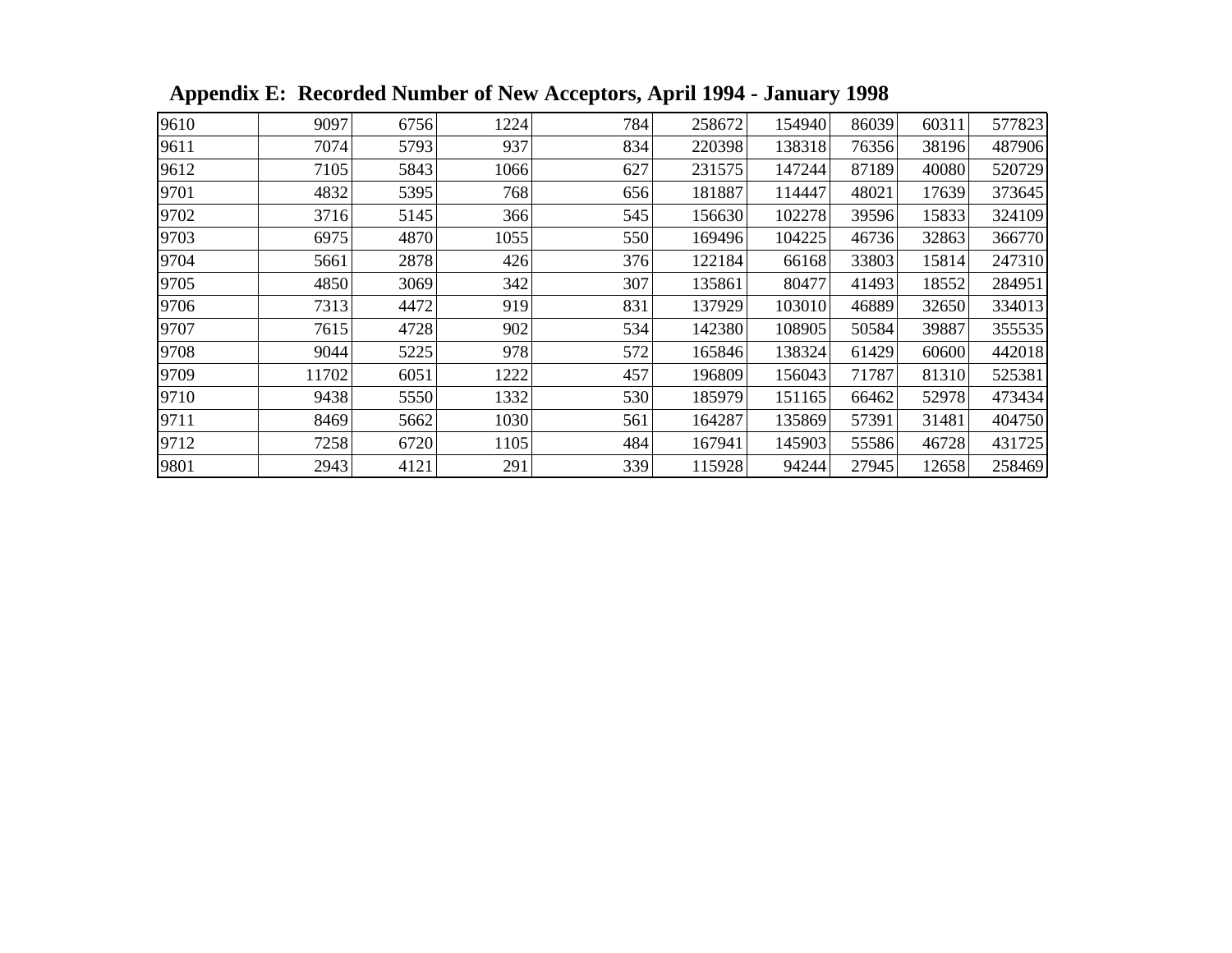#### **REFERENCES**

Barnett, Barbara. "Life-stages affect method use". In *Network* 1995; (15)3:14-17.

- Fisher, AA, S. Diaz, A. Herrin & J. Prihartono*. Report on Norplant Implants in Indonesia*. Jakarta: The Population Council, May 1995.
- Hoesni, H. M., A. Tan, J. Tuladhar, J.S. Effendi, B. Hadijanto, P. Hartono. *Penelitian Lanjutan Akseptor IUD di Pulau Jawa (Continuation Study Among IUD Acceptors in Java).* Jakarta: The Population Council - NFPCB, April 1995.
- Hull, Valerie J. "Improving Quality of Care in Family Planning: How Far Have We Come?". *South & East Asia Regional Working Papers No.5*, Jakarta: The Population Council, 1996.
- Indonesian Epidemiology Network Foundation (A.E.Raintung, S.F.Muis, T. Harbandinah, T.Sadjimin, T.Y.Miko, G.Permana). *Masalah Keamanan Pelayanan Kontrasepsi Suntik (Safety Issues in the Provision of Injectable Contraceptives)*. Jakarta: The Population Council - *JEN - PUBIO* NFPCB, July/October 1995.
- Iskandar and Dharmaputra. *Quality of Care in Family Planning : An Analytical Review for Future Policy Oriented Research in Indonesia*. Depok: Center Health Research University of Indonesia, 1996.
- Jain, A. and J. Bruce. "Implications of Reproductive Health for Objectives and Efficacy of Family Planning Programs". *Working Papers* No.8, New York: The Population Council, 1993.
- Mensch, B. S., M. Arends-Kuenning, A. Jain, & M.R. Garate. "Meeting Reproductive Goals: The Impact of the Quality of Family Planning Services on Unintended Pregnancy in Peru". *Working Papers* No.81. New York: The Population Council, 1995.
- NFPCB/*BKKBN*. *Pokok-pokok Pikiran Penggarapan Wilayah (Tipologi) Gerakan KB Nasional (Main Concepts of the Regional (Typology) Categorization of the National FP Movement)*. Jakarta: NFPCB, 1994.
- NFPCB/*BKKBN*. *Tipologi Wilayah Penggarapan Gerakan KB Nasional (Tingkat Nasional), (Regional Typology Categories of the National FP Movement (National Level)*. Jakarta: NFPCB 1996.